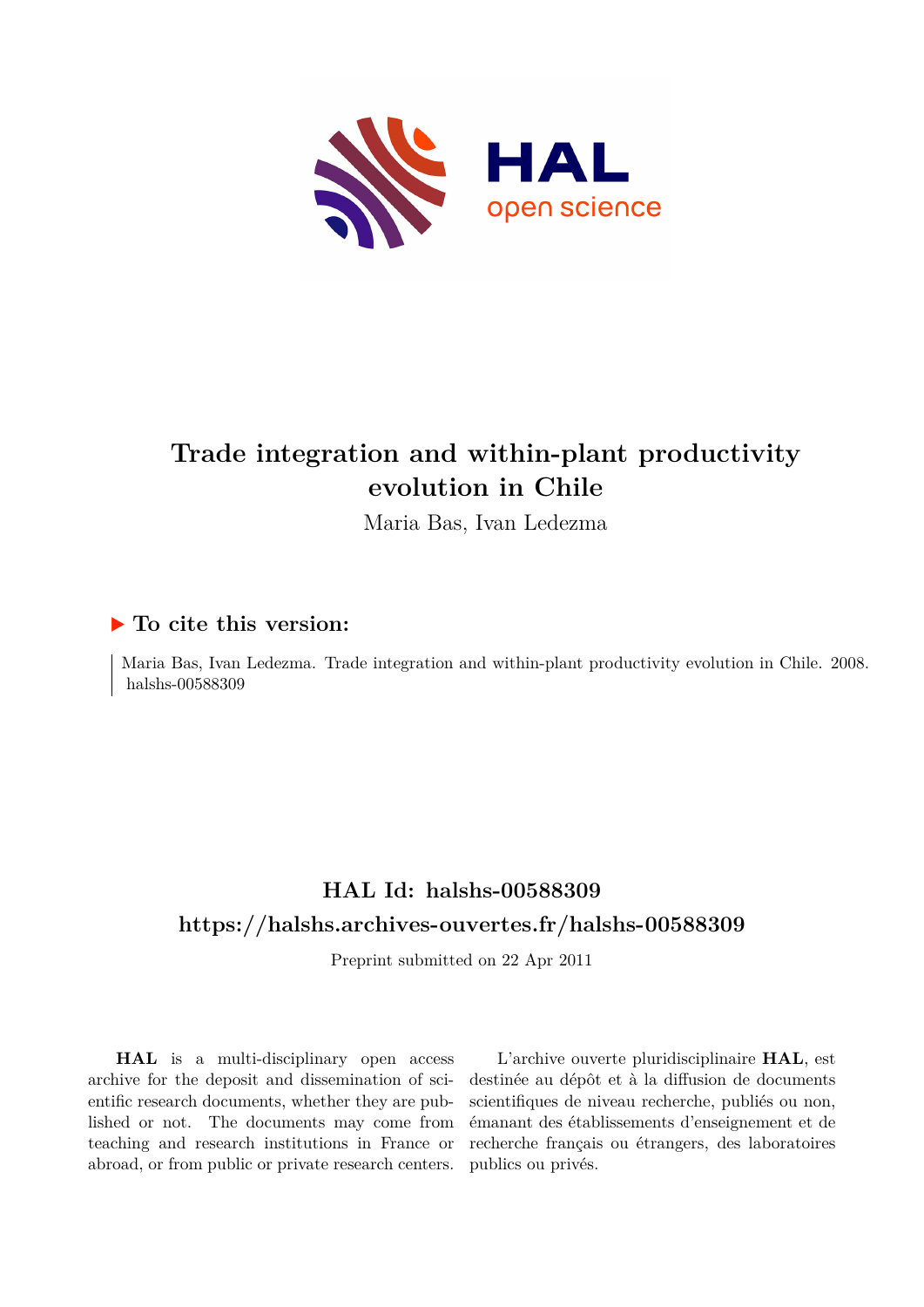

# **WORKING PAPER N° 2007 - 09**

# **Trade integration and within-plant productivity**

# **evolution in Chile**

**Maria Bas** 

**Ivan Ledezma** 

**JEL Codes : F1, F4, O1 Keywords : trade barriers, plant productivity, firm heterogeneity, plant-level data** 





**LABORATOIRE D'ECONOMIE APPLIQUÉE - INRA**

**PARIS**-**JOURDAN SCIENCES ECONOMIQUES**

48, BD JOURDAN – E.N.S. – 75014 PARIS TÉL. : 33(0) 1 43 13 63 00 – FAX : 33 (0) 1 43 13 63 10 www.pse.ens.fr

CENTRE NATIONAL DE LA RECHERCHE SCIENTIFIQUE – ÉCOLE DES HAUTES ÉTUDES EN SCIENCES SOCIALES ÉCOLE NATIONALE DES PONTS ET CHAUSSÉES – ÉCOLE NORMALE SUPÉRIEURE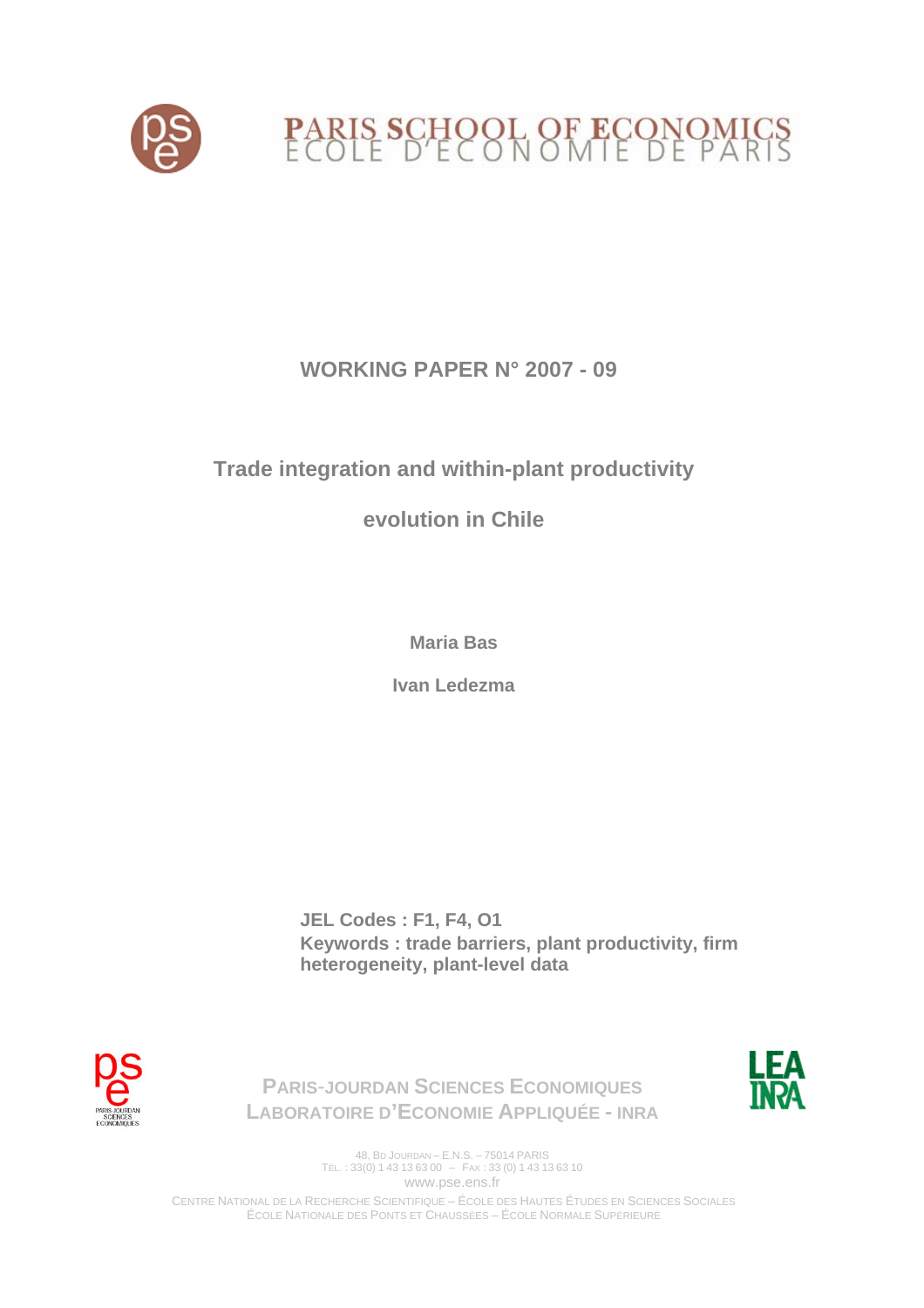# Trade Integration and Within-Plant Productivity Evolution in Chile<sup>∗</sup>

Maria BAS†and Ivan LEDEZMA‡

October 2008

#### Abstract

We study the impact of trade on productivity using Chilean plant-level data (1982-1999). Our contribution is to disentangle the impact of export and import barriers. Firstly, we estimate the production functions to obtain plant TFP. Secondly, we estimate trade barriers (border effects) between Chile and its trading partners at the industry level and over time. Finally, we test the impact of trade barriers by regressing productivity on border effect estimates. A fall in export barriers improves productivity in traded sectors, while the reduction of import barriers might foster productivity in export industries but it hurts firms in import-competing ones.

Keywords: Trade barriers, plant productivity, firm heterogeneity, plant-level data.

JEL Classification: F1, F4 and O1.

<sup>∗</sup>We are grateful to Pol Antras, Jose Miguel Benavente, Gene Grossman, Thierry Mayer, Jacques Mairesse, Nina Pavcnik, Andrea Repetto and James Tybout for helpful comments.

<sup>†</sup>Paris School of Economics & London School of Economics (Centre for Economic Performance). Email: bas@pse.ens.fr

<sup>&</sup>lt;sup>‡</sup>Paris School of Economics & Université Paris 1 Panthéon-Sorbonne (Centre d'Economie de la Sorbonne). Email: ledezma@pse.ens.fr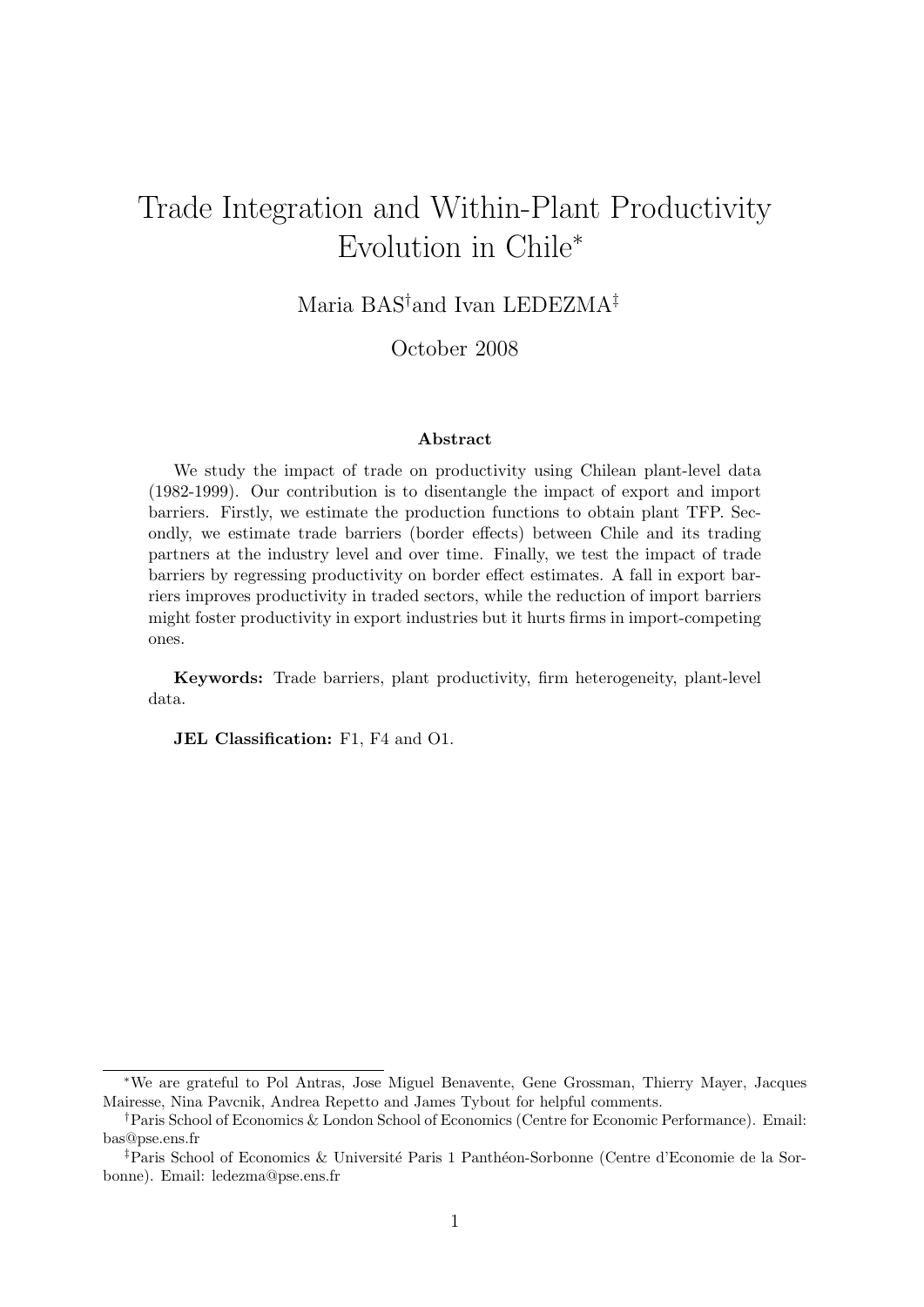## 1 Introduction

Trade liberalization was at the core of reform packages carried out in many developing economies during the 1980s. In this paper we revisit the case of Chile, one of the earliest and most radical examples of trade liberalization. We aim at testing the link between trade integration and productivity in Chilean manufacturing plants. At the micro level, the impact of trade reforms is generally studied from a unilateral perspective through direct measures of trade costs or aggregate trade ratios that might neglect several features of trade integration. The novelty of this paper is to estimate trade barriers in a multilateral context to disentangle within a unique framework the effect of export- and import-oriented policies on plant productivity.

By differentiating export and import trade barriers, we emphasize different channels by which trade integration affects plant productivity. The reduction of import barriers increases foreign competition, which is often viewed as a positive engine of productivity (Pavcnik, 2002; Amiti and Konings, 2007). It pushes the least productive firms to cease production and surviving ones to trim down their inefficiencies. On the other hand, the presence of increasing returns to scale and imperfect competition may modify the relationship between import competition and plant productivity (Devarajan and Rodrik, 1989; Rodrik, 1988). One consequence of scale economies is precisely that average cost falls as output increases. In this case, foreign competition reduces domestic sales restricting the possibility to exploit scale economies.

Import-oriented policies also determine the extent of foreign technology transmissions. In developing countries, the access to high-quality imported capital equipment or intermediate goods enables firms to reduce their marginal costs and to raise their productivity level. Using plant-level data, Schor (2004) for Brazil, and Amiti and Konings (2007) for Indonesia show that input tariff reductions boost productivity gains.<sup>1</sup>

On the other hand, export promotion policies allow more firms to benefit from positive spillovers stemming from foreign markets. The literature suggests learning-by-exporting

<sup>1</sup>Kasahara and Rodriguez (2008) for Chile, find that imported inputs foster plant productivity.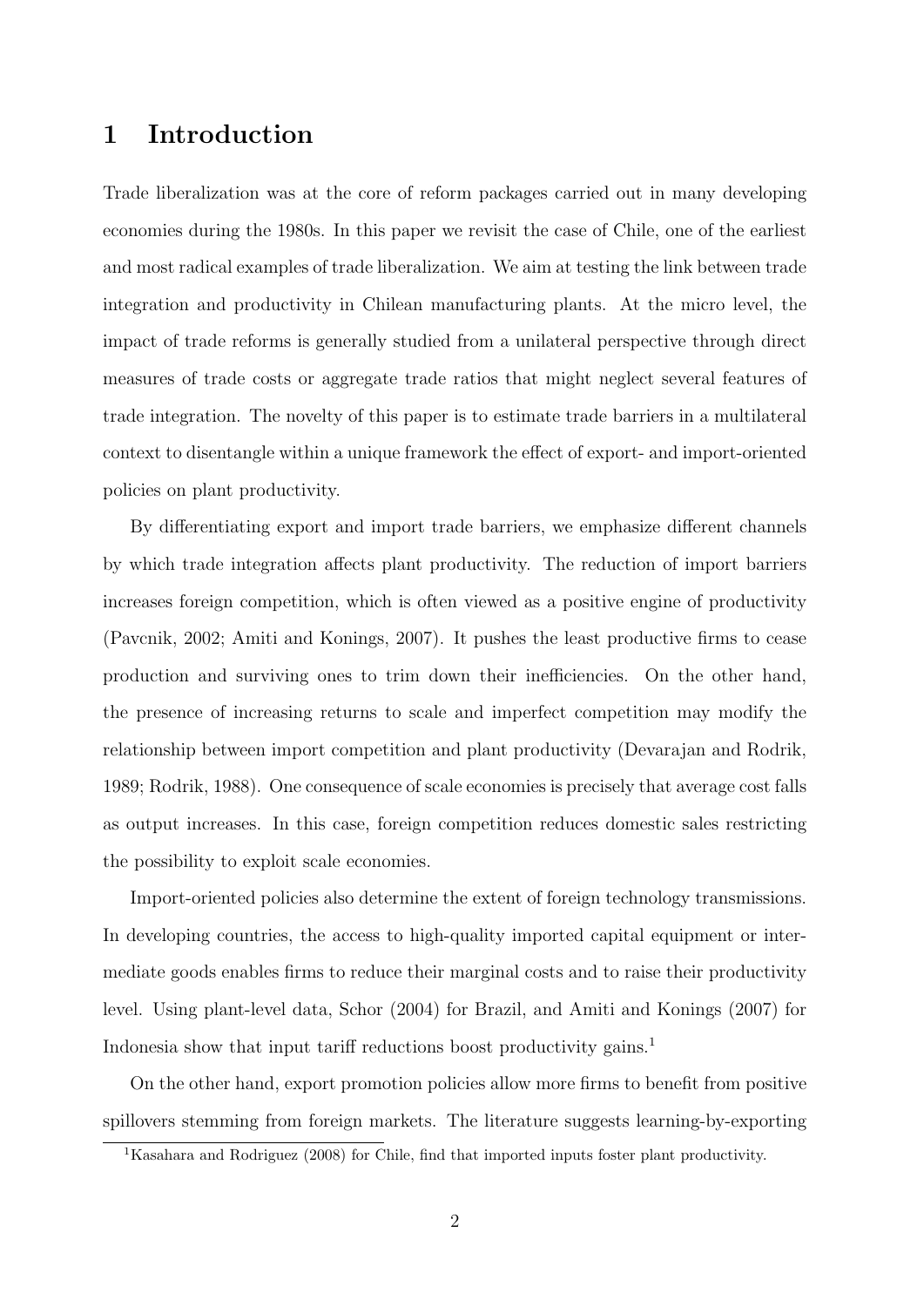as a plausible mechanism to explain a positive impact of trade liberalization on plant productivity. There is some evidence on ex-post productivity gains arising from knowledge and expertise gained in the export process (Kraay (2002) on China, Alvarez and Lopez (2005) on Chile, De Loecker (2007) on Slovenia).

These different mechanisms of trade liberalization call for further analysis on the multiple dimensions of trade. We carry out three empirical exercises. Firstly, we obtain estimates of plant TFP and address simultaneity issues thanks to the Levinsohn and Petrin (2003) methodology. These estimates draw on plant-level data (1979-1999) from the annual industry survey ENIA (Encuesta Nacional Industrial Anual) of the Chilean manufacturing sector provided by the INE (Instituto Nacional de Estadisticas). Secondly, we use specific data on destination markets for bilateral trade flows of Chile and its main trade partners at the industry level to capture (a) the barriers faced by Chilean partners to reach the domestic market (import barriers) and (b) those barriers faced by Chilean exporters to access foreign markets (export barriers). To estimate these barriers we rely on the border effect methodology developed by Fontagné et al. (2005) and use the Trade and Production database provided by the CEPII (Centre d'Etudes Prospecives et d'Information Internationales). This strategy enables us to obtain time-varying measures of trade integration at the industry level. Unlike Chilean tariff rates, these measures do present heterogeneity across industries. Finally, we estimate the impact of import and export barriers on plant productivity by combining the results of the first two steps. In this third step, we regress plant productivity on border effect estimates.

We carried out several robustness checks. We use alternative measures of productivity, different specifications dealing with potential mark-ups bias and dynamic concerns of the persistence of plant productivity over time. In the different empirical stages we deal with the potential risk of reversal causality between trade barriers and plant productivity. This is done by purging productivity effects in the gravity specification, by using a four-year rolling horizon in step 2 and by treating trade barriers as endogenous in GMM estimations. We also test two possible mechanisms by which trade affects plant productivity, namely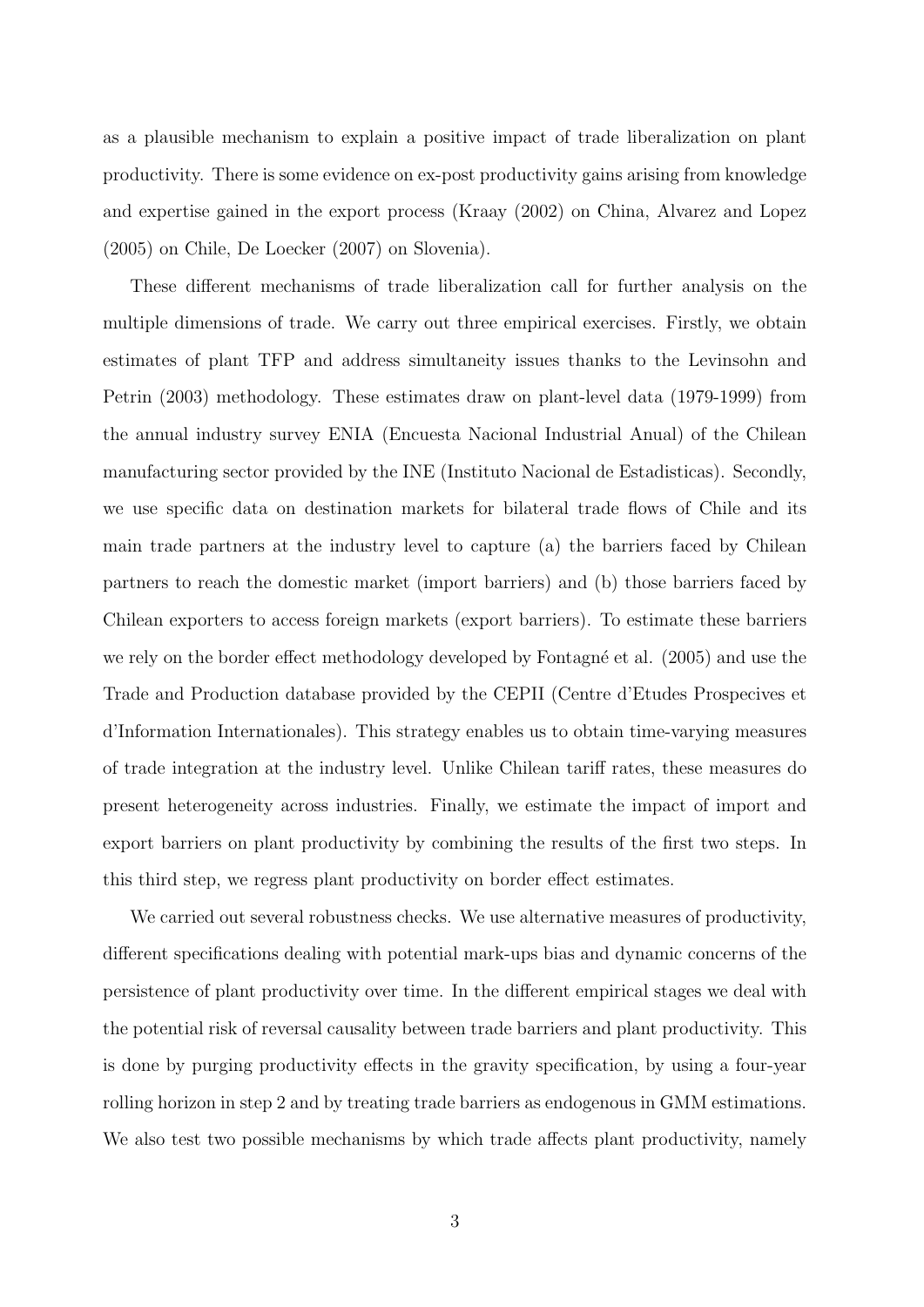the presence of IRS and foreign technology transmission.

Based on specific trade barrier measures, the paper yields new findings on trade policy implications. Considering productivity gains relative to non traded sectors, our regressions suggest three main results: (i) a reduction in export barriers fosters plant productivity gains in export-oriented and import-competing industries; (ii) the impact of import barriers depends on trade orientation. A decrease in import barriers has a negative effect on plant productivity in import-competing industries. Interestingly, production function estimates suggest the presence of increasing returns to scale (IRS) in these industries. Foreign competition may have dampened domestic sales and thereby, reduced the possibility to exploit scale economies. Concerning export-oriented industries, a fall in import barriers fosters plant productivity. This result is present in different static specifications. However, once we control for past productivity levels in the dynamic model, foreign competition might also reduce productivity gains in these industries; (iii) a reduction in import barriers on machinery improves plant productivity of both export-oriented and import-competing industries.

Our findings contribute with new evidence on trade liberalization and plant productivity in Chile. The identification setting has been chosen to allow for a close comparison with previous results obtained by Pavcnik (2002) and Bergoeing et al. (2006).<sup>2</sup> Both studies show the presence of time-varying firm heterogeneity and deal with the effects of trade integration on productivity gains in a similar and comparable indentification strategy. Using plant-level data, Pavcnik (2002) estimates the impact of trade on plant productivity in Chile during the period 1979-1986. By the means of a difference-in-difference framework, Pavcnik (2002) concludes that trade liberalization induces the growth of within-plant productivity in import-competing industries. Productivity improvements in export-oriented industries are observed only for initial years.<sup>3</sup> Using our sample, we are able to repro-

<sup>2</sup>Several works have investigated the relationship between Chilean market-oriented reforms and plant productivity. See Liu and Tybout, 1996; Pavcnik, 2002; Bergoeing et al., 2002; Bergoeing et al., 2004; Alvarez and Lopez, 2005; Bergoeing et al., 2006.

<sup>3</sup>Pavcnik (2002) also performs the Olley and Pakes (1996) aggregate productivity decomposition and shows that, in the period, aggregate productivity growth is mainly explained by the exit of the least productive firms and the reallocation of market shares towards most productive ones.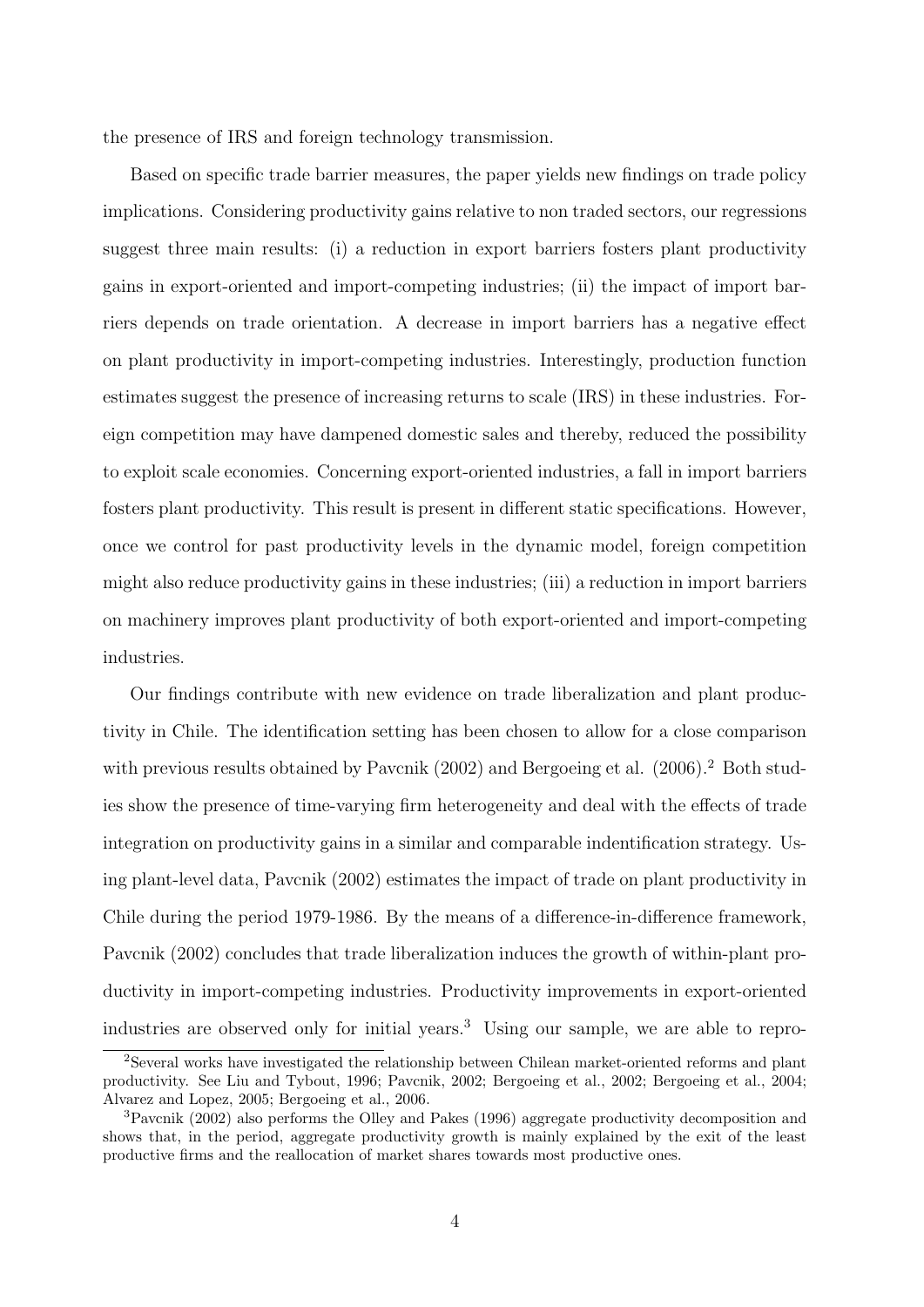duce these results. However, contrary to what the difference-in-difference specification assumes, trade exposure in Chile does not increase continuously during Pavcnik's sample period. In the context of the 1982 debt crisis, the government raises import tariffs from 15% in 1982 up to 26% in 1985.

Chilean trade reforms have been recently revisited by Bergoeing et al. (2006). They study the impact of the financial and trade reforms on productivity gains in Chile during a longer period (1980-2001). The authors show that if one uses effective tariffs instead of year dummies to capture trade liberalization, plant productivity advantages in exportoriented industries are not significant and, similar to our results, productivity gains of plants belonging to import-competing industries fall after trade liberalization.

Nevertheless, both studies suffer from the lack of cross-section variance on the righthand side of regressions. Indeed, the identification of trade liberalization effects can be problematic since the reduction in import tariffs was almost homogeneous across industries and remained constant during the 1990s. The radical drop in the average nominal tariff rate from 98% in 1973 to 10% in 1979 came along with the homogenization of tariff rates among industries. Even their rise in early 1980s, during the debt crisis, was uniform. This homogeneous tariff reduction is probably the reason why Pavcnik (2002) is constrained to use time dummy indicators and Bergoeing et al.(2006) can not get enough variance for their estimates concerning export-oriented industries.

Considering direct measures of trade policy such as import tariffs also neglects two important features of trade integration. First, a unilateral import tariff reduction does not necessarily imply a symmetric response across trade partners. Second, several direct and indirect trade barriers might be omitted (Anderson and van Wincoop, 2004). Among them, one finds not only non-tariff barriers and fixed export costs, but also bilateral agreements, institutional arrangements, infrastructure and even political efforts. For instance, while the evolution of tariffs in Chile remains flat during the 1990s, in order to promote exports the government signed several trade agreements with different countries and also developped an important agenda of political integration.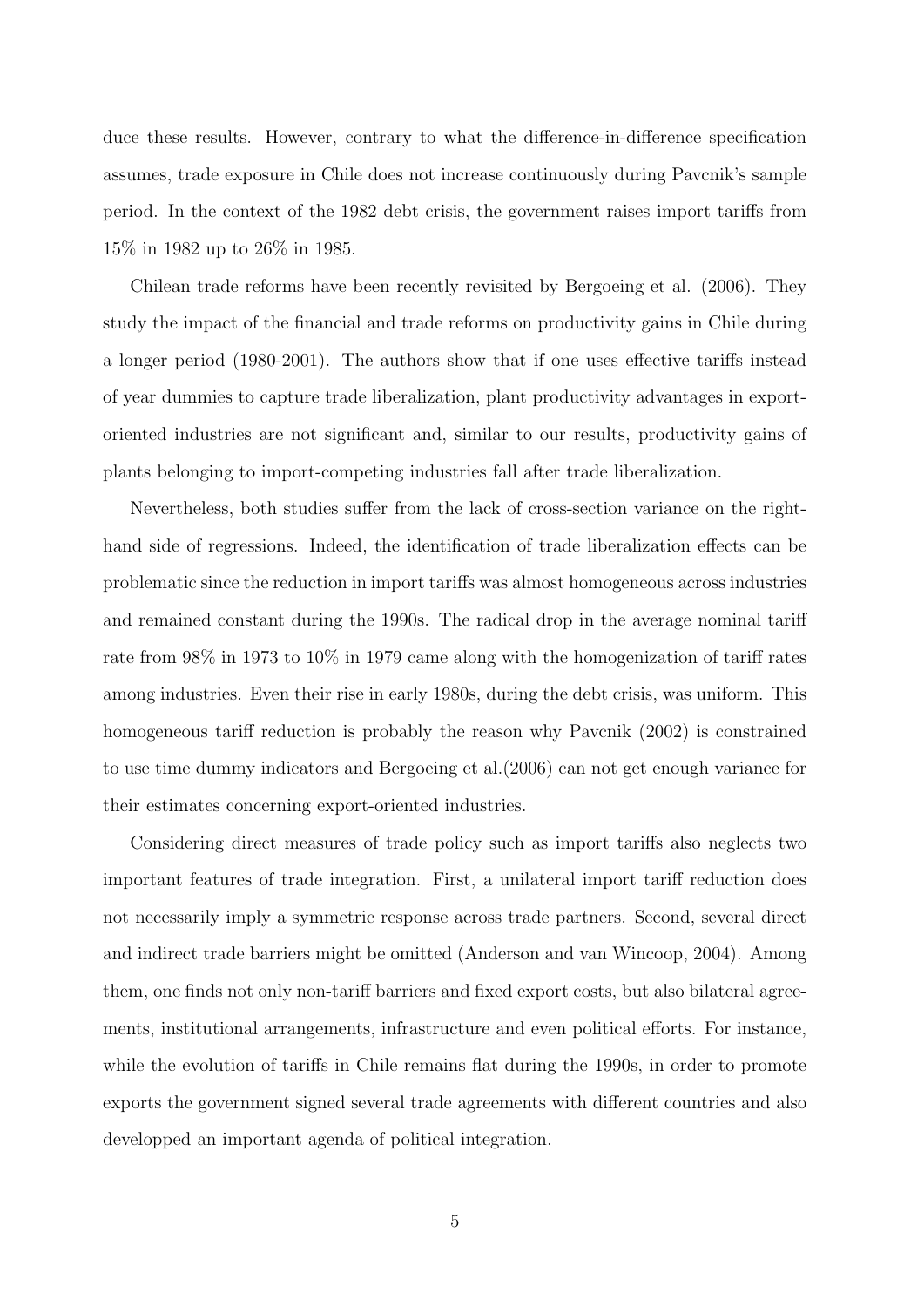By estimating the evolution of trade integration between Chile and its trading partners, we are able to capture this type of missing information. This strategy also allows us to address the lack of cross-section variance of standard trade measures and to capture the multiple channels of trade integration. These are the main contributions relative to previous works.

The rest of the paper is structured as follows. Section 2 presents the estimation strategy of our empirical exercises. Section 3 shows the results and, finally, section 4 presents a brief conclusion.

### 2 Estimation strategy

The estimation strategy consists of three steps. In the first one, we estimate the production function using OLS, fixed-effect specification and the LP methodology to obtain plant TFP as a residual. In the second step, we construct the measure of trade liberalization by estimating border effects between partners following Fontagn´e et al. (2005). Finally, in the third step, we estimate the impact of trade barriers by regressing productivity on border effect estimates. Within this methodology, we address simultaneity issues in the estimation of TFP (step 1) and reversal causality between productivity and trade flows  $(\text{step } 2 \text{ and } 3).$ 

### 2.1 Step 1: Production function

We estimate the following specification of a Cobb-Douglas production function at the two-digit industry level:

$$
y_{pt} = \beta_0 + \beta_x x_{pt} + \beta_k k_{pt} + \varepsilon_{pt} \tag{1}
$$

Where all variables are expressed in natural logs,  $y_{pt}$  is the value added of plant p at time t, which is explained by short-term adjustable inputs  $x_{pt}$  (i.e. skilled and unskilled labor) and capital stock  $k_{pt}$ . The error term can be decomposed into an intrinsical "transmitted" component  $\omega_{pt}$  (productivity shock) and an i.i.d. component  $\chi_{pt}$ . Consequently,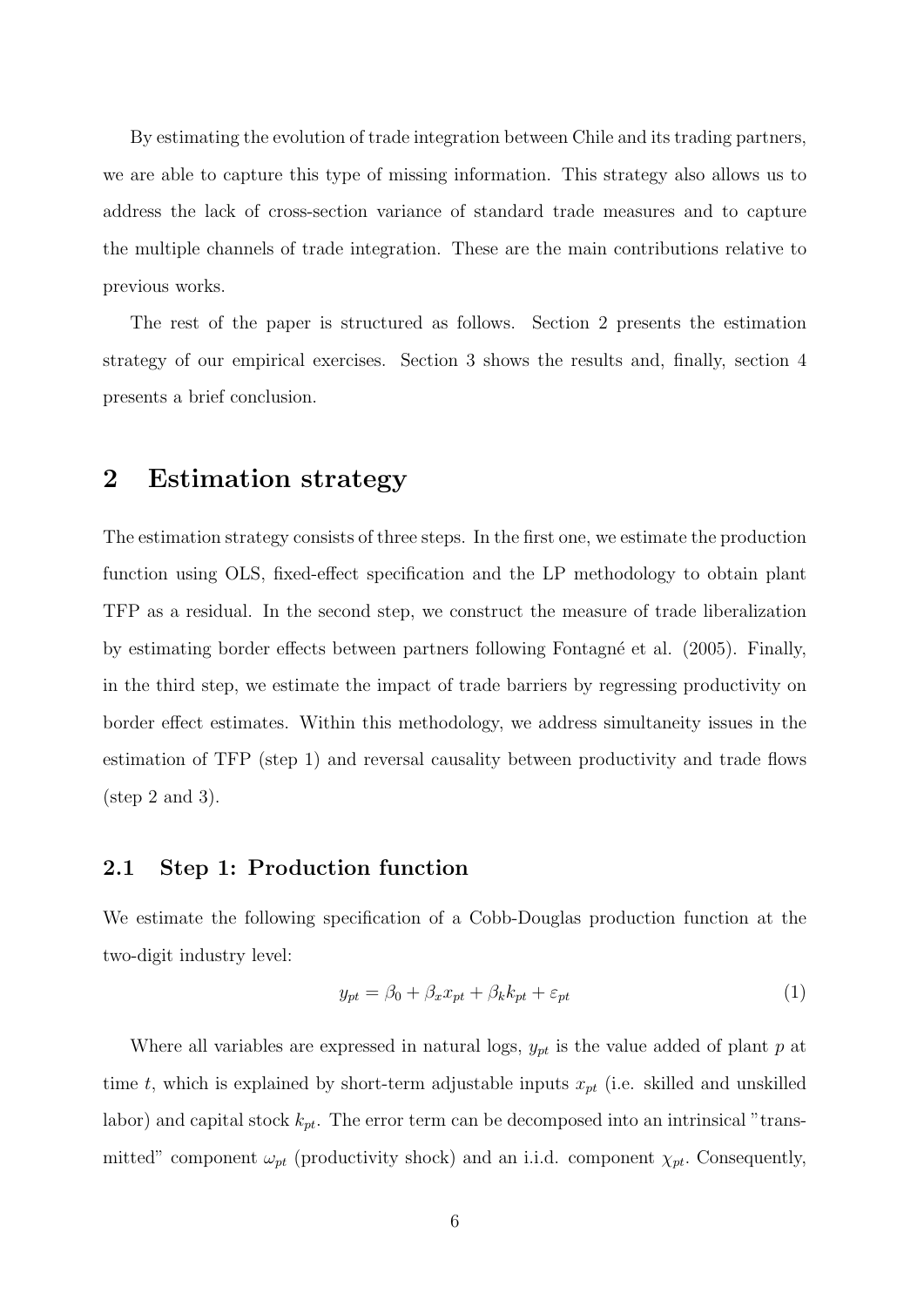plant TFP  $a_{pt}$  is calculated as the residual given by the difference between the observed output and the predicted factor contribution:

$$
\widehat{a}_{pt} = y_{pt} - \widehat{\beta}_x x_{pt} - \widehat{\beta}_k k_{pt} \tag{2}
$$

When estimating production functions using firm panel data, eventual problems concerning simultaneity and selection should be considered. Simultaneity arises because input demand and unobserved productivity are positively correlated. Firm specific productivity is known by the firm but not by the econometrician. If a firm expects a high productivity shock it will anticipate an increase in its final good demand and, consequently, it will purchase more inputs. OLS will tend to provide upwardly biased estimates of the labor elasticity and downwardly biased estimates of the capital one<sup>4</sup>. Selection problems are likely to be present because the unobserved productivity influences the exit decision of the firm and we can only observe those firms that stay in the market. On the other hand, if capital is positively correlated with profits, firms with larger capital stock will decide to stay in the market even for low realizations of productivity shocks. This implies a potential source of negative correlation in the sample between productivity shocks and capital stock, which translates into a downward bias in capital elasticity estimates.

Olley and Pakes (1996) (henceforth OP) propose a three-stage methodology to control for the unobserved firm productivity. They deal explicitly with exit and investment behavior. The rationale is to reveal the unobserved productivity through the investment behavior of the firm, which in turns depends, theoretically, on capital and productivity. Selection issues are taken into account by inferring that firms that stay in the market have decided to do it accordingly to their capital stock and their expectations of productivity. By the means of this theoretical exit rule, OP estimate survival probabilities conditional on firm's available information. These probabilities are then used in the productivity

<sup>&</sup>lt;sup>4</sup>OLS elasticities can be stated as  $\hat{\beta}_x = \beta_x + \frac{\hat{\sigma}_{kk}\hat{\sigma}_{xz} - \hat{\sigma}_{xk}\hat{\sigma}_{k\varepsilon}}{\hat{\sigma}_{xx}\hat{\sigma}_{kk} - \hat{\sigma}_{xk}^2}$  and  $\hat{\beta}_k = \beta_k + \frac{\hat{\sigma}_{xx}\hat{\sigma}_{k\varepsilon} - \hat{\sigma}_{xk}\hat{\sigma}_{x\varepsilon}}{\hat{\sigma}_{xx}\hat{\sigma}_{kk} - \hat{\sigma}_{xk}^2}$ . Where  $\hat{\sigma}_{rs}$ is the covariance between variables  $r$  and  $s$  in the sample. If capital is positively correlated with labor and labor's correlation with the productivity shock is higher than capital one (which is the realistic case) then the coefficient of capital  $\hat{\beta}_k$  will be underestimated and the one of labor  $\hat{\beta}_x$  upward biased.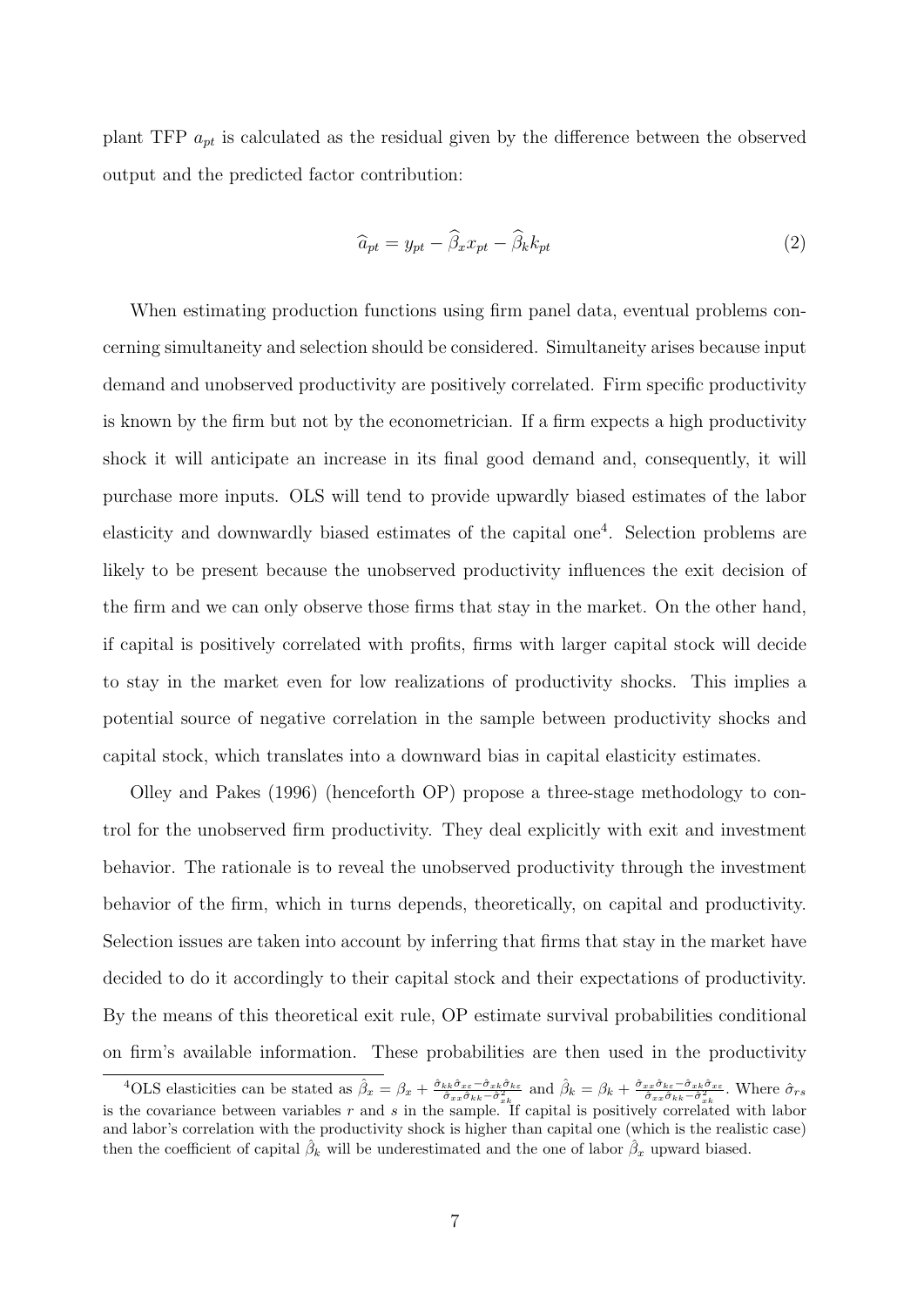estimation.

Levinsohn and Petrin (2003) (henceforth LP) extend the OP idea, by noting that some inputs, such as electricity or materials, can be better proxies than investment to control for the unobserved firm productivity when one deals with simultaneity. Inputs adjust in a more flexible way, so they are more responsive to productivity shocks. Moreover, inputs usually have more non-zero observations than investment, a property that has consequences on estimation efficiency. In the case of the ENIA survey this property is important. Thus, in order to maximize sample size we keep the LP strategy and use electricity as a proxy for unobserved productivity.<sup>5</sup>

There are some advantages of OP-LP methodologies. Firstly, they perform better than fixed-effect specifications because the unobserved individual effect (productivity) is not constrained to be constant over time. Secondly, approaches based on instrumental variables can be limited by the instruments availability. Finally, OP-LP do not assume restrictions on the parameters. For instance, an alternative approach is the one developed by Katayama et al.(2005) who show how misleading can be the use of sale revenues to measure productivity. Factor prices and mark-ups can produce important distortions if they are not homogeneous. However, their methodology assumes constant returns to scale and neglect entry-exit process to facilitate likelihood estimates. Again both assumptions are not neutral in the case of the ENIA. In the third step, we allow for plant's individual fixed effects and control for market concentration at a disaggregated industry level in order to reduce the potential risk of mark-up bias.

### 2.2 Step 2: Border effects

It is well known that the reduction of tariffs in Chile was homogeneous across industries. As a consequence, tariff rates do not provide enough cross-section variance. On the other hand, tariffs are not the only measure that matters to capture trade costs. One should also

<sup>&</sup>lt;sup>5</sup>Besides technical concerns, a key difference between LP and OP is that the former does not directly take into account selection. However, as LP show, the risk of selection biases are significantly reduced by considering an unbalanced panel.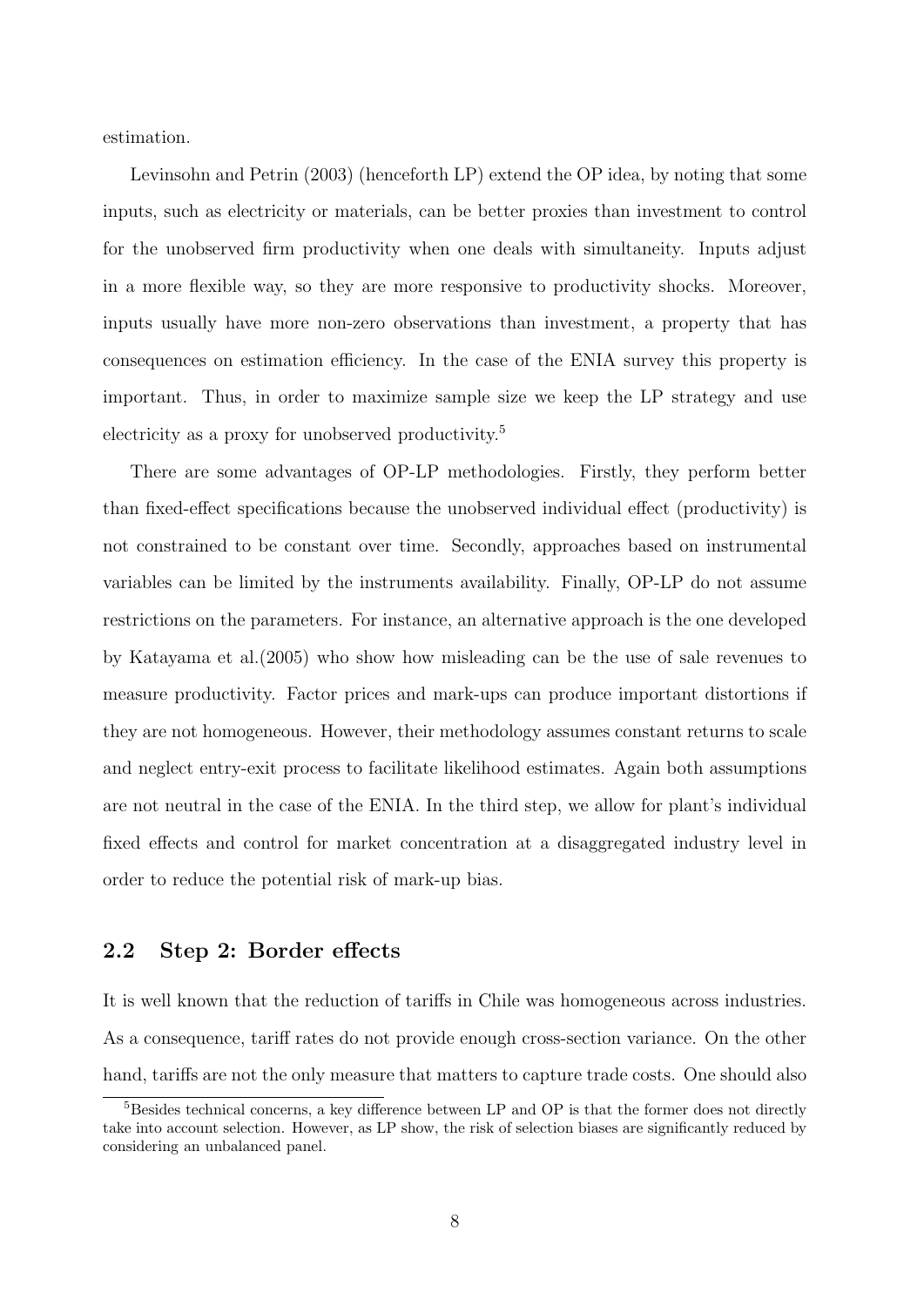consider bilateral agreements, asymmetries between export and import costs and indirect difficulties to trade. $6$  Considering all these features of trade, we do obtain heterogeneity in both industrial and time dimensions.

To do so, we apply a border effect methodology. This type of empirical strategy provides an assessment of the level of trade integration by estimating a gravity-like model that considers, as a very intuitive benchmark, the market access of domestic producers reaching domestic (intra-border) destinations. <sup>7</sup>

### 2.2.1 The Methodology

The identification strategy of Fontagné et al. (2005) builds on Head and Mayer (2000) gravity model derivation. This strategy seems suitable to measure Chilean trade integration as it corrects for the lack of theoretical foundations of earlier works and keeps the idea of using intra-national trade as a benchmark of trade integration. Moreover, it allows for asymmetries in the identification of trade barriers among partners, one of the main focus of this paper. Fontagné et al.'s (2005) theoretical foundation builds on a static monopolistic competition setting with increasing returns to scale for one-sector economies. Consider an instantaneous CES utility function in which the representative consumer of country *i* has specific preferences  $a_{ijt}^s$  for each variety h depending on the exporter country  $j$  (for the sake of clarity in the exposition of our empirical implementation, we indicate explicitly both industry  $s$  and time  $t$  specificity):

$$
U_{it}^{s} = \left[ \sum_{j=1}^{N_t^{s}} \sum_{h=1}^{M_{jt}^{s}} \left( a_{ijt}^{s} c_{ijht}^{s} \right)^{\frac{\sigma_t - 1}{\sigma_t}} \right]^{\frac{\sigma_t}{\sigma_t - 1}}
$$
(3)

Thus, varieties belonging to the same country share the same weight in the utility

<sup>6</sup>Theoretically, these indirect difficulties include a large list of country specificities, namely bias of consumption towards home goods and the like. As long as they can be interpreted, at least in part, as the outcome of history and political efforts, we consider them as a part of the measure of trade integration.

<sup>7</sup>McCallum (1995) applies this methodology to study market access between Canada and the US. Despite the high expected trade integration, trade between US and Canada is found to be around 22 times more difficult than Canadian intra-national trade. Anderson and van Wincoop (2003) reestimate McCallum's (1995) model, correcting for multilateral price bias, and the assessment still remains striking  $(11\%).$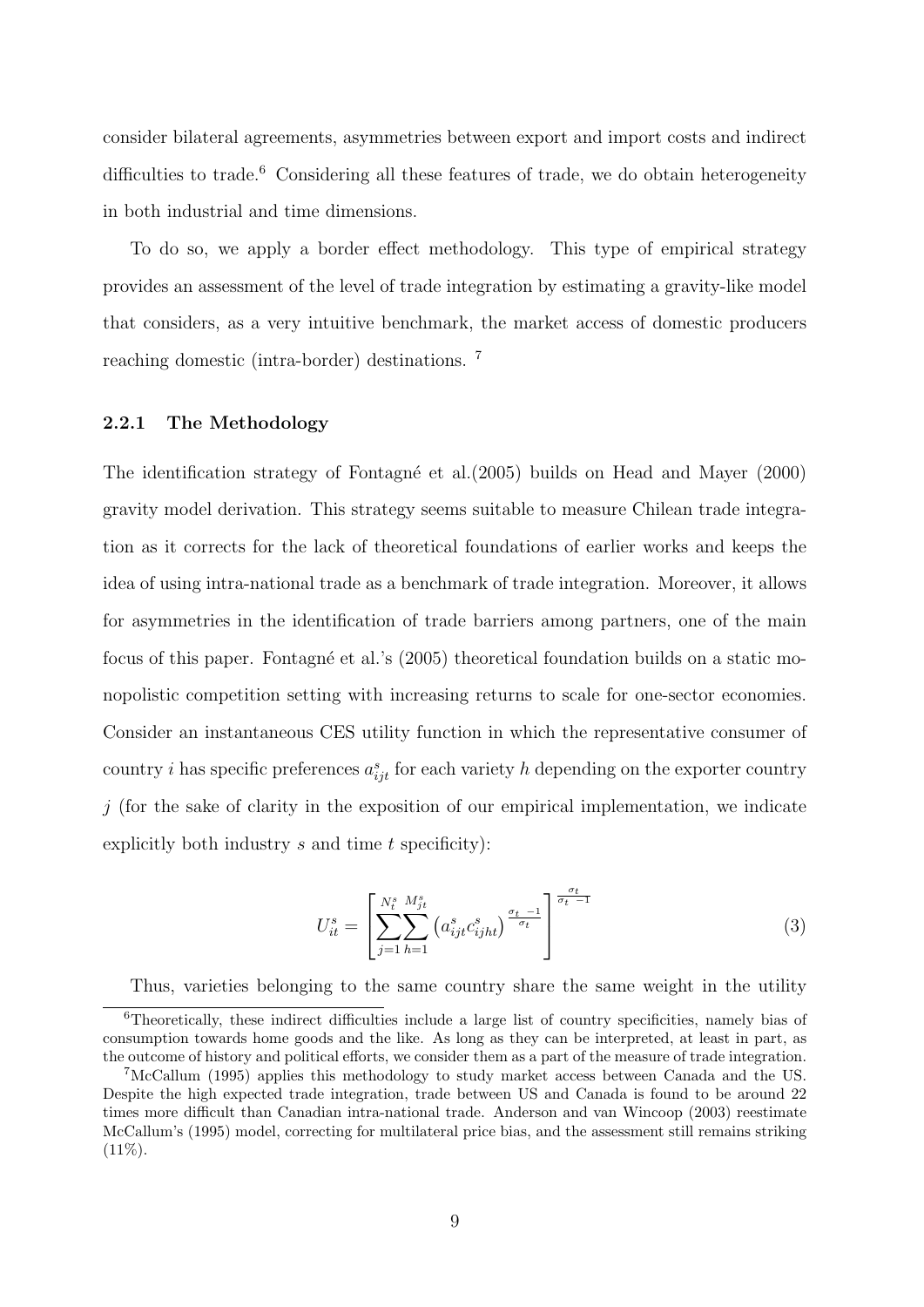function. Imports  $m_{ijt}^s (= c_{ijt}^s p_{ijt}^s)$  of country *i* from country *j* are valuated at the point of consumption (c.i.f)  $p_{ijt}^s = p_{jt}^s \tau_{ijt}^s$ . This includes the producer price (f.o.b.)  $p_{jt}^s$  augmented of all trade cost  $\tau_{ijt}^s$ , modeled as iceberg costs. Total expenditure for the industry  $Y_{it}^s$  $N_t^s$  $\sum_{i=1}^{N_t}$  $j'=1$  $m_{ij't}^s$  considers all imports, including intra-national ones  $m_{iit}^s$ . For symmetric varieties, this utility function (3) with constant elasticity  $\sigma_t$  leads to the well known demands:

$$
m_{ijt}^s = \left(\frac{p_{jt}^s \tau_{ijt}^s}{a_{ijt}^s P_{it}^s}\right)^{1-\sigma_t} M_{jt}^s Y_{it}^s \tag{4}
$$

In this gravity-like equation (4),  $P_{it}^s =$  $\sqrt{ }$  $\sum_{ }^{N_t}$  $j'=1$  $\int p_{ij}t$  $a_{ij}$  $\int_0^{1-\sigma_t} M^s_{j't}$  $\frac{1}{1-\sigma_t}$ is the consumer price of all varieties in the industry. This index takes into account differences in price setting across countries. If omitted, not only a multilateral control is missing but also a bias is induced between the error term and the partners dummies (border effect). Anderson and van Wincoop (2003) argue that the omission of multilateral price effects (what they call "multilateral resistances") explains the upward bias in border effects of Canada vis-à-vis the US estimated by McCallum  $(1995)^8$ .

One might mention four possible strategies to consistently estimate a gravity equation including price effects. The first one is to use price index data. Baier and Bergstrand (2001) follow this strategy measuring prices with GDP deflators. However, as highlighted by Anderson and van Wincoop (2004), empirical counterparts of  $P_{it}^s$  such as CPIs measures neglect changes in the true set of varieties and do not accurately reflect non tariff barriers and indirect trade policies. The second strategy is the one followed by Anderson and van Wincoop (2003). They develop a two-step methodology in which border effect estimates are used to measure multilateral price effects. Besides practical difficulties of implementation, one crucial limitation for our purposes is the assumption of symmetry in bilateral trade costs. A third alternative approach uses fixed effect specification to control for unobservable prices. The effect of price indexes is captured by the coefficients of individual fixed effects related to country source and destination (Harrigan, 1996). Feenstra (2003) shows that the coefficients of fixed effect estimation are consistent and

<sup>8</sup>See previous footnote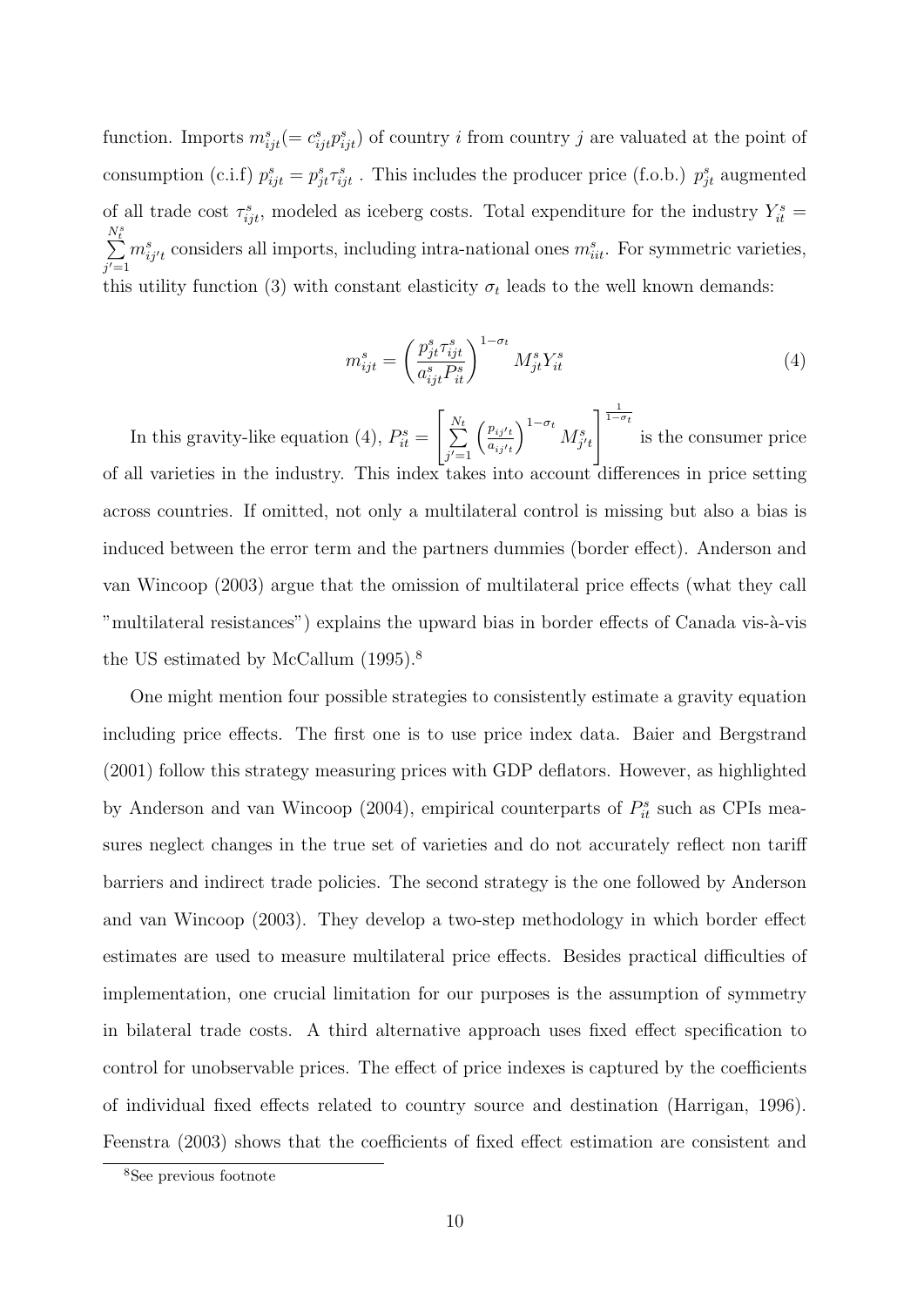reports values very similar to the non-linear least squares estimation of Anderson and van Wincoop (2003). Redding and Venables (2004) construct market access measures to explain cross-country differences in per capita income. Their market access estimation relies on fixed country effects to capture exporting and importing country characteristics. These country indicators take into account unobserved economic variables associated with supply and market capacity.

If the economic and geographic determinants captured by fixed effects vary over time, a useful strategy consists in eliminating the price index in the CES demand setting by expressing inter-national imports relative to intra-national ones. This is what Head and Mayer (2000) do. We follow this solution and divide equation (4) by  $m_{iii}^s$ .

$$
\frac{m_{ijt}^s}{m_{iit}^s} = \left(\frac{a_{ijt}^s}{a_{iit}^s}\right)^{\sigma_t - 1} \left(\frac{p_{jt}^s}{p_{it}^s}\right)^{-\sigma_t} \left(\frac{\tau_{ijt}^s}{\tau_{it}^s}\right)^{1-\sigma_t} \left(\frac{v_{jt}^s}{v_{it}^s}\right)
$$
(5)

Where  $\frac{v_{jt}^s}{v_{it}^s}$  is the relative value added at industry level between both countries (i and j).The relative value added captures the relative number of symmetric varieties within a model of monopolistic competition. To obtain an empirical counterpart of equation (5), we assume, as Fontagné et al. (2005), that trade costs  $(\tau_{ijt}^s)$  are composed of transport cost (captured by distance  $d_{ij}$ ), ad-valorem tariffs  $(t_{ijt}^s)$  and "tariff equivalent"  $(NTB_{ijt}^s)$ of non tariff barriers:  $\tau_{ijt}^s \equiv (d_{ij})^{\delta t} (1 + t_{ijt}^s) (1 + NTB_{ijt}^s)$ .

Protection (tariffs and non tariff barriers) varies across all partner pairs and depends on the direction of the flow for a given pair. To capture this, a dummy structure is defined to take into account flows' direction. Taking the example of the US and Chile as trade partners we define  $(1+t_{ij}^s)(1+NTB_{ijt}^s) \equiv \exp \left[\eta_t^sUS{\cal L}HL_{ijt}^s + \gamma_t^sCH{\cal L}US_{ijt}^s\right],$  where  $US\_CHL_{ijt}^s$  is a dummy variable set equal to 1 when Chile is the exporter country j and the US the importer country *i*. Similarly,  $CHL<sub>ij</sub>$  is a dummy variable set equal to 1 when the US is the exporter country  $j$  and Chile the importer country  $i$ .

Preferences  $a_{ijt}^s$  are supposed to have a random component  $e_{ijt}^s$  and a systematic bias  $\beta_{it}^s$  for goods produced in the home country *i*. This "'home market bias"' is reduced when countries i and j share the same language and are contiguous. The dummies  $L_{ij}$  and  $C_{ij}$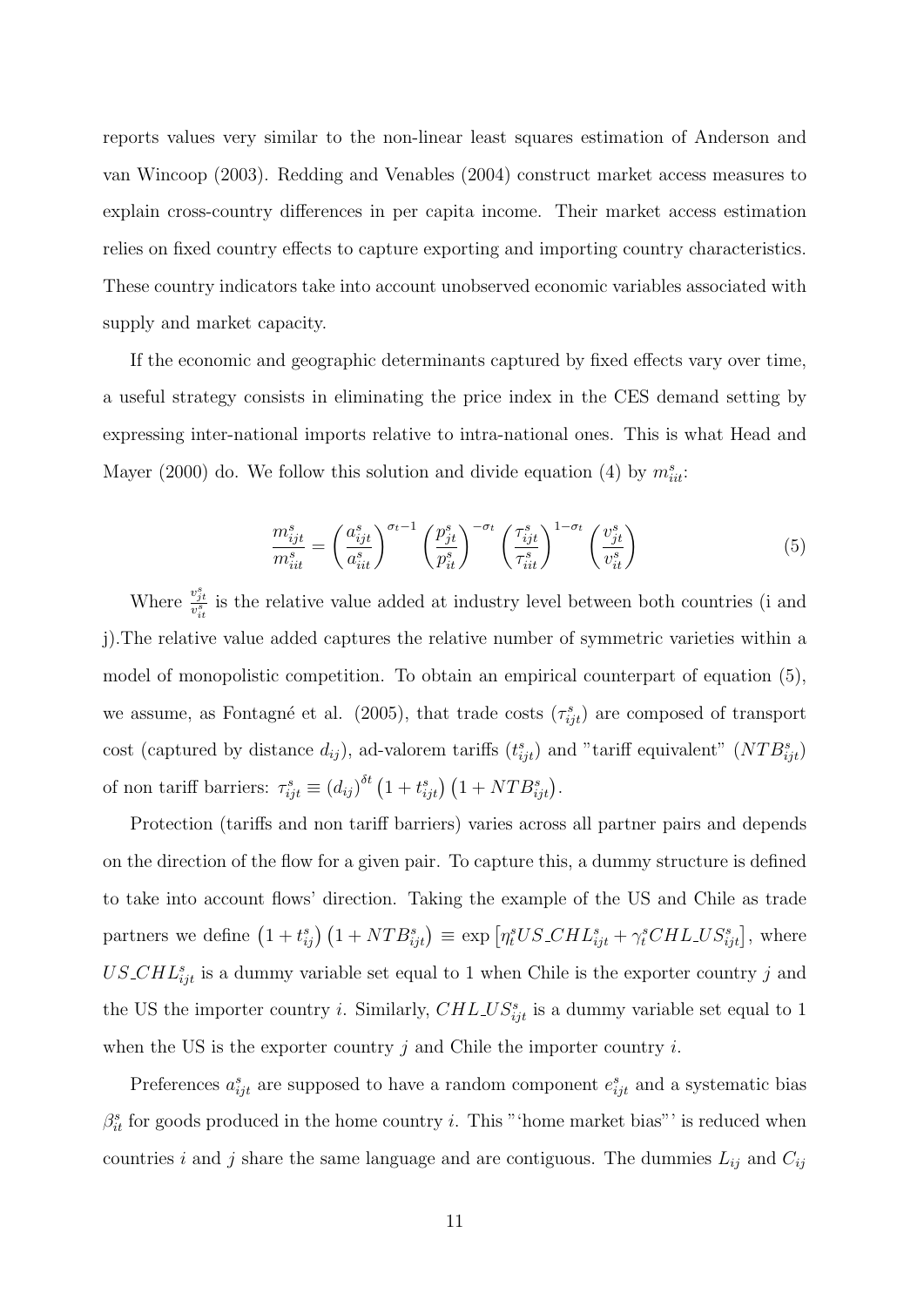are defined to capture each situation, respectively. Under these assumptions preferences can be written as  $a_{ijt}^s \equiv \exp\left[e_{ijt}^s - (\beta_{it}^s - \lambda_{Lt}L_{ij} - \lambda_{Ct}C_{ij})\left(US\_CHL_{ijt}^s + CHLLUS_{ijt}^s\right)\right],$ where  $\lambda_{Lt}$  and  $\lambda_{Ct}$  represent the extent to which the home market bias is mitigated by common language and contiguity. Taking into account these assumptions, equation (5), for the example of the US and Chile, can be written as:

$$
\ln\left(\frac{m_{ijt}^s}{m_{iit}^s}\right) = \ln\left(\frac{v_{jt}^s}{v_{it}^s}\right) - (\sigma_t - 1)\delta_t \ln\left(\frac{d_{ij}}{d_{ii}}\right) - (\sigma_t - 1)\lambda_{Lt}L_{ij} - (\sigma_t - 1)\lambda_{Ct}C_{ij}
$$
(6)  

$$
-\sigma_t \ln\left(\frac{p_{jt}^s}{p_{it}^s}\right) - (\sigma_t - 1)(\beta_{it}^s + \eta_t^s) \text{US}\_CHL_{ijt}^s - (\sigma_t - 1)(\beta_{it}^s + \gamma_t^s) \text{CHL}\_US_{ijt}^s
$$

$$
+(\sigma_t - 1)(e_{ijt}^s - e_{itt}^s)
$$

#### 2.2.2 Empirical specification

The number of observations in our international sample does not allow to split the sample by each year and 2-digit industry. In order to consistently estimate equation (6), we run pooled regressions in a four-years rolling window for each industry. This allows us to obtain time-varying elasticities. Our estimable equation can be written as:

$$
\ln\left(\frac{m_{ijt}^s}{m_{iit}^s}\right) = \alpha_{1t'} \ln\left(\frac{v_{jt}^s}{v_{it}^s}\right) + \alpha_{2t'} \ln\left(\frac{d_{ij}}{d_{ii}}\right) + \alpha_{3t'} L_{ij} + \alpha_{4t'} C_{ij} + \alpha_{5t'} \ln\left(\frac{p_{jt}^s}{p_{it}^s}\right)
$$
(7)  
 
$$
+ \alpha_{6t'} U S \_CHL_{ijt}^s + \alpha_{7t'} CH L \_US_{ijt}^s + \epsilon_{ijt}
$$

Where the theoretical counterparts of each  $\alpha_{1t'}, \alpha_{2t'}, \dots, \alpha_{7t'}$  are given by equation (6). We split the sample by each 2-digit industry and sample periods  $t = t' - 3$  to  $t'$ , where t' runs from 1982 to 1999. In this sense,  $\alpha_{6t'}$  and  $\alpha_{7t'}$  will capture the average border effects of exports of Chile to the US and imports of Chile from the US, respectively (i.e.  $-(\sigma_t - 1)(\beta_{it}^s + \eta_t^s)$  and  $-(\sigma_t - 1)(\beta_{it}^s + \gamma_t^s)$ ) during the period  $t' - 4$  to  $t'$ . In the regressions, we drop the constant and incorporate all dummy variables to capture the partners in each trade flow direction (i.e.  $US\_CHL_{ijt}^s$  and  $CHL\_US_{ijt}^s$  in our example of Chile and the US ). Thus,  $\alpha_{6t'}$  can be directly interpreted as the export border effect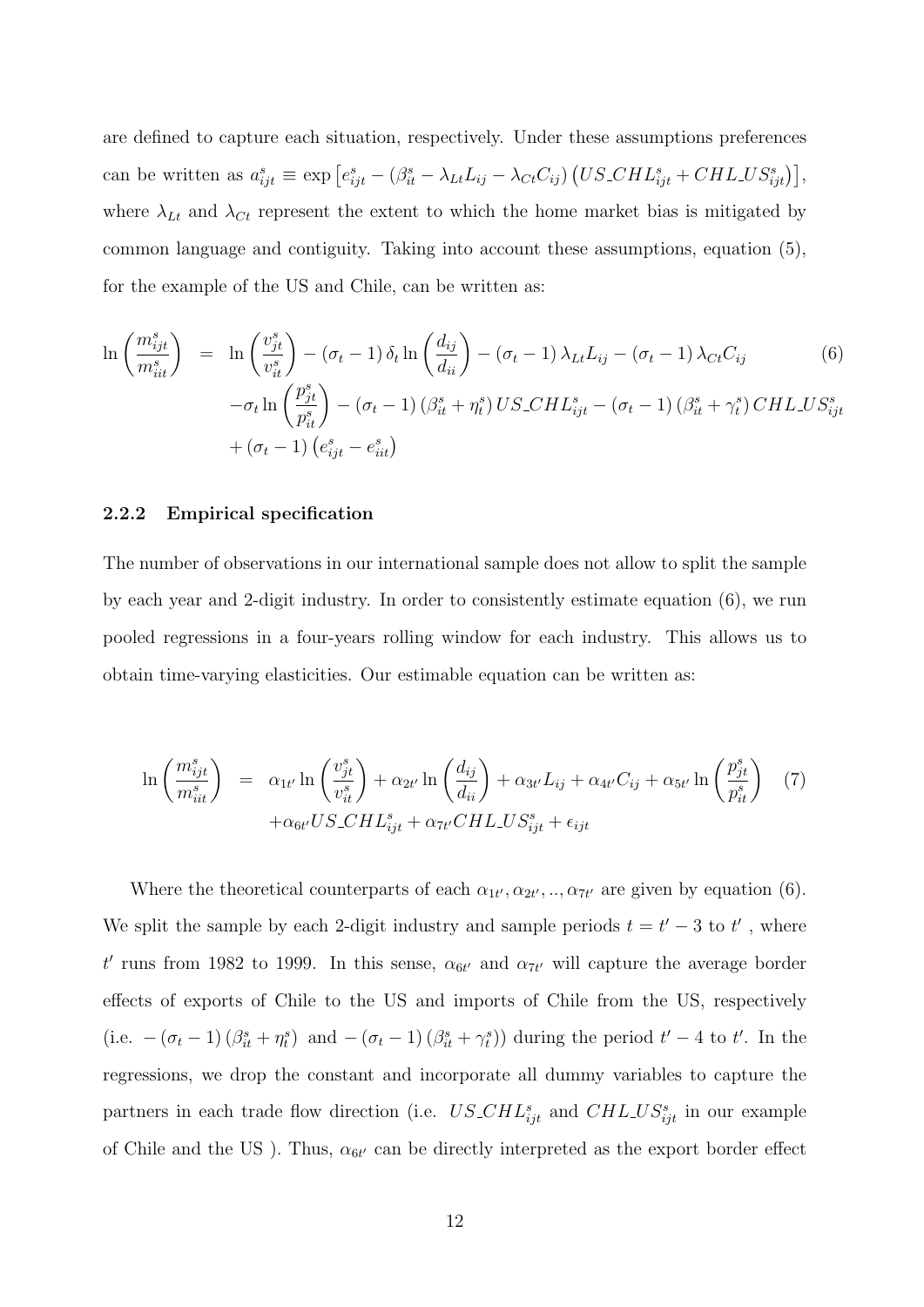(Chilean exports to the US) and  $\alpha_{7t'}$  as the import border effect (US imports to Chile). We run OLS regressions and, due to the form of the error term,  $\epsilon_{ij} = (\sigma - 1) (e_{ij} - e_{ii})$ , we use Hubert and White corrected standard errors clustered at the importer-industry-year level to control for the expected correlation. In equation (7) we do not impose  $\alpha_{1t'} = 1$ , as the theoretical equation (6) suggests, and allow for its empirical estimation.

Note that a potential endogeneity problem exits in the estimation of equation (7). In a monopolistic competition framework, prices and output are determined simultaneously. Fontagn´e et al. (2005) use aggregate prices (instead of industry-level ones). The underlying assumption is that prices at the national level are less correlated with profit maximization at the firm level. In our estimation, we adopt a different approach and use relative wages at the industry level. This choice is motivated by the potential reverse causality in Step 3. As previously mentioned, we will use the border effect estimates to test the impact of trade liberalization on plant productivity for different industries. Most productive industries (or those producing high quality goods) will tend to increase their trade flows and induce a downward bias in the border effect estimates (Step 2). Our assumption is that relative wages capture potential asymmetries in technology or efficiency and thereby they help to remove productivity concerns from the border effect estimates.<sup>9</sup> Additionally, due to the four-year rolling horizon the border effect estimates include past values of trade flows, which allows for a lagged effect of the change in trade barriers. This also contributes to reduce the risk of reversal causality in Step 3.

From these industry-level estimations, we obtain the border effects from the dummy coefficients corresponding to each combination of partners and trade flows direction ( $\alpha_{6t'}$  and  $\alpha_{7t'}$ ). In our regressions we consider bilateral trade flows of all main trade partners of Chile. The list includes the US, 9 European countries (EU) and 7 Latin American countries (LA) including Chile (See section 3). Border effects are captured by the bilateral dummies indicating all combination of flows between the EU, LA, the US and Chile. This structure also captures the difference between trade barriers among partners belonging

<sup>&</sup>lt;sup>9</sup>In non-reported regression we have used relative aggregate prices and also the lag of relative aggregate prices and relative wages. The resulting border-effect estimates are very close to those used in what follows.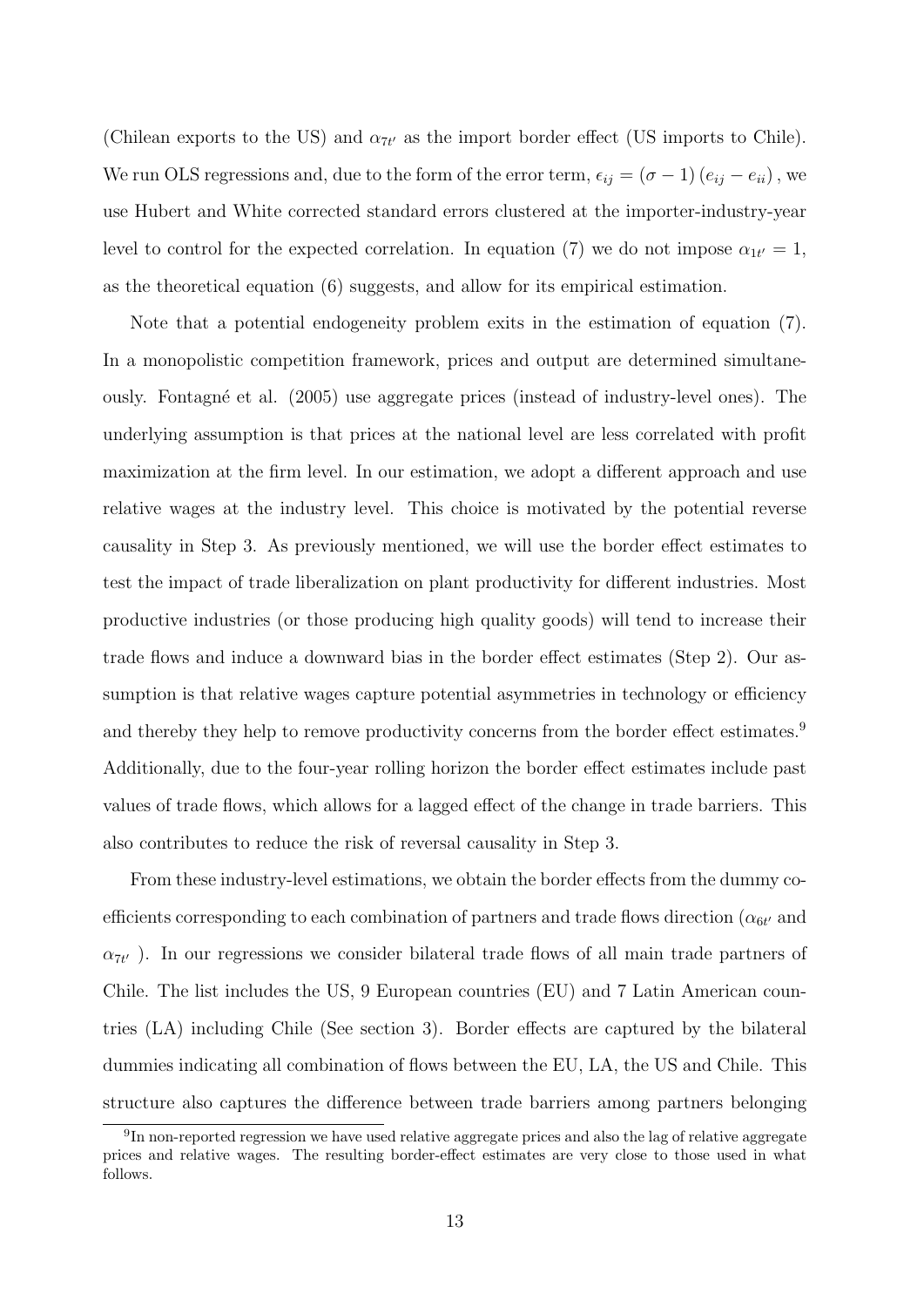to the same region.<sup>10</sup> Finally, our proxies of export and import barriers are constructed for each industry as the weighted average of the border effects estimated for all partners. Weights are given by the part of the import (export) flow on total imports (exports) of Chile.

### 2.3 Step 3: The impact of trade policy on plant TFP

In this final step, we use the previous estimates of trade barriers to measure the impact of trade liberalization on plant productivity across export-oriented and import-competing industries relative to non-traded ones. The following reduced equation is estimated, analogous to the difference-in-difference framework implemented by Pavcnik (2002):

$$
\widehat{a}_{pt} = \theta_0 + \beta B_{pt} + \zeta T_p + \delta B_{pt} \cdot T_p + \varphi Z_{pt} + \xi_{pt} \tag{8}
$$

Where  $\theta_0$  is the constant and  $\xi_{pt}$  the error term.  $\hat{a}_{pt}$  is the log of TFP of plant p at time t estimated by the LP strategy.  $B_{pt}$  is a vector of trade barriers estimates (import and export border effects) for the 2-digit industry in which the plant operates.  $T_p$  is a vector of trade orientation dummies indicating if the plant belongs to export-oriented or import-competing industries. Similar to Pavcnik (2002), we classify industries by trade orientation at the 3-digit industry level (See Appendix). Plants are classified as exportoriented if they belong to a 3-digit industry which has more than 15% of exports over total production and as import-competing if the industry has more than 15% of imports over total production. The rest are considered as non-traded. <sup>11</sup> Our classification concerns the initial period of 1980-1986. The initial sample classification also helps to avoid endogeneity

<sup>10</sup>Following our notation the set of dummies for the European Union (EU), Latina America (LA), Chile (CHL) and the US (US) is:  $EU\_CHL_{ijt}^s, CHL\_EU_{ijt}^s, US\_CHL_{ijt}^s, CHL\_US_{ijt}^s, EU\_EU_{ijt}^s, LA\_CHL_{ijt}^s, CHL\_LA_{ijt}^s, CHL\_IA_{ijt}^s, CHL\_IA_{ijt}^s, CHL\_IA_{ijt}^s, CHL\_IA_{ijt}^s, CHL\_IA_{ijt}^s, CHL\_IA_{ijt}^s, CHL\_IA_{ijt}^s, CHL\_IA_{ijt}^s, CHL\_IA_{ijt}^s, CHL\_IA_{ijt}^s, CHL\_IA_{ijt}^s, CHL\_IA_{ijt}^s, CHL\_IA_{ijt}^s, CH$  $LA\_LA_{ijt}^s, EU\_LA_{ijt}^s, LA\_UE_{ijt}^s, LA\_US_{ijt}^s, US\_LA_{ijt}^s, EU\_US_{ijt}^s, US\_E\check{U}_{ijt}^s.$ 

 $11$ There are only two industries (351 and 384) that matched up to both categories. Nevertheless, the industry 351 (384) presents an export-output ratio of 0.82 (0.21) and an import-output ratio of 1.32 (2.01). Therefore these industries were classified as import competing. Our results remain unchanged if we consider a fourth category of export-import competing for industries 351 and 384 (See the technical appendix).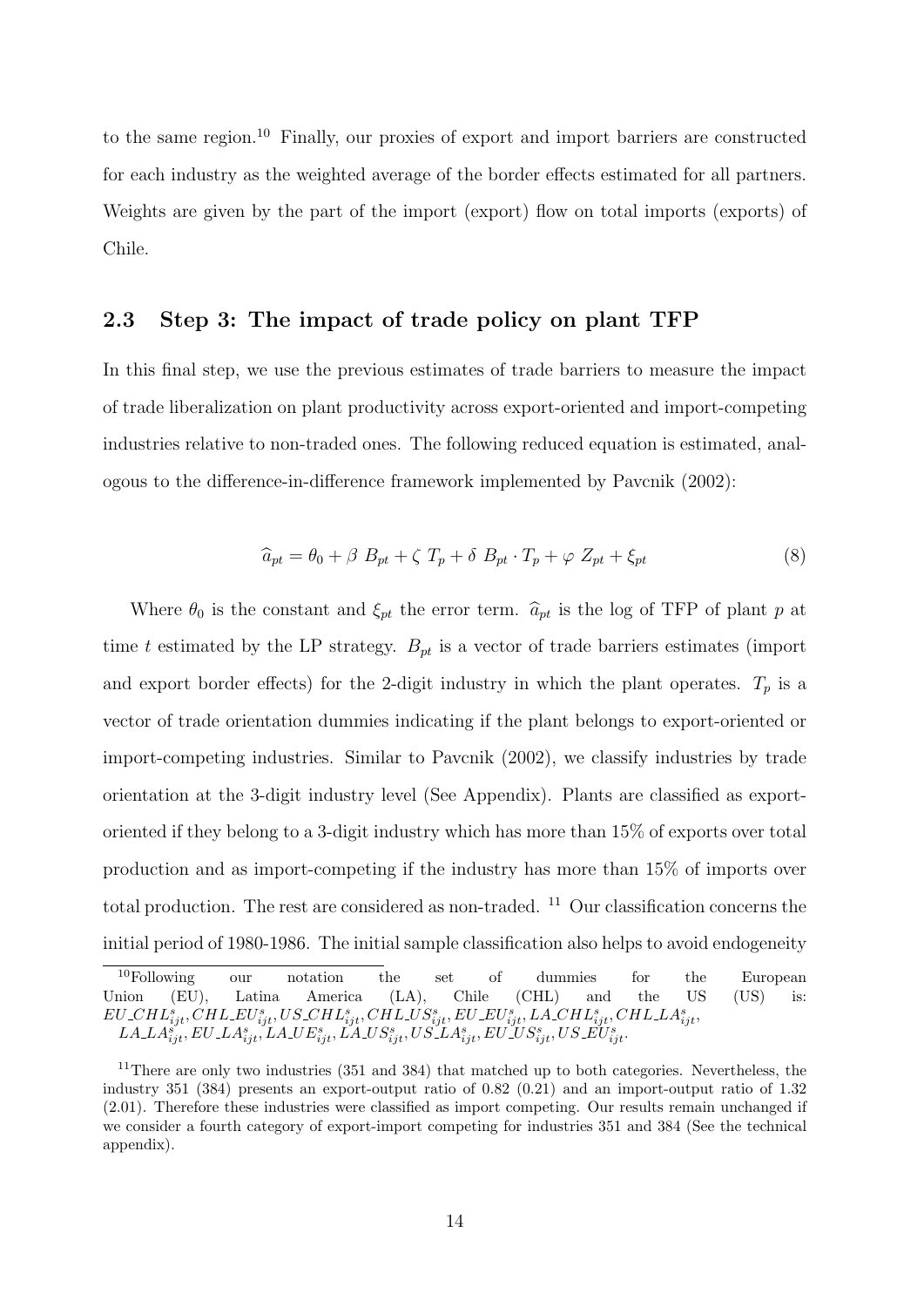problems arising from the classification. As Pavcnik (2002) notes, classification at 3- or 4-digit does not change significantly. Neither does it when considering the pre-sample period.

 $Z_{pt}$  is a vector of plant characteristics: industry affiliation at 2-digit <sup>12</sup>, indicators of entry and exit and plant characteristics that may change over time, namely the use of imported inputs and credit constraints. Similar to Bergoeing et al. (2006), we identify plants that may face liquidity constraints using as a proxy a loan tax payment at the plantlevel. In Chile, financial credits are subject to this tax. "'Credit"' is a dummy variable equals to one if the plant reports having paid this tax in a given year. This information is used as a signal that the plant has not been financial constraint. We also introduce year indicators to control for other macroeconomic shocks. The excluded categories are non-traded industries, the year 1982 and the industry 38. As a robustness check we use alternative measures of plant productivity and also control for variable mark-ups.

We are mainly interested in the estimates of the vector coefficient  $\delta$  of the interaction terms ( $B_{pt} \cdot T_p$ ). Negative and significant coefficients mean that a reduction of trade barriers has a positive effect on productivity in traded industries (export-oriented and import-competing) relative to non-traded ones. The full set of interaction terms enables us to measure separately the effect of import and export barriers, depending on trade orientation.

### 2.4 Data

In the first step, we use plant-level data from the ENIA survey, which is provided by the Chilean institute of statistics INE (Instituto Nacional de Estadisticas). This survey is a manufacturing census of Chilean plants with more than 10 employees. Our data covers the period 1979-1999 and contains information of added value, materials, labor, investment

<sup>12</sup>We introduce industry indicators in order to control for specific characteristics of industries. In order to avoid possible colinearity issues, following Pavcnik (2002), the industry affiliation dummies are defined at the 2 digit industry level, while trade orientation dummies are defined at the 3 digit industry level.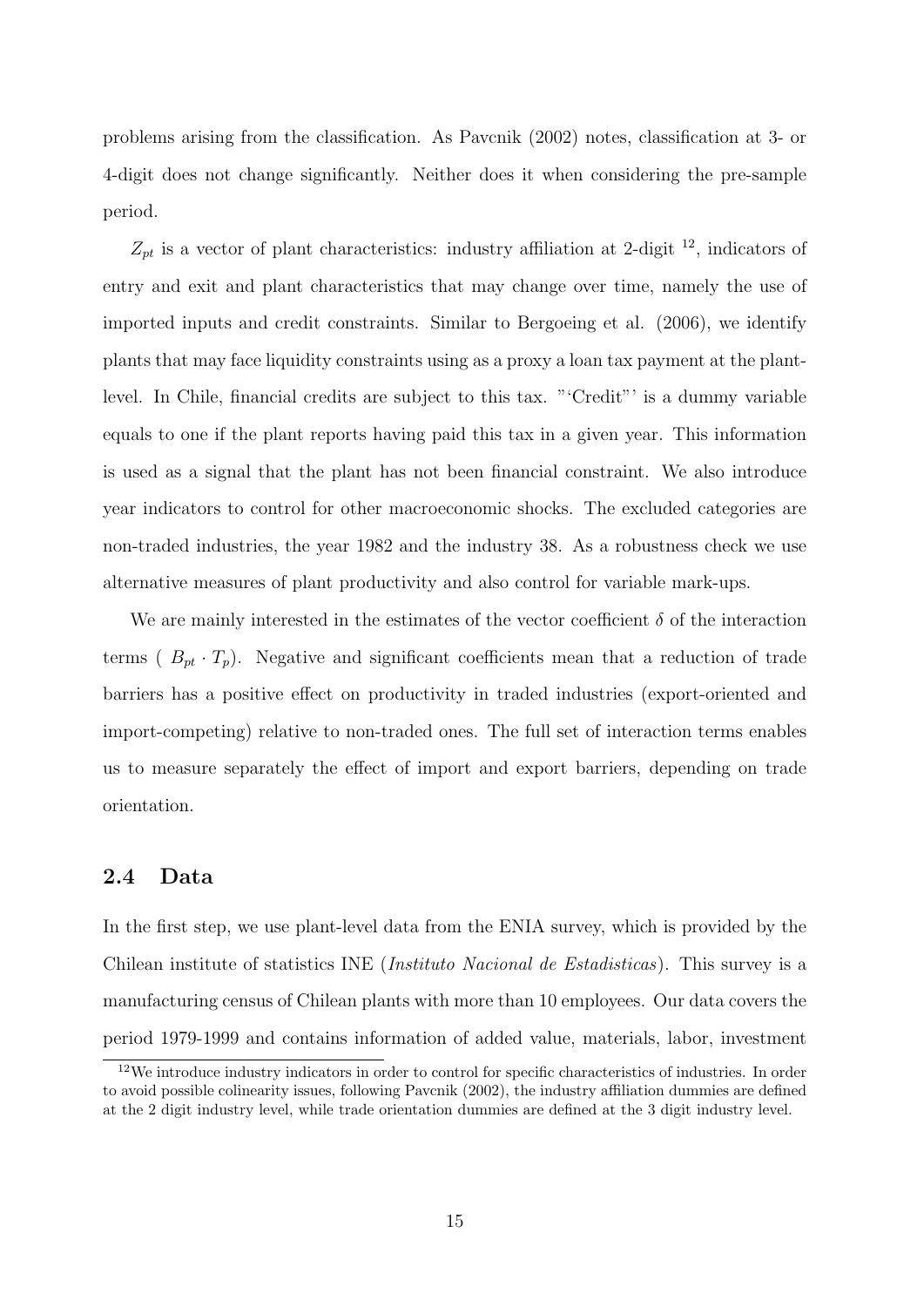and exports (only available from 1990).<sup>13</sup> We used different specific deflators at the 3-digit level (ISIC Rev-2) and year base 1992 for added value, exports, materials and investment. For the latter, specific deflators are considered for infrastructure, vehicles and machinery. Capital series were constructed using the methodology of Bergoeing et al. (2006).<sup>14</sup> Table 7 (Appendix) shows a description of the variables and Table 8 (Appendix) reports general descriptive statistics of the plant-level sample.

In the second step we use data from the "'Trade and Production Database"' constructed by CEPII (Centre d'Etudes Prospecives et d'Information Internationales). This is an extension of the data collected by Nicita and Olarreaga (2001) at the World Bank. The CEPII has filled many missing values for production variables using UNIDO and OECD-STAN (for OECD members). It has also completed trade data with the international trade database BACI of CEPII. The final bilateral trade data covers the period 1976-1999 for 67 developing and developed countries. It provides information on value added, export and import trade flows, origin and destination countries, wages and labor at the 3-digit industry level (ISIC Rev-2).

Detailed intra-national trade flows for our sample of countries are not available. Intranational trade is computed as output minus exports. This requires an appropriate measure of internal distance that should take into account economic activity to weight internal regions (Head and Mayer, 2000). For distance variables, contiguity and common language, we also used the CEPII database of internal and external distances. The CEPII uses specific city-level data in order to compute a matrix of distance including the geographic population density for each country. Distance between two countries is measured based on bilateral distance between cities weighted by the share of the city in the overall country's population.

At the end, bilateral trade data is available for nine members of the European Union throughout the whole period 1979-1999 (Germany, France, Great Britain, Italy, Belgium, Luxembourg, Ireland, Netherlands and Denmark), the United States and seven Latin-

<sup>13</sup>The ENIA survey has been used in previous studies such as Pavcnik (2002), Liu and Tybout (1996), Levinsohn and Petrin (2003) and Bergoeing et al. (2006) for different sample periods.

<sup>14</sup>We thank the authors for providing us with their Stata routine for capital series.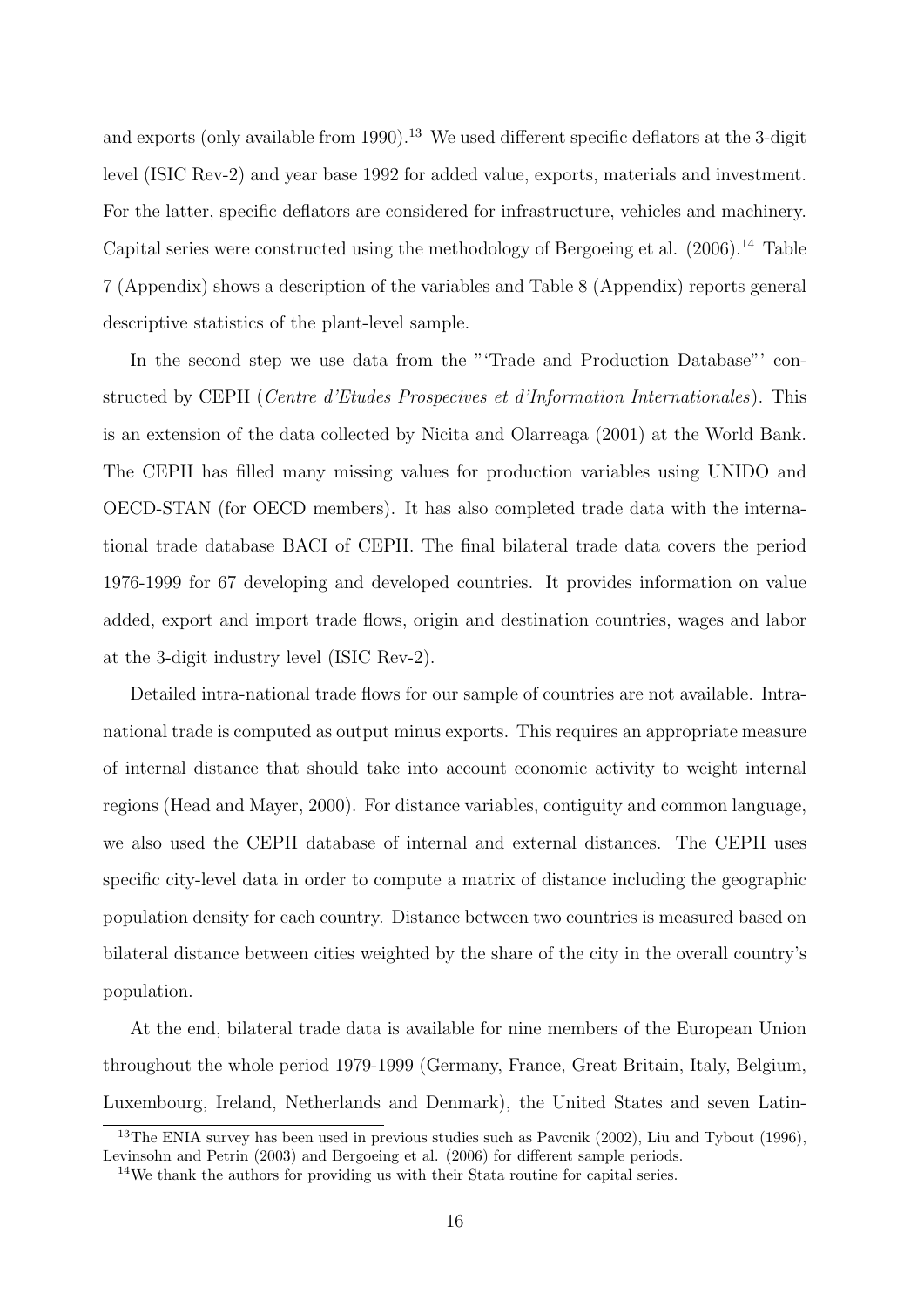American countries (Argentina, Brazil, Bolivia, Chile, Mexico, Uruguay and Venezuela).

## 3 Results

### 3.1 Results of step 1: plant TFP estimates

In this step we estimate the Cobb-Douglas production function in equation (1) at the 2 digit industry level using simple OLS, fixed effects (FE) and the LP methodology. Table 1 shows the results. As expected, LP estimates of unskilled labor elasticities are generally the lowest and those of capital elasticities the highest. This means that the bias induced by the larger responsiveness of unskilled labor relative to capital is addressed. Considering the production function estimates by LP, we can not reject at 5% the null hypothesis of constant returns to scale in the Wald test in five export-oriented industries (Food (31); Wood (33); Non-metallic minerals (36) and Basic metals (37)). On the other hand, industries with increasing returns are mainly import-competing (Textile (32), Paper (34), Chemicals  $(35)$  and Machinery $(38)$ ). Thus, in these industries market size can affect the cost structure of firms.

[Table 1 about here]

After estimating production function elasticities, we calculate plant TFP as a residual. Figure 1 (Appendix) presents the average evolution of different measures of plant productivity: fixed effects (tfp  $f$ e), LP (tfp  $\vert$ p), OLS (tfp  $\vert$ ols) and labor productivity (lnproductivity).

As a first robustness check of our productivity measures, the figure shows that labor productivity and all TFP measures depict similar evolutions. Although FE and LP elasticities exhibit some differences, the TFP path illustrated by both measures is very similar.<sup>15</sup>

<sup>&</sup>lt;sup>15</sup>Thus, even if the assumption of fixed effects may overestimate the capital elasticity and underestimate labor one, after computing all factors contribution, the evolution of the residual is not drastically affected.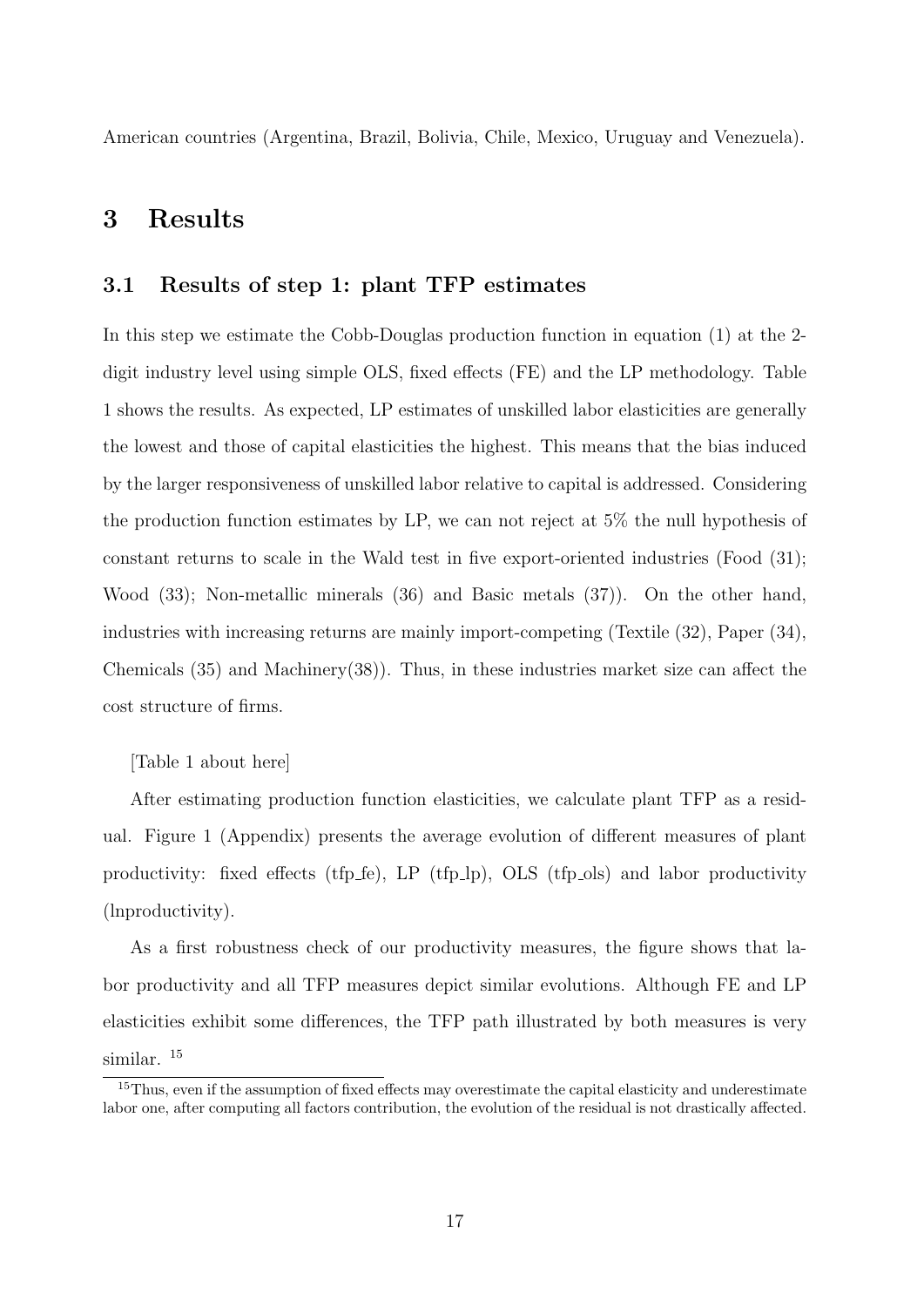### 3.2 Results of step 2: Border effect estimates

In the second step, we construct market access measures by estimating equation (7) at the 2-digit industry level. This estimation captures the heterogeneity of trade barriers across industries. Figure 2 (Appendix) plots the weighted average of export and import border effect estimates across trade partners. Weights are based on each country export (import) share over total exports (imports) of Chile. All coefficients are significant at least at 5%. The solid line depicts export border effects and the dashed line those corresponding to import.

Difficulties of Chilean exporters to access foreign markets (export border effect) were relatively constant at the beginning of the eighties. Reflecting the active trade agreement agenda, most industries switch to a downward trend at the end of the 1980s. This becomes specially pronounced during the 1990s. This is the case of Wood, Textiles, Plastics and Machinery. Two important export-oriented industries, Basic metals and Food, show an evolution of export border effect almost flat. The former, however, is the most traditional export-oriented industry and in this industry trade barriers were already low at the beginning of the period. On the other hand, the rather flat evolution of export barriers on Food industry might be explained by quality controls set by EU and the US. Home biases are also likely to be present in this type of industry. Once again one observes the extent to which direct trade measures such as import tariffs do not capture all dimensions of trade integration: export barriers have considerably diminished in all industries during the 1990s, even if import tariffs were already low.

Figure 2 also shows the evolution of the weighted measure of industry-level barriers faced by EU, LA and the US to access the Chilean market (import border effect). In many industries, import barriers increased during the first half of the 1980s (Food, Textiles, Wood, Non-metallics and Machinery). This is consistent with the raise in import tariffs during this period and also with other discretionary policy measures set to control the current account deficit during the debt crisis. Since we use a moving average of border effects, this tendency is observed even in the late 1980s as a lagged effect of protection.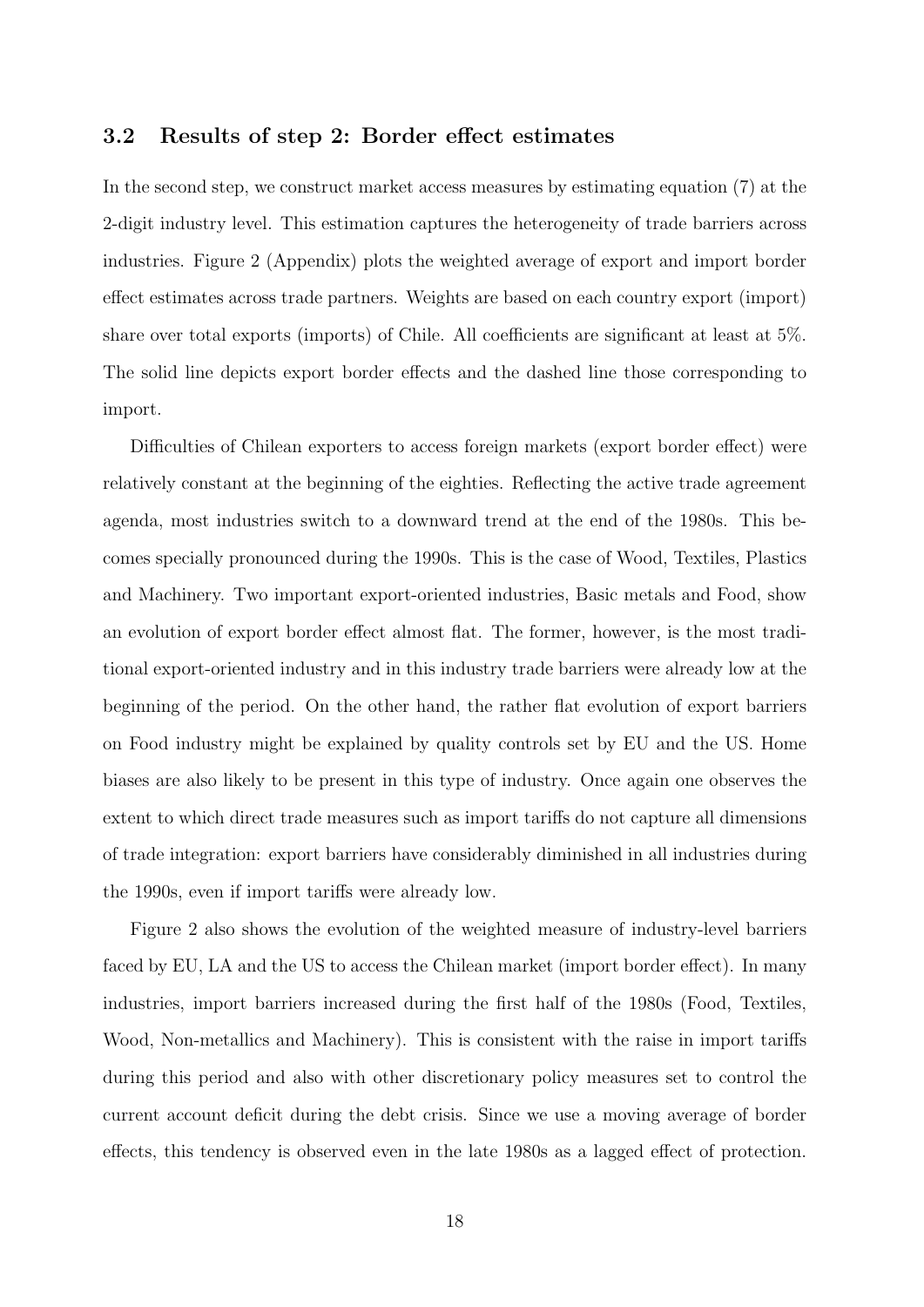During the 1990s import border effects fall in almost all industries except in Basic metals. This reduction and convergence of import border effects seem also consistent with the new trade integration agenda of Chile based on bilateral and multilateral trade agreements.

# 3.3 Results of step 3: The impact of trade barriers on plant TFP

The final step consists in identifying the influence of each type of trade barrier on the evolution of plant productivity. Equation (8) disentangles the variation in productivity due to changes in trade barriers depending on trade orientation. We are interested in the vector coefficient  $\delta$  of the interaction terms between trade orientation indicators and our border effect estimates.

#### 3.3.1 Reproducing Pavcnik's (2002) results

In order to provide a baseline estimation, we start by reproducing Pavcnik's (2002) regressions for our full sample period. We use within group estimates in a difference-in-difference framework. In this specification, year indicators capture trade liberalization effects. These estimates are illustrated in Figure 3 (Appendix). We obtain similar results to Pavcnik (2002). Once controlling for exit and plant specific characteristics, trade liberalization (captured by time dummies) has a positive impact on plant productivity in traded industries (export-oriented and import-competing) relative to non-traded ones. Interestingly, considering only the period 1980-1986, Pavcnik (2002) highlights that plant productivity gains in export-oriented industries are minor. Using the full sample period, this trend changes after the 1990s.

#### 3.3.2 Disentangling the effects of export and import barriers

In this section, we employ the weighted average border effects estimated in step 2. As previously mentioned, we use a four-year rolling window for each industry. Hence, the border effect measures capture not only the current but also the lagged effect of trade integration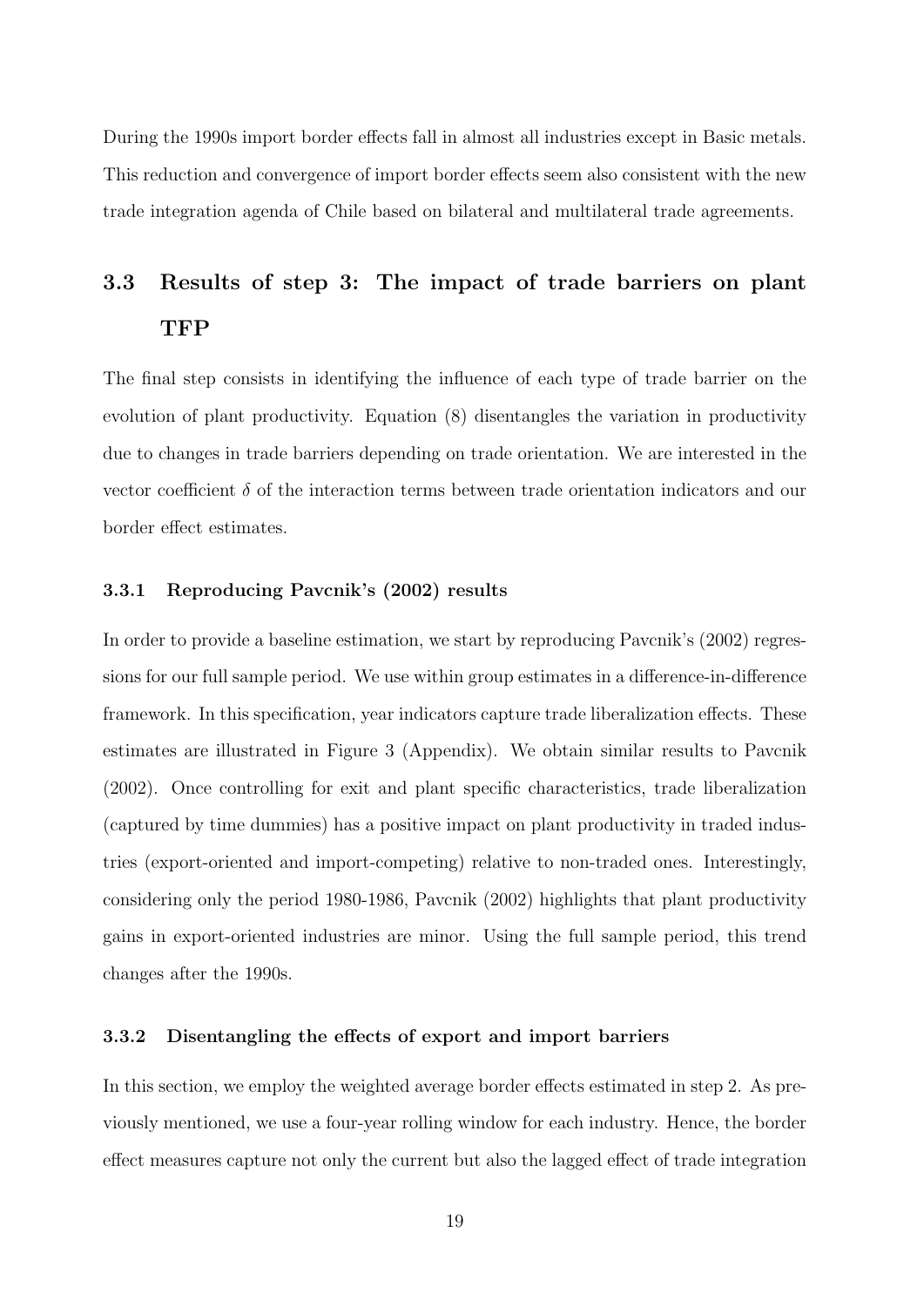on plant TFP. This implies the loss of initial years in the sample (1979-1981). On the other hand, these lagged measures of border effects and the controls introduced in step 2 to address asymmetric technologies reduce the risk of potential endogeneity between our measure of trade barriers and productivity. Additionally, in robustness check of dynamic specification we treat border effects as endogenous regressors in GMM estimations.

Table 2 reports the results using the plant TFP measured by the LP methodology (TFP LP). After controlling for industry specific effects (2-digit industry indicators) and macroeconomic shocks (year indicators), the coefficients of the other variables should only capture the effects of within-industry productivity variation. We consider plantfixed effects and use Huber-White standard errors in all estimations. In the last column, these errors are corrected for clustering at the plant level.

The first column presents the baseline estimation. In this specification we include the indicators for export-oriented (Export) and import-competing (Import) industries, the measures of import border effects (BM) and export border effects (BX) and their interactions (Export\*BX, Import\*BX, Export\*BM, Import\*BM). In this difference-indifference framework we interpret the coefficients of interaction terms relative to nontraded industries (the omitted category). Export border effects interacted with both export-oriented (Export\*BX) and import-competing (Import\*BX) indicators present a negative and significant coefficient. This suggest a positive and significant impact of export barrier reductions on plant productivity in both traded industries. This result can be related to learning-by-exporting and international knowledge spillovers (Kraay (2002) on China, Alvarez and Lopez (2005) on Chile and De Loecker (2007) on Slovenia). In the case of plants belonging to import-competing industries, the positive effect of export barrier reductions on their productivity could be driven by new-exporters within these industries. Bergoeing et al.(2005) show that, even if with a small aggregate export share, a number of plants entered the export market during the nineties in those Chilean industries.

The impact of import barriers depends on trade orientation. We find evidence of a negative effect of import barrier reductions on productivity of plants belonging to import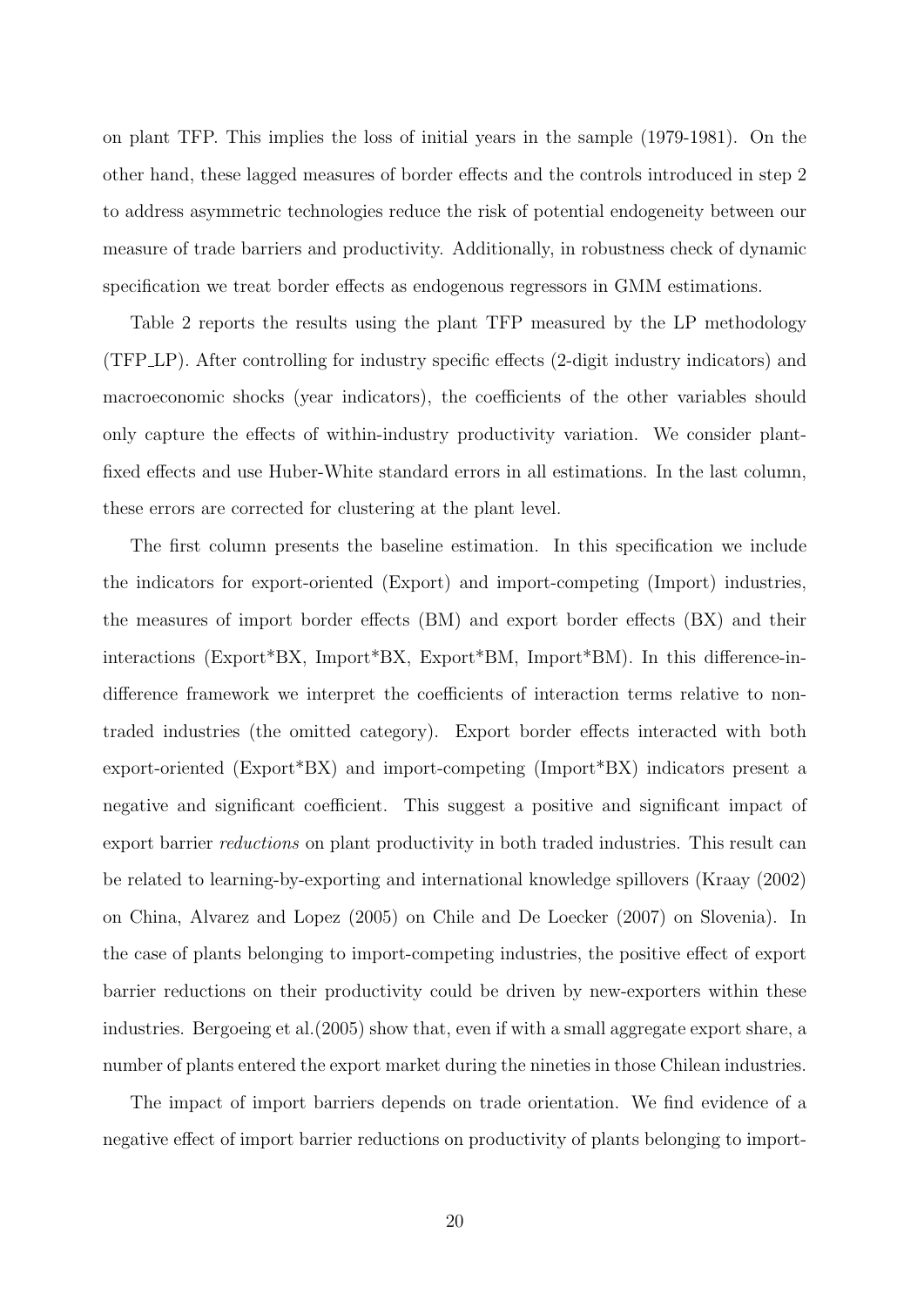competing industries (Import\*BM). Therefore, contrary to Pavcnik's (2002) results, in our regressions foreign competition appears to dampen plant productivity in those industries. The production function estimates (step 1) show that import-competing industries (Textile, Paper, Chemicals and Machinery) operate under increasing returns to scale (IRS). In this case, import competition reduces market shares of domestic firms shrinking the opportunities to exploit scale economies. This possible explanation has also been emphasized by Bergoeing et al. (2006) for different production function estimates and data treatment.

### [Table 2 about here]

On the other hand, the reduction of import barriers has a positive impact on plant productivity in export-oriented industries (Export\*BM). While import competition does not affect export sales, exporters also sell in the domestic markets and have to face foreign competitors. Hence, this category of exporters may help to isolate the "trimming fat" effect of foreign competition, since economies of scale are guaranteed for these firms by the access to international markets. The positive effect of the reduction of import barriers on plant productivity in export-oriented industries, in these static regressions, might come from innovative strategies implemented to improve domestic competitiveness. However, if one might expect a positive and a negative effect of foreign competition, for plants belonging to import-competing industries the effect of market size reduction is negative enough to offset a positive outcome of import barrier reductions.

The above results (interaction terms) remain almost unchanged after the progressive inclusion of several controls.  $16$  As expected, the exit indicator (Exit ind) has a negative coefficient (column  $(2)$ ). Exiting plants are on average  $14\%$  less productive than surviving plants. The entry indicator (Entry ind) coefficient is also negative showing that new-entrants are roughly 6% less productive than incumbents (column (3)). The use of imported inputs (Imported input) also appears to be positively correlated with produc-

 $16$ It is well documented in plant level studies that multinationals are relatively productive, technologyintensive, and trade-intensive. Unfortunately, in our database, plant foreign status is only available since 1993.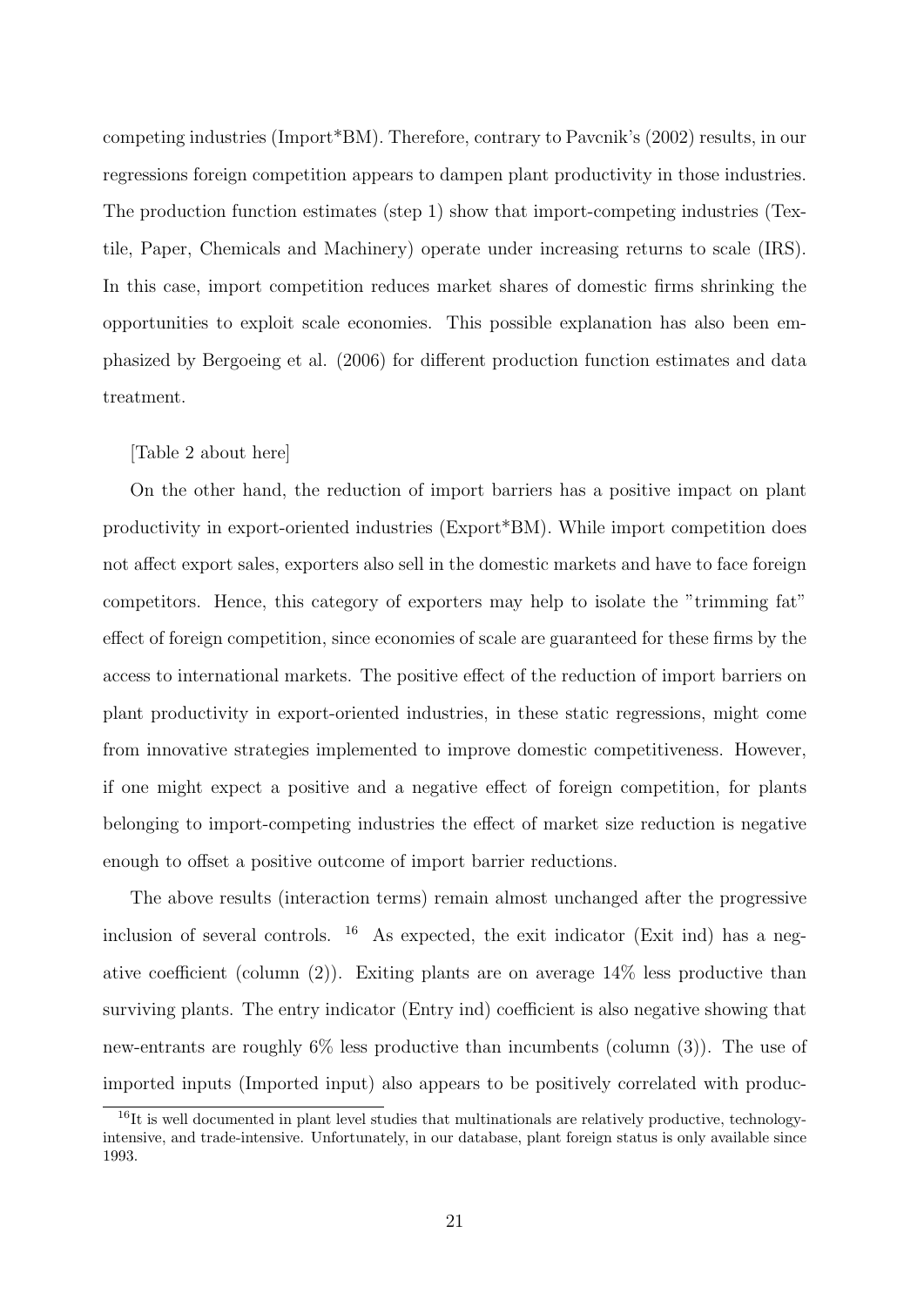tivity (column (4)). The last column introduces a financial indicator (Credit). Although the coefficient is small, it has the expected positive sign (column (5)). Column 6 reports the results correcting for clustering at the plant level. Our estimates are still significant if one controls for intra group correlation.

#### 3.3.3 Robustness checks

Alternative measures of productivity gains. The previous results remain robust using alternative measures of plant productivity. First, we use the estimates of the production function using an individual fixed effect specification (within-group estimates) instead of LP strategy to obtain the plant TFP in step 1. The first two columns of Table 3 report the results using this alternative measure of TFP (TFP FE). Columns 3 and 4 show the results using labor productivity (Labor pr), measured as (deflated) value added per worker, and controlling for capital intensity ( deflated capital stock over total labor). In both cases, the sign and the magnitude of the coefficients of the interaction terms between trade barriers and trade orientation indicators are very similar to those obtained in the previous specification (Table 2). Export barrier reductions improve plant productivity of firms in export-oriented and import-competing industries, while the fall in import barriers has only a positive impact on export-oriented industries and a negative effect on import-competing ones. These findings confirm the previous results using plant TFP estimated by LP strategy.

[Table 3 about here]

Industry concentration and mark-ups. As is common to the empirical literature on plant TFP estimations, this productivity measure is likely to be sensitive to mark-ups variations. It is difficult to disentangle real (physical) productivity improvements from variations in value added arising from market power and price setting. In order to control for mark-up concerns, which are not captured by the individual fixed effects included in our previous regressions, we add the Herfindahl index of market concentration. This index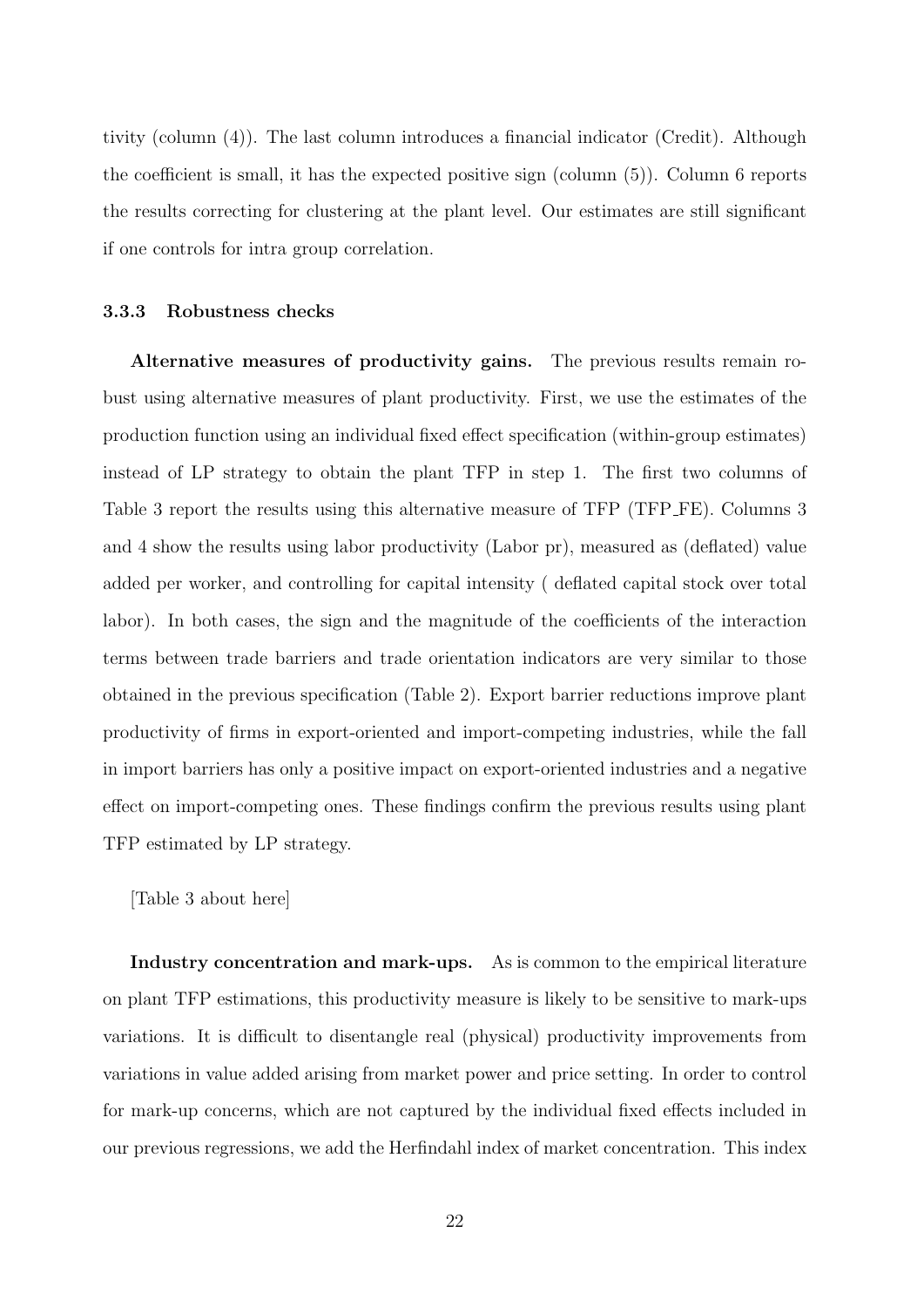is computed as the sum of the squared market shares in each 3-digit industry. Columns 5 of Table 3 shows these results. Once we introduce the Herfindahl index the magnitude of the coefficients of the interaction terms between trade barriers and trade orientation remain entirely unchanged (see column 6 of Table 2). Market concentration is negatively correlated with plant productivity in these regressions.

If productivity improvements due to trade barrier reductions reflect variations in market power, this effect should be more important for firms producing in concentrated industries. Similar to previous works (Amiti and Konings, 2007) we compute an additional robustness check introducing an interaction term between an industry concentration indicator, trade barriers and trade orientation indicators (Export\*BX\*concentration, Import\*BX\*concentration, Export\*BM\*concentration, Import\*BM\*concentration). The industry concentration dummy indicator is equal to one if the average of the Herfindahl index in the pre-sample period (1979-1981) is higher than 0.22, which corresponds to the 75th percentile.<sup>17</sup> The interaction terms of this concentration indicator with trade barriers and trade orientation indicators are not significant (column 6 of Table 3). This suggests that there is no significant difference in productivity gains between low and high concentrated industries. Moreover, the coefficients of our key interaction terms between trade barriers and trade orientation indicators are not altered by the introduction of these controls.

Dynamic specification. In this section, we perform a dynamic specification of equation (8) in which plant productivity depends on its past values. This implies the following auto-regressive multivariate model:

$$
\widehat{a}_{pt} = \theta_0 + \theta_1 \; \widehat{a}_{pt-1} + \zeta \; B_{pt} + \gamma \; T_p + \delta \; B_{pt} \cdot T_p + \varphi \; Z_{pt} + \xi_{pt} \tag{9}
$$

If we believe that the error term contains a specific time-invariant unobserved heterogeneity ( $\xi_{pt} = v_p + \mu_{pt}$ ), the lagged value of TFP,  $\hat{a}_{pt-1}$ , is then endogenous to the

<sup>&</sup>lt;sup>17</sup>We use the pre-sample period due to the difference-in-difference framework and also in order to avoid endogenous changes in the Herfindahl index.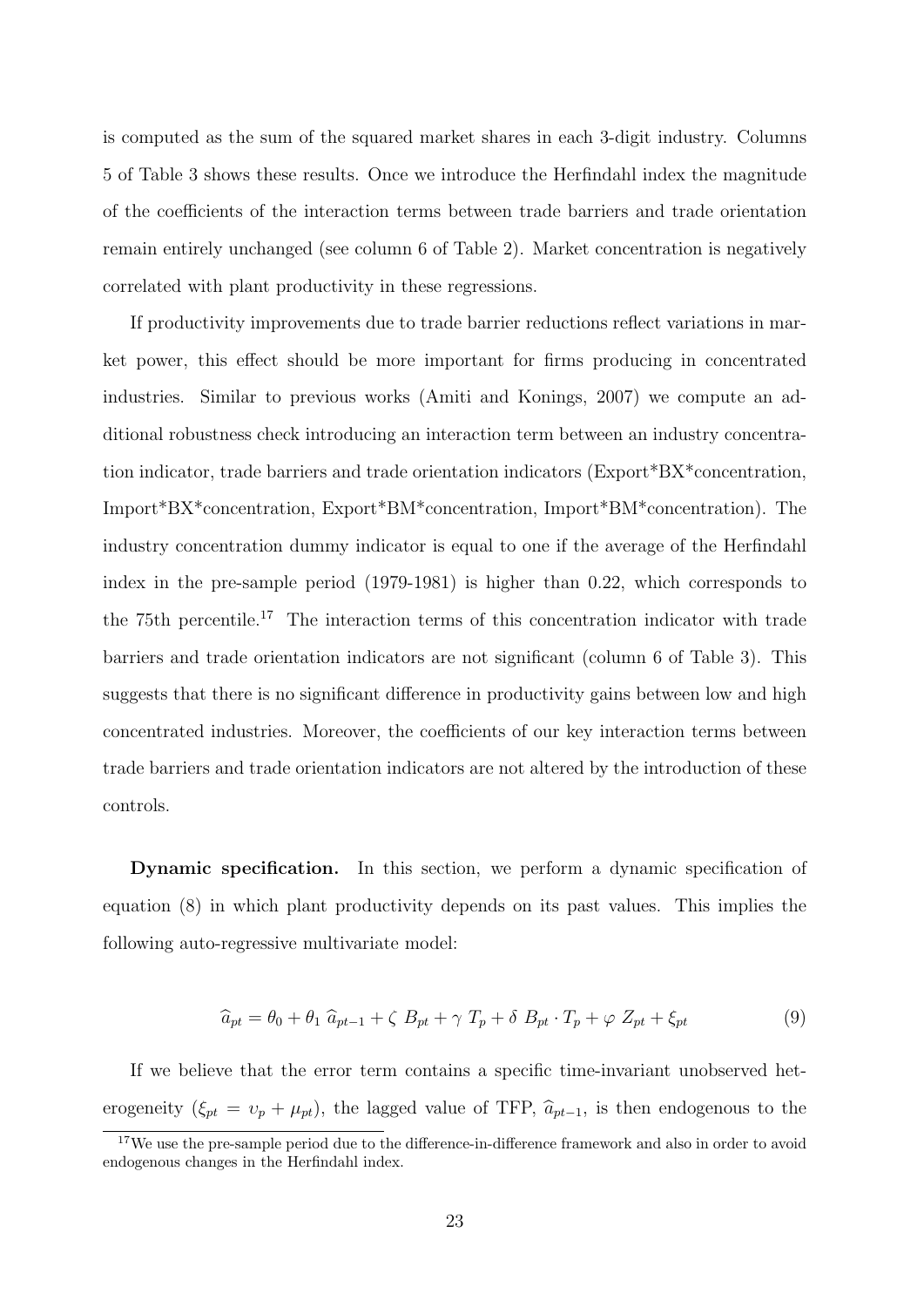error term (as it also contains  $v_p$ ). Econometric literature provides well-known strategies for this dynamic issue. These strategies exploit moment conditions of exogeneity of the lags of the endogenous dependent variable. Here we use the GMM estimator of Arellano and Bond (1991). We include OLS and within-group (WG) estimators to identify an interval within which a consistent estimate of the autoregressive coefficient  $\theta_1$  should lie (Bond, 2002). The first column of Table 4 reports the OLS results, the second one the within-group estimates and finally, column 3 shows the GMM results. As expected, the coefficient of the auto-regressive term  $(tfp\,\mathrm{lp}(t-1))$  is higher when using OLS than in the case of within-group regressions. This is a signal of a consistent dynamic specification, which means that the number of TFP lags on the right-hand side is correct. The set of instruments used in GMM estimation is composed of deep lags of border effect measures and TFP. Both set of variables are treated as endogenous. This provides an additional robustness check on the potential endogeneity issue between border effects and productivity mentioned in the step 2. The Hansen and Sargan tests validate our instrument choice. The number of individuals relative to the number of instruments is reassuring as regards any possible bias in the test when using a large number of instruments (Windmeijer, 2005). We focus on GMM and within-group results. Dynamic regressions confirm the existence of plant productivity improvements after a reduction of export barriers in both traded industries. The positive sign in the interaction between import barriers and the import-competing indicator (Import\*BM), also resists the dynamic control in GMM regressions. In the case of a within-group estimates this effect fails to be significant, though the autoregressive coefficient seems clearly downward biased.

### [Table 4 about here]

On the contrary, the positive impact of import barrier reductions on plant productivity in export-oriented industries depends on the method. Within-group estimations confirm this finding (column 2), while in GMM regressions (column 3) the coefficient of the interaction between import barriers and the export-oriented indicator (Export\*BM) becomes positive and significant. If GMM addresses the dynamic panel bias as it is expected, this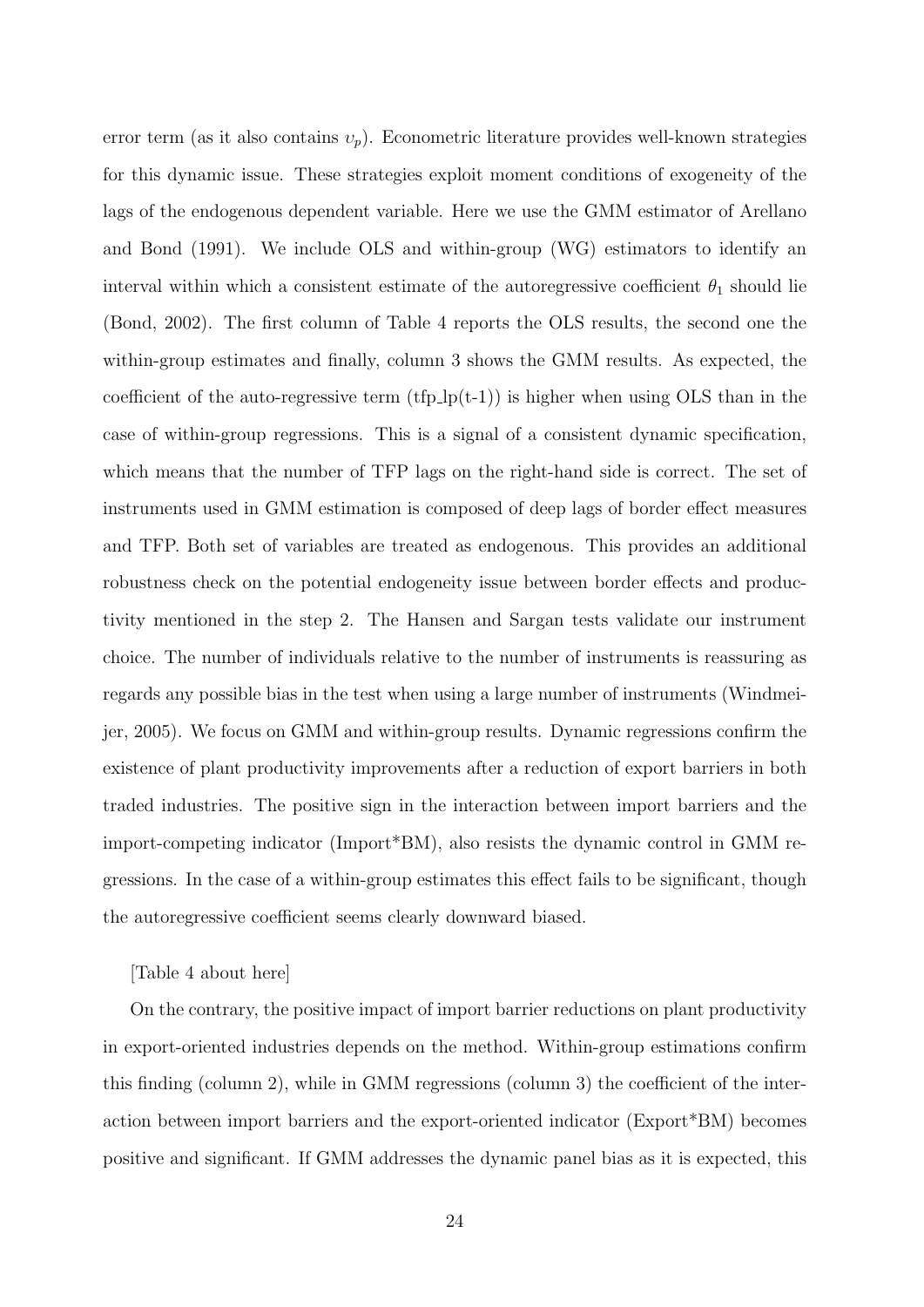result means that, once we control for the persistence of plant productivity series, foreign competition might also dampen domestic sales and plant productivity in export-oriented industries. Their high productivity trend overwhelms this effect in a static specification or in the case of a panel data bias in the within-group estimation.

#### 3.3.4 Trade liberalization channels

Increasing returns to scale. One of the novel findings in previous regressions is the negative impact of import barrier reductions on productivity gains of firms producing in import-competing industries. This result is robust to alternative measures of productivity and to controls of market power. In this subsection we provide additional evidence on the mechanism by which import competition might affect plant productivity.

As previously mentioned, the production function estimates in the first step reveal IRS in industries classified as import-competing. Hence, one possible explanation is that foreign competition reduces market shares of all firms and hampers the possibility to exploit economies of scale in import-competing industries. To illustrate this argument we provide regressions interacting trade barriers and a dummy indicating whether the plant operates in an industry under IRS (Increasing).<sup>18</sup>)

Table 5 presents these results. Firms producing in industries operating under IRS have a lower productivity level than other firms (column (1)). The interaction term between import barriers and the indicator of increasing returns to scale is positive and significant (column (2)). This means that firms producing in industries under IRS suffer from foreign competition. As expected, the interaction term between export barriers and the indicator of increasing returns to scale is negative and significant. The reduction of export barriers increases market potential and enlarges the possibility to exploit scale economies (column (2)). These results remain robust when we control for market concentration (column (3)) and standard errors corrected for clustering at the plant level (column (4)).

[Table 5 about here]

<sup>&</sup>lt;sup>18</sup>The production function estimates show that industries operating under Increasing returns are Textile (32), Paper (34), Chemicals (35) and Machinery (38).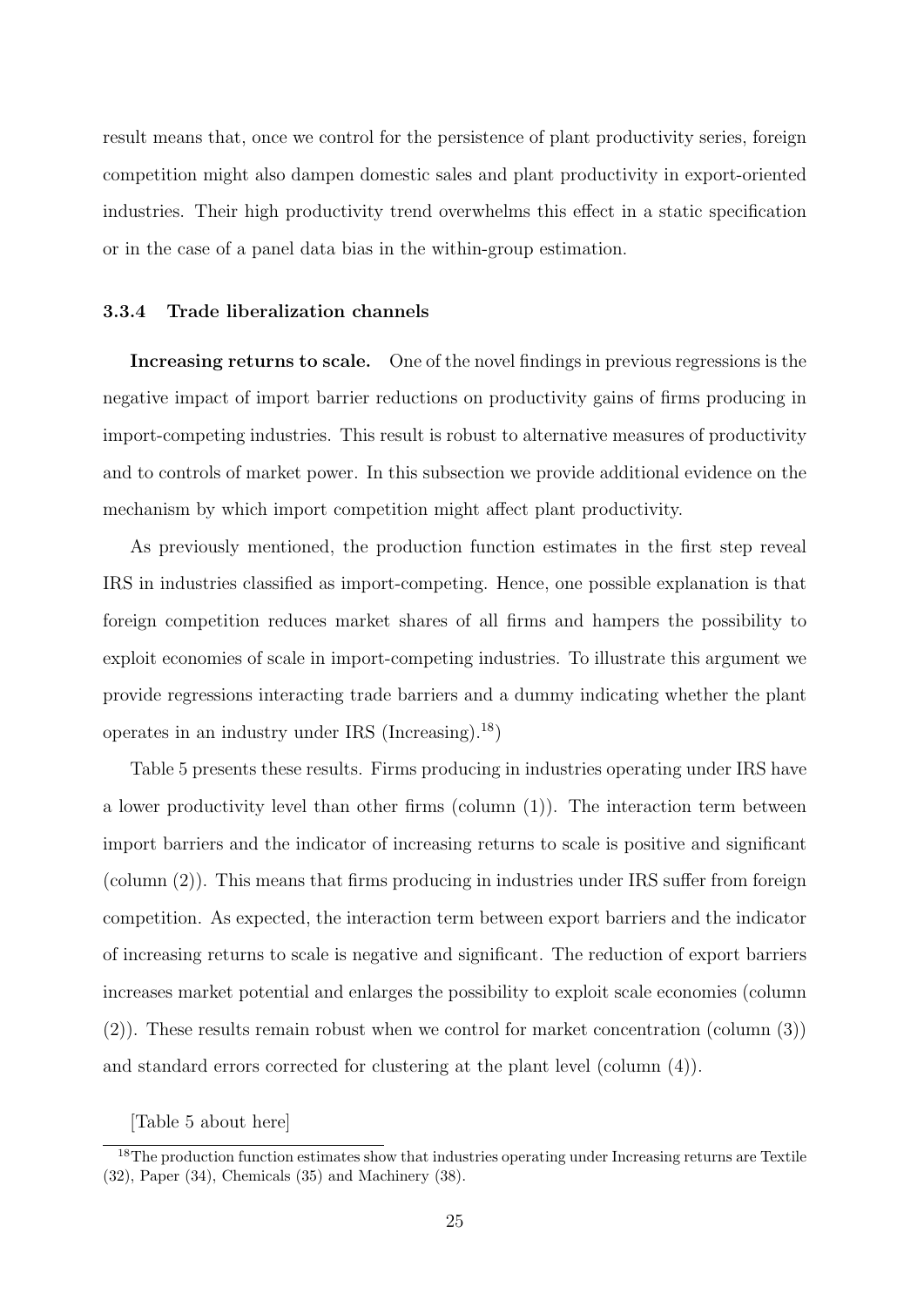The better access to foreign technology. In a developing country like Chile, the access to new technologies embodied in high-quality imported inputs and capital equipment may have a major role on productivity enhancements. This channel is present in our data. First, in previous regressions we find that firms producing with imported inputs have a higher TFP than those that only use domestic inputs. Second, in this subsection instead of using the import border effect at the 2-digit industry level for each industry, we only use the one corresponding to Machinery (BK M) as a proxy of import barriers on capital equipment. The interaction term of this specific import border effect with the trade orientation dummies captures the extent to which plant productivity reacts to a better access to foreign capital goods. Table 6 reports the results of these regressions. Relative to non-traded industries, firms belonging to traded industries enhance their productivity after a reduction of import barriers on machinery industry. Moreover, productivity gains are significantly higher for plants in export-oriented industries (Export\*BK M) than in import-competing ones (Import\*BK M).

[Table 6 about here]

## 4 Conclusion

The main contribution of the paper is to construct specific measures of trade barriers at the industry-level in order to disentangle the impact of the reduction of export and import barriers on plant productivity. This distinction introduces new results. First, the reduction of export barriers improves productivity of plants belonging to both traded industries. As the export costs fall, more firms are able to export increasing their size and probably benefiting from knowledge spillovers stemming from international markets. This encouraging result is robust to all robustness checks and specifications. Second, in all static specifications the reduction of import barriers shows a positive impact on the evolution of plant productivity in export-oriented industries relative to non-traded. However, this is not the case for plants belonging to import-competing industries producing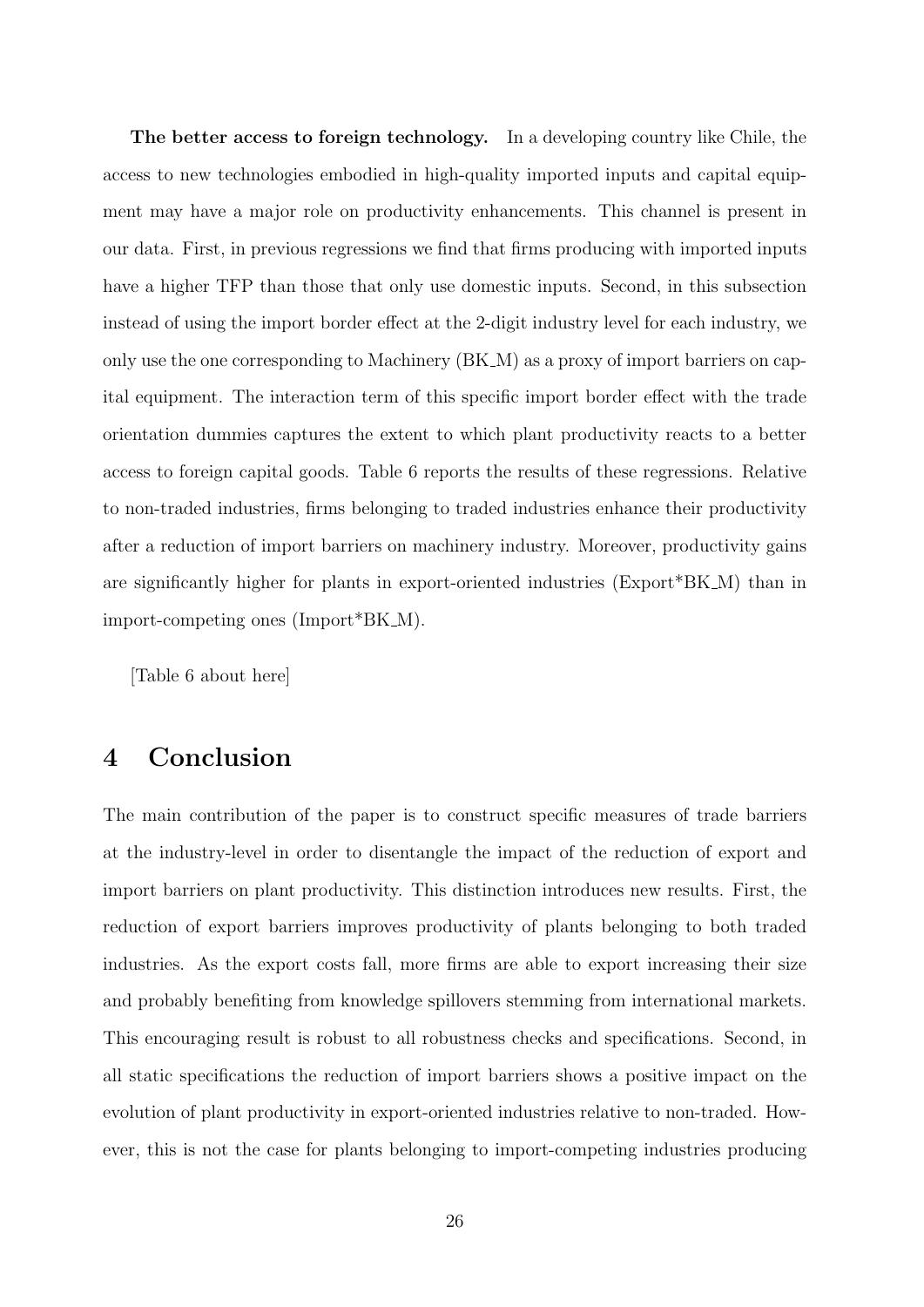with increasing returns to scale. The reduction of import barriers may prevent local firms to exploit economies of scale since they must share the local market with foreign competitors. Moreover, exporters' productivity also appears to have a negative reaction to foreign competition when a dynamic setting is considered.

## References

- [1] Alvarez, R., and R. Lopez (2005). Exporting and Performance: Evidence from Chilean Plants. Canadian Journal of Economics 38 (4): 1384-1400.
- [2] Amiti, M., and J. Konings (2007). Trade liberalization, intermediate inputs, and productivity: Evidence from Indonesia. American Economic Review 97 (5): 1611- 1638.
- [3] Anderson, J. E., and E. van Wincoop (2003). Gravity with Gravitas : a Solution to the Border Puzzle. American Economic Review 93 (3): 170-192.
- [4] Anderson, J. E., and E. van Wincoop (2004). Trade Costs. Journal of Economic Literature 42 (1): 691-751.
- [5] Arellano, M., and S. Bond (1991). Some Tests of Specification for Panel Data: Monte Carlo Evidence and an Application to Employment Equations. Review of Economic Studies 58 (1): 277-297.
- [6] Baier, S. L., and Jeffrey H. Bergstrand (2001). The Growth of World Trade: Tariffs, Transport Costs and Income Similarity. Journal of International Economics 53(1): 1-27.
- [7] Bond, S. (2002). Dynamic Panel Data Models: a Guide to Micro Data Methods and Practice. Portuguese Economic Journal 1: 141-162.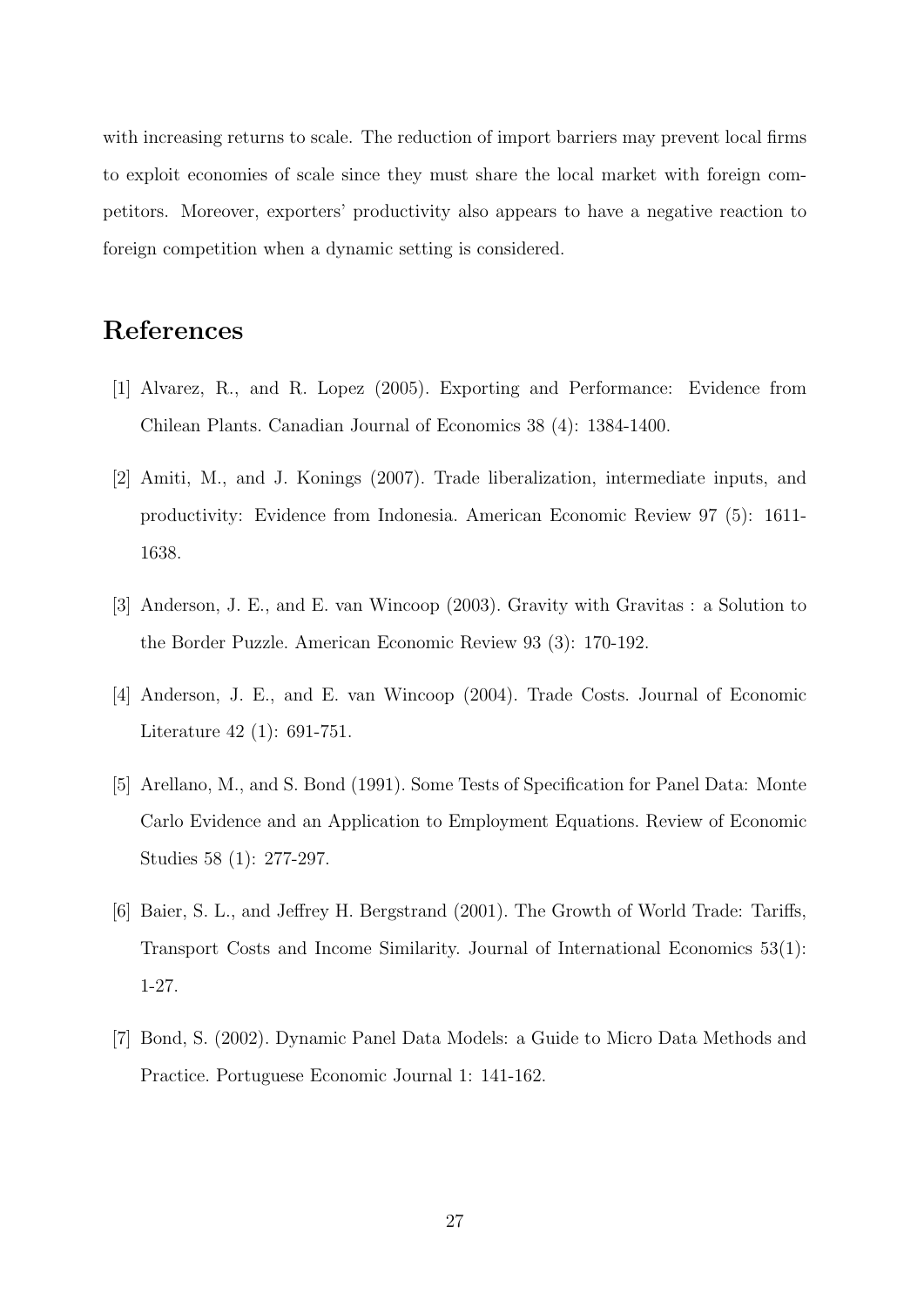- [8] Bergoeing, R., P. J. Kehoe, T. J. Kehoe, and R. Soto (2002). Policy-Driven Productivity in Chile and Mexico in the 1980s and 1990s. American Economic Association 92(2): 16-21.
- [9] Bergoeing, R., N. Loayza and A. Repetto (2004). Slow Recoveries. Journal of Development Economics 75, 473-506.
- [10] Bergoeing, R., A. Hernando and A. Repetto (2006). Market Reforms and Efficiency Gains in Chile. Working Paper CEA, University of Chile.
- [11] Bergoeing, R. , A. Micco and A. Repetto (2005). Dissecting the Chilean Export Boom. Working Paper CEA, Universidad de Chile.
- [12] De Loecker, J. (2007). Do exports generate higher productivity? Evidence from Slovenia. Journal of International Economics 73(1): 69-98.
- [13] Devarajan, S. and D. Rodrik (1989). Trade Liberalization in Developing Countries: Do Imperfect Competition and Scale Economies Matter?. The American Economic Review 79(2): 283-287.
- [14] Feenstra, R. C. (2003). Advanced International Trade: Theory and Evidence. Princeton University Press.
- [15] Fontagné, L., T. Mayer and S. Zignago (2005). Trade in the Triad: How Easy is the Access to Large Markets?. Canadian Journal of Economics 38(4): 1402-1430.
- [16] Harrigan, J. (1996). Openness to Trade in Manufactures in the OECD. Journal of International Economics 40(1-2): 23-39.
- [17] Head, K., and T. Mayer (2000). Non-Europe : The Magnitude and Causes of Market Fragmentation in Europe. Weltwirschaftliches Archiv 136 (2): 285-314.
- [18] Kasahara, H., and J. Rodriguez (2008). Does the Use of Imported Intermediates Increase Productivity? Plant-Level Evidence. Journal of Development Economics 87: 106-118.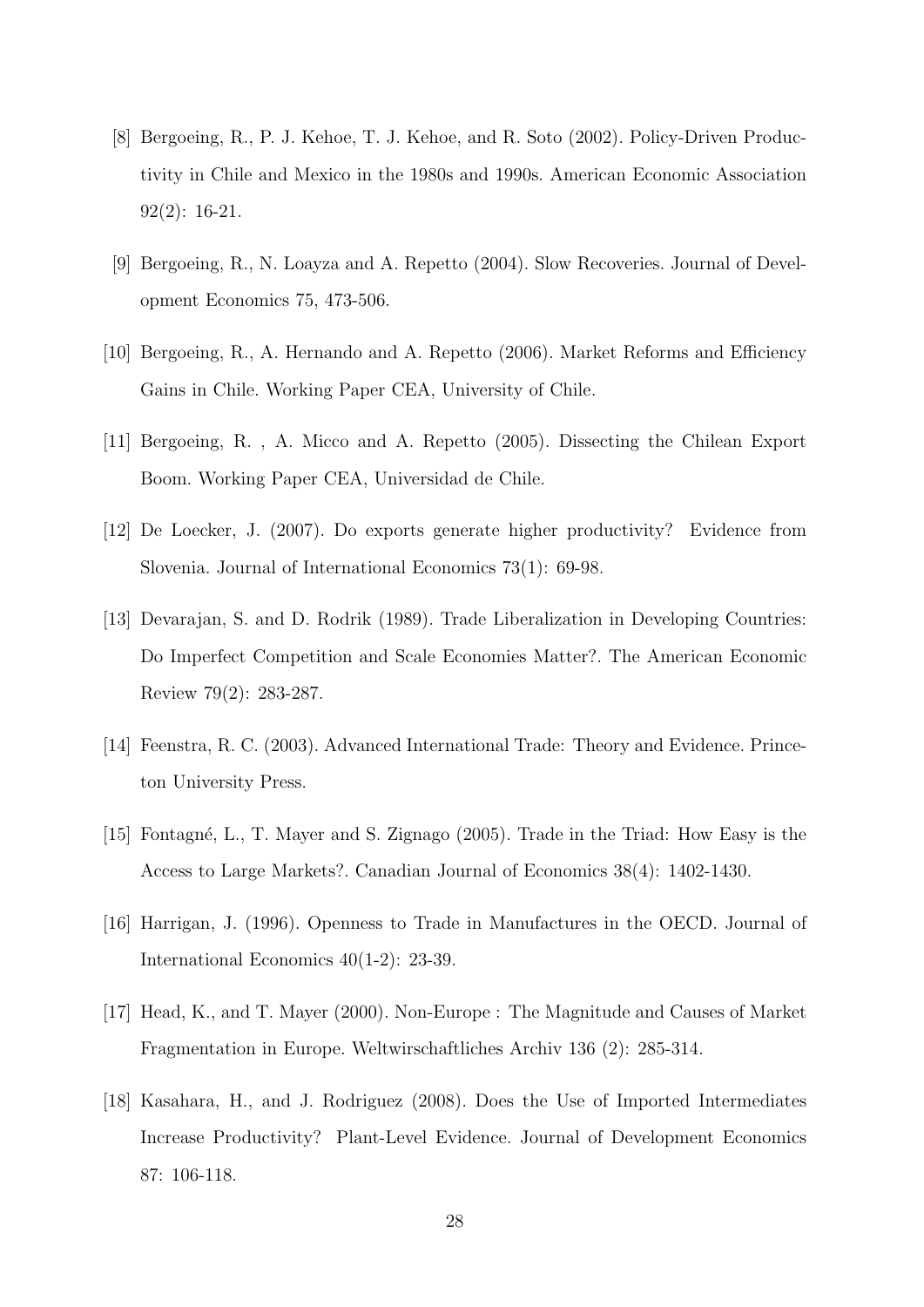- [19] Katayama, H. , S. Lu and J. Tybout (2005). Firm-Level Productivity Studies: Illusions and a Solution. NBER Working Paper No. 9617.
- [20] Kraay, A. (2002). Exports and Economic Performance: Evidence from a Panel of Chinese Firms. In M. F. Renard (Ed.). China and its Regions, Economic Growth and Reform in Chinese Provinces. Cheltenham : Edward Elgar. 278-299.
- [21] Levinsohn, J., and A. Petrin (2003). Estimating Production Functions Using Inputs to Control for Unobservables. Review of Economic Studies 70(2): pp. 317-341.
- [22] Liu, L., and J. Tybout (1996). Productivity Growth in Colombia and Chile: Panel-Based Evidence on the Role of Entry, Exit and Learning. In M. Roberts and J. Tybout (eds.), Industrial Evolution in Developing Countries. New York : Oxford University Press.
- [23] McCallum, J. (1995). National Borders Matter. American Economic Review 85 (3): 615-23.
- [24] Nicita, A., and M. Olarreaga (2001). Trade and Production, 1976-99. Policy Research Working Paper Series 2701, The World Bank.
- [25] Olley, S., and A. Pakes (1996). The Dynamics of Productivity in the Telecommunication Equipment Industry. Econometrica 64(6): 1263-1298.
- [26] Pavcnik, N. (2002). Trade Liberalisation, Exit and Productivity Improvement: Evidence from Chilean Plants. Review of Economic Studies 69: 245-276.
- [27] Redding, S., and A. Venables (2004). Economic Geography and International Inequality. Journal of International Economics 62(1): 53-82.
- [28] Rodrik, D. (1988). Closing the Technology gap: Does Trade Liberalization Really Help?. NBER working paper No. 2654.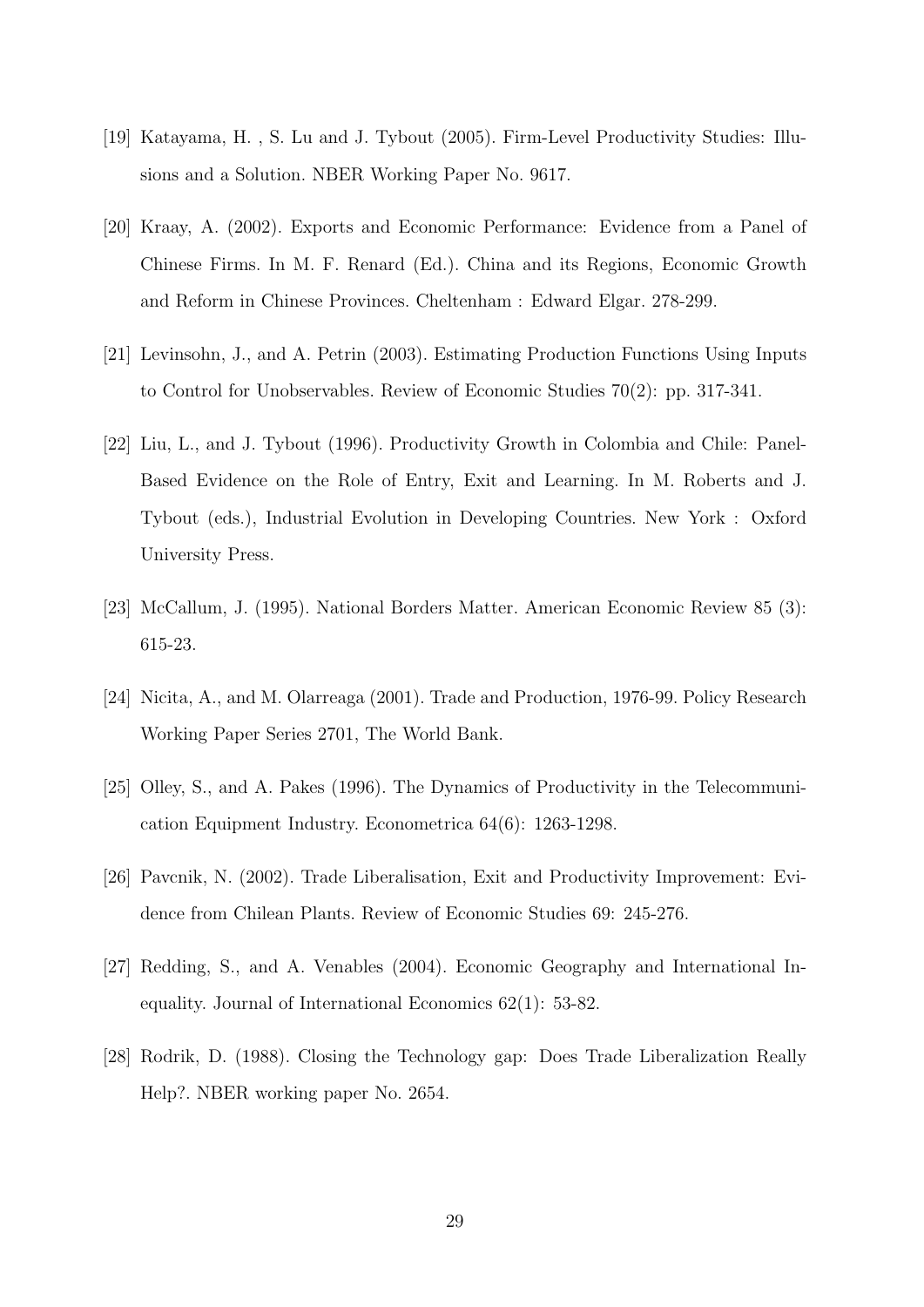- [29] Schor, A. (2004). Heterogeneous productivity response to tariff reduction: evidence from Brazilian manufacturing firms. Journal of Development Economics 75(2) :373- 396.
- [30] Windmeijer, F. (2005). A Finite Sample Correction for the Variance of Linear Eficient Two-Step GMM Estimators. Journal of Econometrics 126(1): 25-51.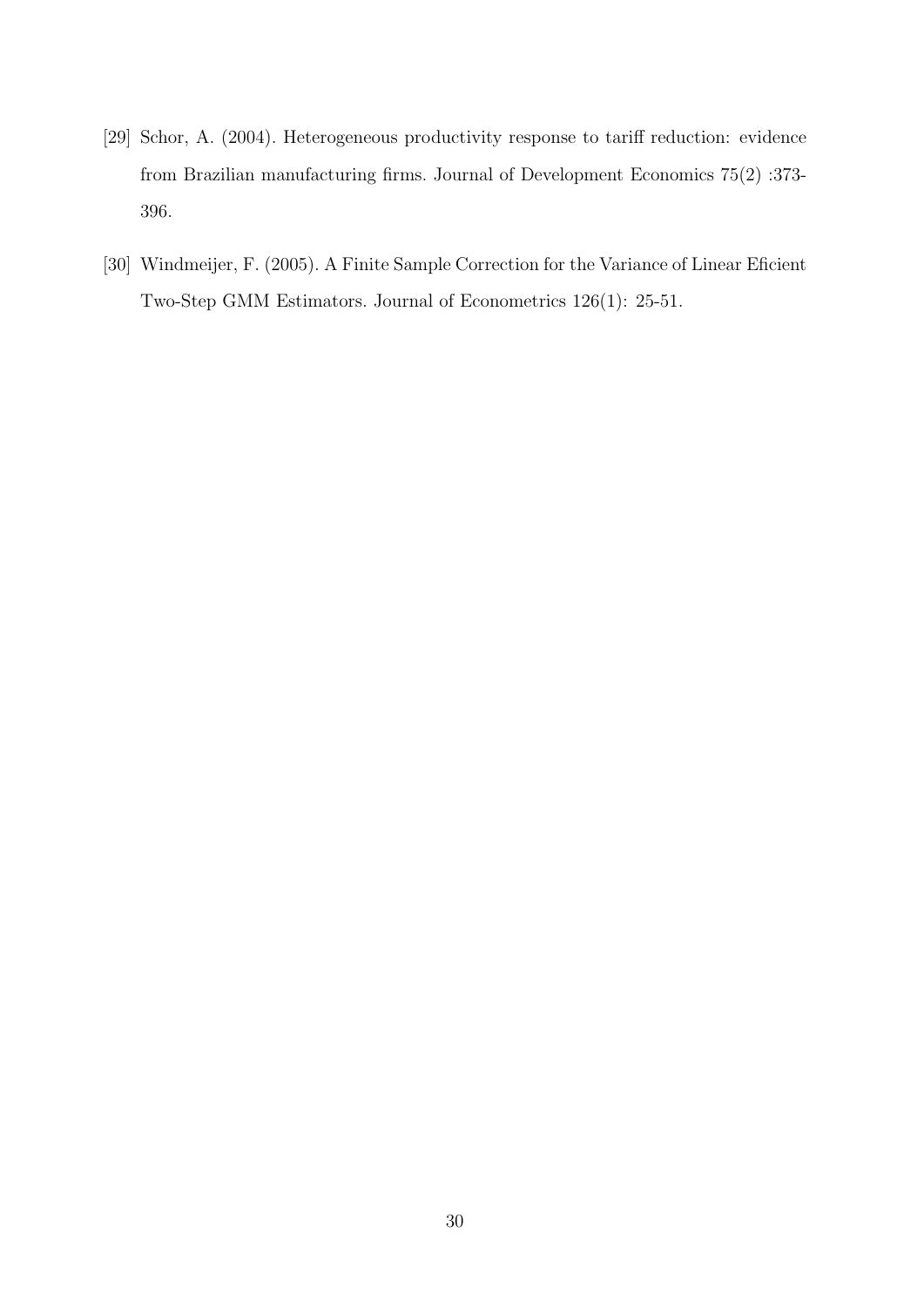| Industry          | $\mathbf{Factors}^a$    | <b>OLS</b> | S.E.    | <b>Fixed effects</b> | S.E.    | $\mathbf{LP}^b$ | S.E.    |
|-------------------|-------------------------|------------|---------|----------------------|---------|-----------------|---------|
| Food and          | U                       | 0.815      | (0.010) | 0.627                | (0.012) | 0.570           | (0.024) |
| beverage [31]     | S                       | 0.359      | (0.009) | 0.159                | (0.008) | 0.212           | (0.015) |
| obs: 18559        | Κ                       | 0.250      | (0.005) | 0.083                | (0.007) | 0.208           | (0.046) |
| Textile [32]      | U                       | 0.833      | (0.011) | 0.777                | (0.014) | 0.710           | (0.024) |
|                   | S                       | 0.202      | (0.010) | 0.165                | (0.009) | 0.174           | (0.018) |
| obs: 11063        | Κ                       | 0.206      | (0.005) | 0.102                | (0.008) | 0.249           | (0.034) |
| <b>Wood</b> [33]  | U                       | 0.865      | (0.017) | 0.849                | (0.021) | 0.681           | (0.034) |
|                   | S                       | 0.208      | (0.015) | 0.095                | (0.014) | 0.131           | (0.021) |
| obs: 5711         | Κ                       | 0.209      | (0.009) | 0.104                | (0.013) | 0.275           | (0.040) |
| Paper [34]        | Ū                       | 0.763      | (0.018) | 0.539                | (0.024) | 0.692           | (0.044) |
|                   | S                       | 0.252      | (0.014) | 0.175                | (0.015) | 0.207           | (0.025) |
| obs: 3175         | Κ                       | 0.229      | (0.010) | 0.182                | (0.014) | 0.299           | (0.055) |
| Chemicals [35]    | U                       | 0.604      | (0.016) | 0.639                | (0.017) | 0.528           | (0.045) |
|                   | S                       | 0.337      | (0.015) | 0.168                | (0.013) | 0.266           | (0.028) |
| obs: 6588         | Κ                       | 0.294      | (0.008) | 0.149                | (0.011) | 0.354           | (0.057) |
| Non metalic       | $\overline{\mathrm{U}}$ | 0.780      | (0.028) | 0.797                | (0.031) | 0.577           | (0.074) |
| products [36]     | S                       | 0.241      | (0.026) | 0.130                | (0.025) | 0.103           | (0.049) |
| obs: 2153         | Κ                       | 0.244      | (0.013) | 0.136                | (0.018) | 0.281           | (0.074) |
| Basic metals [37] | $\overline{\mathrm{U}}$ | 0.280      | (0.070) | 0.346                | (0.061) | 0.217           | (0.104) |
|                   | S                       | 0.485      | (0.063) | 0.161                | (0.045) | 0.263           | (0.094) |
| obs: 640          | Κ                       | 0.412      | (0.042) | 0.059                | (0.049) | 0.290           | (0.189) |
| Machinery [38]    | U                       | 0.897      | (0.012) | 0.766                | (0.015) | 0.767           | (0.033) |
|                   | S                       | 0.242      | (0.011) | 0.204                | (0.011) | 0.178           | (0.022) |
| obs: 8524         | Κ                       | 0.164      | (0.006) | 0.111                | (0.010) | 0.236           | (0.058) |

Table 1: Production Function Estimates

Standard errors (S.E.) in perentheses

<sup>a</sup> U: unskilled labor (production workers); S: skilled labor (non-production workers); K: capital stock b Levinsohn and Petrin (2003) methdology using electricity to control for the unobserved plant heterogeneity. 250 replications are used for bootstrap. The Wald test of constant returns to scale is rejected for Textile (32), Paper (34), Chemicals (35) and Machinery (38) industries

|  |  |  |  |  |  | Table 2: The Impact of Trade Barriers on Plant TFP (LP measure) |  |  |  |
|--|--|--|--|--|--|-----------------------------------------------------------------|--|--|--|
|--|--|--|--|--|--|-----------------------------------------------------------------|--|--|--|

|                            | 1           | $\overline{2}$ | $\overline{\mathbf{3}}$ | $\overline{\mathbf{4}}$ | $\overline{5}$ | 6 <sup>a</sup> |
|----------------------------|-------------|----------------|-------------------------|-------------------------|----------------|----------------|
| Export                     | $0.636***$  | $0.633***$     | $0.633***$              | $0.638***$              | $0.635***$     | $0.635***$     |
|                            | (0.078)     | (0.078)        | (0.078)                 | (0.078)                 | (0.078)        | (0.111)        |
| Import                     | $0.283***$  | $0.290***$     | $0.291***$              | $0.288***$              | $0.291***$     | $0.291***$     |
|                            | (0.065)     | (0.065)        | (0.065)                 | (0.065)                 | (0.065)        | (0.090)        |
| $Export*BX$                | $-0.023***$ | $-0.024***$    | $-0.023***$             | $-0.025***$             | $-0.025***$    | $-0.025**$     |
|                            | (0.007)     | (0.007)        | (0.007)                 | (0.007)                 | (0.007)        | (0.011)        |
| Import*BX                  | $-0.063***$ | $-0.062***$    | $-0.062***$             | $-0.062***$             | $-0.062***$    | $-0.062***$    |
|                            | (0.007)     | (0.007)        | (0.007)                 | (0.007)                 | (0.007)        | (0.010)        |
| Export*BM                  | $-0.103***$ | $-0.101***$    | $-0.101***$             | $-0.101***$             | $-0.100***$    | $-0.100***$    |
|                            | (0.011)     | (0.011)        | (0.011)                 | (0.011)                 | (0.011)        | (0.015)        |
| $Import^*BM$               | $0.040***$  | $0.038***$     | $0.038***$              | $0.039***$              | $0.039***$     | $0.039**$      |
|                            | (0.012)     | (0.012)        | (0.012)                 | (0.012)                 | (0.012)        | (0.016)        |
| BX                         | $0.095***$  | $0.095***$     | $0.095***$              | $0.095***$              | $0.095***$     | $0.095***$     |
|                            | (0.007)     | (0.007)        | (0.007)                 | (0.007)                 | (0.007)        | (0.011)        |
| BM                         | $0.083***$  | $0.083***$     | $0.083***$              | $0.081***$              | $0.081***$     | $0.081***$     |
|                            | (0.011)     | (0.011)        | (0.011)                 | (0.011)                 | (0.011)        | (0.014)        |
| Exit indicator             |             | $-0.134***$    | $-0.139***$             | $-0.137***$             | $-0.137***$    | $-0.137***$    |
|                            |             | (0.013)        | (0.013)                 | (0.013)                 | (0.013)        | (0.013)        |
| Entry indicator            |             |                | $-0.063***$             | $-0.063***$             | $-0.063***$    | $-0.063***$    |
|                            |             |                | (0.016)                 | (0.016)                 | (0.016)        | (0.016)        |
| Imported Inputs            |             |                |                         | $0.051***$              | $0.050***$     | $0.050***$     |
|                            |             |                |                         | (0.010)                 | (0.010)        | (0.012)        |
| Credit                     |             |                |                         |                         | $0.024***$     | $0.024**$      |
|                            |             |                |                         |                         | (0.009)        | (0.011)        |
| Constant                   | $5.284***$  | $5.275***$     | $5.280***$              | $5.259***$              | $5.249***$     | $5.249***$     |
|                            | (0.107)     | (0.108)        | (0.107)                 | (0.107)                 | (0.107)        | (0.136)        |
| Plant, ISIC 2 and Year Ind | <b>YES</b>  | <b>YES</b>     | <b>YES</b>              | <b>YES</b>              | <b>YES</b>     | <b>YES</b>     |
| Number of Obs              | 46894       | 46894          | 46894                   | 46894                   | 46894          | 46894          |
| Adjusted R-Sq.             | 0.220       | 0.228          | 0.229                   | 0.238                   | 0.241          | 0.241          |

Huber White standard errors in parentheses. \*\*\*, \*\*, \* denote significance at 1%,5%, and 10%, respectively.

<sup>a</sup> Standard errors corrected for clustering at the plant level.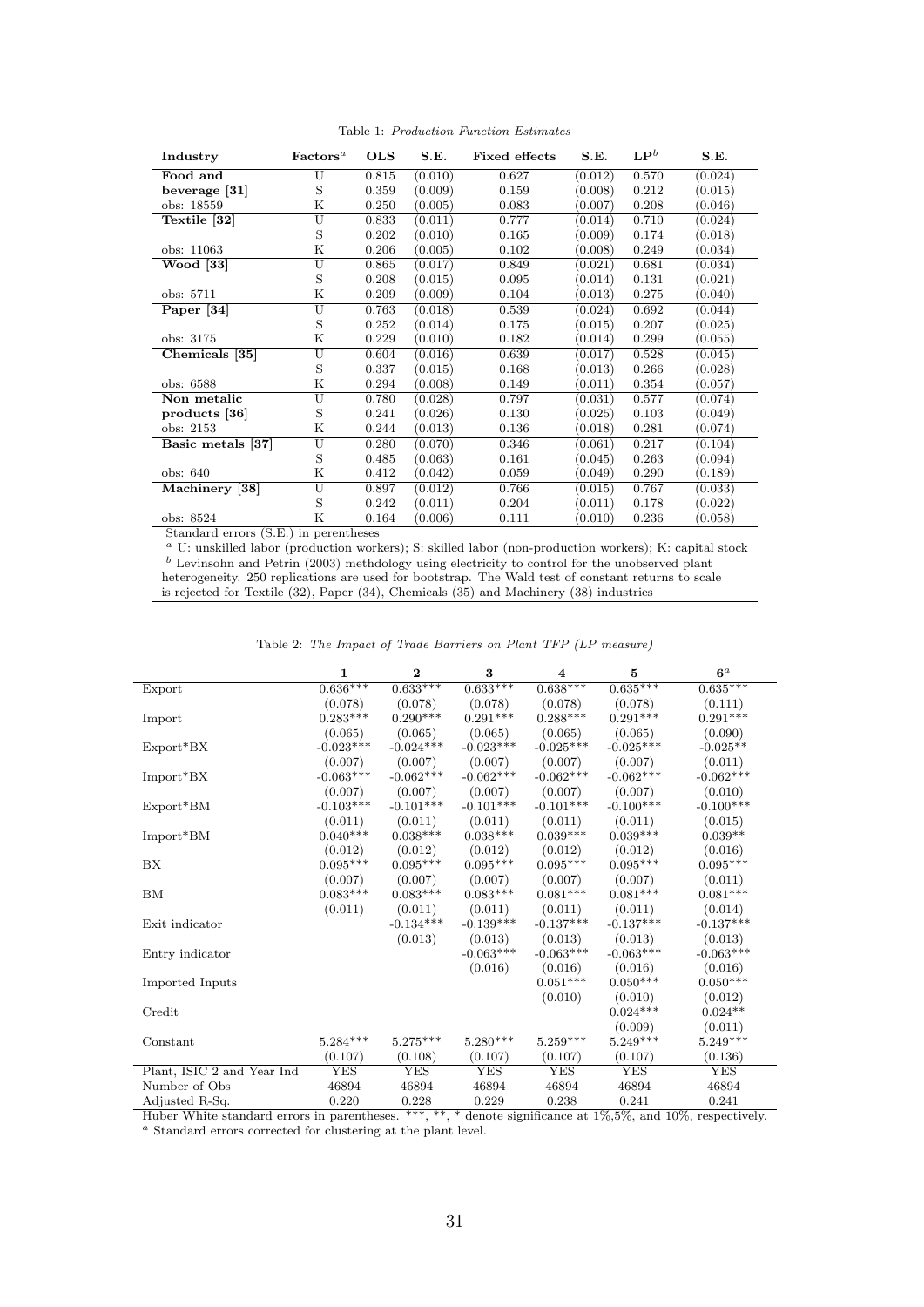|                            | <b>TFP FE</b>         | $TFP$ $FEa$           | Labor pr.             | Labor pr. $b$         | <b>TFP LP</b>         | $TFP$ $LPc$           |
|----------------------------|-----------------------|-----------------------|-----------------------|-----------------------|-----------------------|-----------------------|
| Export                     | $0.524***$            | $0.520***$            | $0.489***$            | $0.540***$            | $0.617***$            | $0.798***$            |
|                            | (0.074)               | (0.105)               | (0.063)               | (0.098)               | (0.111)               | (0.162)               |
| Import                     | $0.227***$            | $0.232***$            | $0.296***$            | $0.291***$            | $0.304***$            | $0.358***$            |
|                            | (0.062)               | (0.082)               | (0.058)               | (0.083)               | (0.092)               | (0.097)               |
| $Export*BX$                | $-0.019***$           | $-0.020*$             | $-0.020***$           | $-0.022**$            | $-0.024**$            | $-0.024**$            |
|                            | (0.007)               | (0.010)               | (0.006)               | (0.010)               | (0.011)               | (0.011)               |
| $Import^*BX$               | $-0.059***$           | $-0.059***$           | $-0.067***$           | $-0.066***$           | $-0.062***$           | $-0.064***$           |
|                            | (0.007)               | (0.010)               | (0.006)               | (0.009)               | (0.010)               | (0.010)               |
| $Export*BM$                | $-0.090***$           | $-0.090***$           | $-0.083***$           | $-0.090***$           | $-0.099***$           | $-0.104***$           |
|                            | (0.011)               | (0.015)               | (0.010)               | (0.014)               | (0.015)               | (0.015)               |
| Import*BM                  | $0.051***$            | $0.050***$            | $0.048***$            | $0.051***$            | $0.039**$             | $0.040**$             |
|                            | (0.012)<br>$0.092***$ | (0.016)<br>$0.092***$ | (0.011)<br>$0.078***$ | (0.015)<br>$0.081***$ | (0.016)<br>$0.095***$ | (0.017)<br>$0.095***$ |
| BX                         | (0.007)               | (0.010)               | (0.006)               | (0.010)               | (0.011)               | (0.011)               |
| BM                         | $0.062***$            | $0.063***$            | $0.069***$            | $0.075***$            | $0.080***$            | $0.086***$            |
|                            | (0.010)               | (0.014)               | (0.010)               | (0.014)               | (0.014)               | (0.015)               |
| Exit indicator             | $-0.146***$           | $-0.145***$           | $-0.146***$           | $-0.150***$           | $-0.136***$           | $-0.137***$           |
|                            | (0.013)               | (0.013)               | (0.010)               | (0.013)               | (0.013)               | (0.013)               |
| Entry indicator            | $-0.067***$           | $-0.066***$           | $-0.027***$           | $-0.049***$           | $-0.062***$           | $-0.063***$           |
|                            | (0.015)               | (0.016)               | (0.010)               | (0.015)               | (0.016)               | (0.016)               |
| Imported Inputs            | $0.064***$            | $0.063***$            | $0.065***$            | $0.058***$            | $0.050***$            | $0.050***$            |
|                            | (0.010)               | (0.012)               | (0.009)               | (0.012)               | (0.012)               | (0.012)               |
| Credit                     |                       | $0.032***$            |                       | $0.030***$            | $0.025**$             | $0.024**$             |
|                            |                       | (0.010)               |                       | (0.010)               | (0.011)               | (0.011)               |
| Capital Intensity          |                       |                       |                       | $0.081***$            |                       |                       |
|                            |                       |                       |                       | (0.007)               |                       |                       |
| Herfindahl                 |                       |                       |                       |                       | $-0.218*$             |                       |
|                            |                       |                       |                       |                       | (0.129)               |                       |
| Export*BX*Concentration    |                       |                       |                       |                       |                       | 0.047                 |
|                            |                       |                       |                       |                       |                       | (0.047)               |
| Import*BX*Concentration    |                       |                       |                       |                       |                       | 0.044                 |
|                            |                       |                       |                       |                       |                       | (0.042)               |
| Export*BM*Concentration    |                       |                       |                       |                       |                       | $-0.058$<br>(0.059)   |
| Import*BM*Concentration    |                       |                       |                       |                       |                       | $-0.094$              |
|                            |                       |                       |                       |                       |                       | (0.064)               |
| Concentration              |                       |                       |                       |                       |                       | $-0.178$              |
|                            |                       |                       |                       |                       |                       | (0.192)               |
| Constant                   | $6.660***$            | $6.647***$            | $7.152***$            | $6.567***$            | $5.253***$            | $5.151***$            |
|                            | (0.106)               | (0.130)               | (0.090)               | (0.137)               | (0.135)               | (0.140)               |
| Number of Obs              | 46894                 | 46894                 | 65068                 | 49001                 | 46894                 | 46894                 |
| Adjusted R-Sq.             | 0.207                 | 0.214                 | 0.106                 | 0.235                 | 0.241                 | 0.234                 |
| Plant, ISIC 2 and Year Ind | <b>YES</b>            | <b>YES</b>            | <b>YES</b>            | <b>YES</b>            | <b>YES</b>            | <b>YES</b>            |
| Number of Obs              | 46894                 | 46894                 | 65068                 | 49001                 | 46894                 | 46894                 |
| Adjusted R-Sq.             | 0.207                 | 0.214                 | 0.106                 | 0.235                 | 0.241                 | 0.235                 |

Table 3: Alternative Measures of Productivity and Controls for Mark-up

Huber White standard errors in parentheses. \*\*\*, \*\*, \* denote significance at 1%,5%, and 10%, respectively. Fixed effect TFP (TFP FE) and labor productivity (Labor pr.) are considered as alternative measures of the LP TFP. The last two columns address potential markup bias concerns by adding the Concentration dummy, which indicates if the average Herfindahl index in the pre-sample period is in the 75th percentile.  $a, b, c$  Standard errors corrected for clustering at the plant level.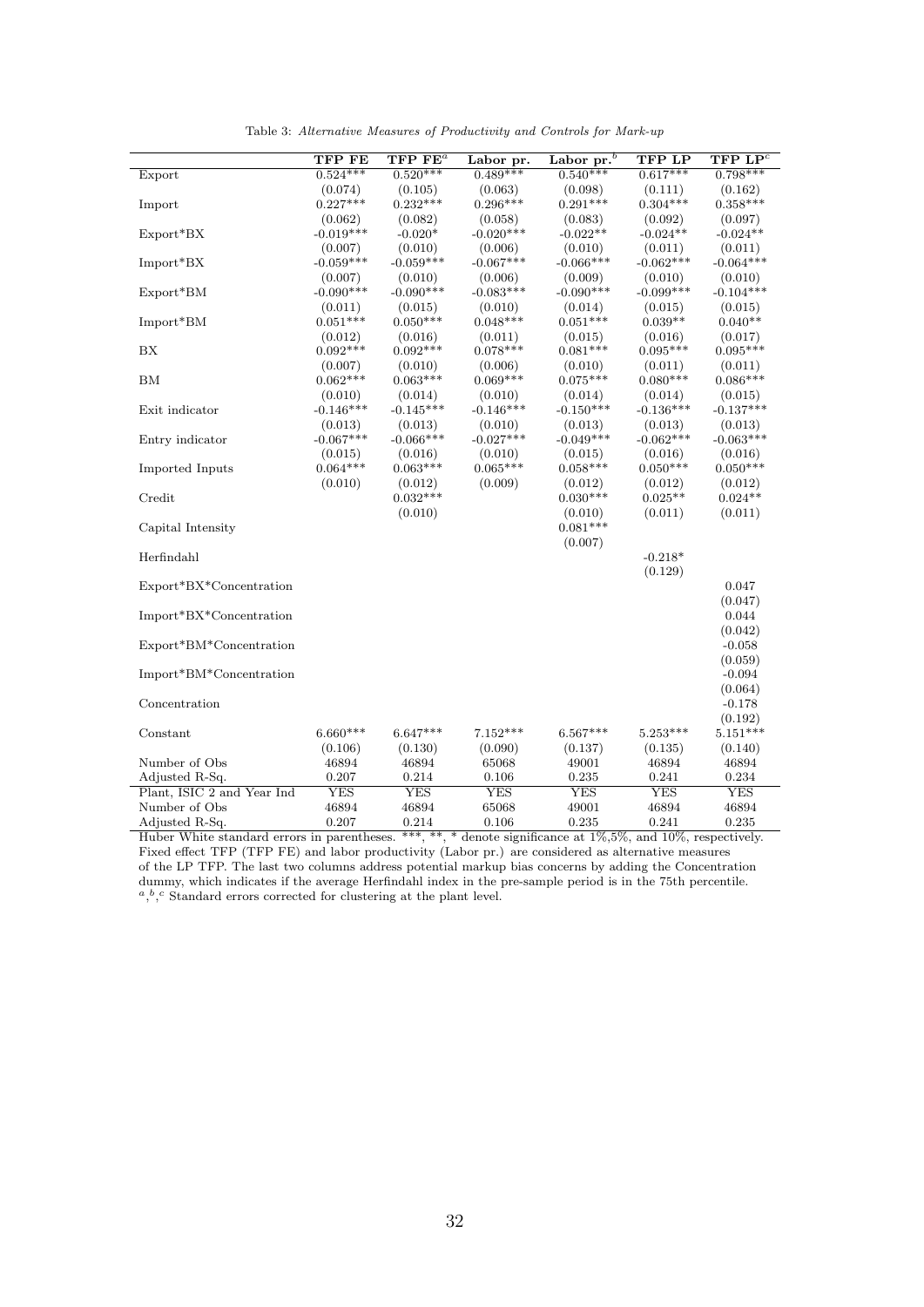|  | Table 4: Dynamic specification |
|--|--------------------------------|
|  |                                |

|                            | 1           | $2^a$          | $\overline{\mathbf{3}^b}$ |
|----------------------------|-------------|----------------|---------------------------|
| $TFP(t-1)$                 | $0.822***$  | $0.482***$     | $0.741***$                |
|                            | (0.005)     | (0.009)        | (0.091)                   |
| Export                     | $0.233***$  | $0.400***$     | $-1.853$                  |
|                            | (0.044)     | (0.101)        | (2.221)                   |
| Import                     | 0.021       | $0.137*$       | $-1.061$                  |
|                            | (0.037)     | (0.081)        | (1.731)                   |
| Export*BX                  | $-0.016***$ | $-0.020**$     | $-0.233***$               |
|                            | (0.006)     | (0.008)        | (0.067)                   |
| $Import^*BX$               | $-0.016***$ | $-0.034***$    | $-0.343***$               |
|                            | (0.005)     | (0.008)        | (0.110)                   |
| Export*BM                  | $-0.030***$ | $-0.052***$    | $0.358***$                |
|                            | (0.008)     | (0.012)        | (0.098)                   |
| Import*BM                  | $0.015*$    | 0.019          | $0.515***$                |
|                            | (0.008)     | (0.013)        | (0.154)                   |
| <b>BX</b>                  | $0.043***$  | $0.066***$     | $0.220**$                 |
|                            | (0.006)     | ((0.008)       | (0.086)                   |
| BM                         | $-0.009$    | $0.030***$     | $-0.346***$               |
|                            | (0.008)     | (0.011)        | (0.113)                   |
| Herfindahl                 | $-0.008$    | 0.099          | 0.593                     |
|                            | (0.065)     | (0.109)        | (0.811)                   |
| Exit indicator             | $-0.148***$ | $-0.115***$    | $-0.262***$               |
|                            | (0.012)     | (0.014)        | (0.039)                   |
| Entry indicator            | 0.000       | 0.000          |                           |
|                            | (0.000)     | (0.000)        |                           |
| Credit                     | $0.041***$  | 0.013          | $0.604**$                 |
|                            | (0.006)     | (0.009)        | (0.266)                   |
| Imported Inputs            | $0.081***$  | $0.035***$     | 0.077                     |
|                            | (0.006)     | (0.010)        | (0.137)                   |
| Constant                   | $0.722***$  | $2.672***$     |                           |
|                            | (0.049)     | (0.134)        |                           |
| Plant, ISIC 2 and Year Ind | YES         | $\textrm{YES}$ | YES                       |
| Number of Obs              | 35117       | 35117          | 31853                     |
| Adjusted R-Sq.             | 0.757       | 0.287          |                           |
| Sargan p                   |             |                | 0.160                     |
| Hansen p                   |             |                | 0.248                     |
| AR(2)p                     |             |                | $0.002^c$                 |
| AR(3)p                     |             |                | 0.810                     |
| instruments                |             |                | 85                        |
| individuals                |             | 5392           | 4911                      |

Huber White standard errors in parentheses.

\*\*\*, \*\*, \* denote significance at  $1\%, 5\%$ , and  $10\%$ , respectively.

<sup>a</sup> Standard errors corrected for clustering at the plant level.  $\stackrel{b}{ }$  The set of instruments is composed of lagged values of border effect and plant TFP. Both are treated as endogenous vairables. As usual, we use industry and year indicators as exogenous instruments. Orthogonal transformations are used to maximize sample size.  $^c$  Since the Arellano-Bond test of autocorrelation reveals that the  $\,$ disturbance might be in itself auto-correlated of order-1, but not further, we take lags between t - 4 and t -6.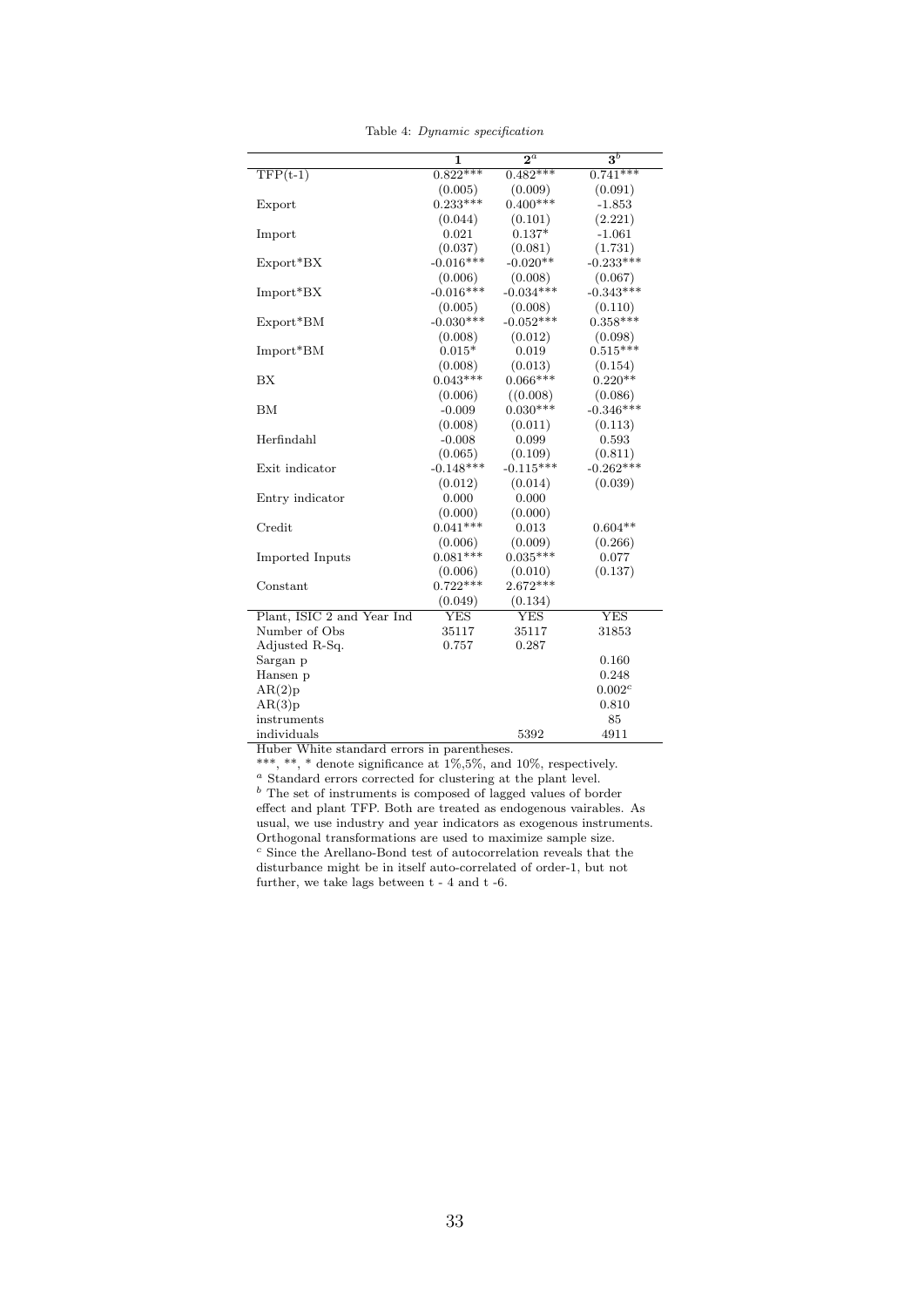Table 5: Foreign Competition and Increasing Returns to Scale

|                            | $\mathbf{1}$ | $\overline{2}$  | 3           | $4^a$       |
|----------------------------|--------------|-----------------|-------------|-------------|
| Increasing                 | $-0.505**$   | $-0.953***$     | $-0.949***$ | $-0.949***$ |
|                            | (0.211)      | (0.216)         | (0.216)     | (0.243)     |
| BX                         | $0.060***$   | $0.083***$      | $0.083***$  | $0.083***$  |
|                            | (0.006)      | (0.007)         | (0.007)     | (0.011)     |
| BM                         | $0.040***$   | $-0.005$        | $-0.006$    | $-0.006$    |
|                            | (0.008)      | (0.009)         | (0.009)     | (0.011)     |
| Exit indicator             | $-0.140***$  | $-0.136***$     | $-0.136***$ | $-0.136***$ |
|                            | (0.013)      | (0.013)         | (0.013)     | (0.013)     |
| Entry indicator            | $-0.061***$  | $-0.062***$     | $-0.062***$ | $-0.062***$ |
|                            | (0.016)      | (0.016)         | (0.016)     | (0.016)     |
| Imported Inputs            | $0.047***$   | $0.049***$      | $0.049***$  | $0.049***$  |
|                            | (0.010)      | (0.010)         | (0.010)     | (0.012)     |
| Credit                     | $0.028***$   | $0.025^{***}\,$ | $0.025***$  | $0.025**$   |
|                            | (0.009)      | (0.009)         | (0.009)     | (0.011)     |
| Increasing*BM              |              | $0.125***$      | $0.124***$  | $0.124***$  |
|                            |              | (0.010)         | (0.010)     | (0.013)     |
| Increasing*BX              |              | $-0.030***$     | $-0.030***$ | $-0.030***$ |
|                            |              | (0.006)         | (0.006)     | (0.009)     |
| Herfindahl                 |              |                 | $-0.226**$  | $-0.226*$   |
|                            |              |                 | (0.097)     | (0.125)     |
| Constant                   | $6.245***$   | $6.387***$      | $6.401***$  | $6.401***$  |
|                            | (0.147)      | (0.151)         | (0.151)     | (0.173)     |
| Plant, ISIC 2 and Year Ind | YES          | YES             | <b>YES</b>  | YES         |
| Number of Obs              | 46894        | 46894           | 46894       | 46894       |
| Adjusted R-Sq.             | 0.232        | 0.233           | 0.232       | 0.232       |

Huber White standard errors in parentheses.

\*\*\*, \*\*, \* denote significance at 1%,5%, and 10%, respectively.

<sup>a</sup> Standard errors corrected for clustering at the plant level.

| Table 6: Import Barriers on Machinery and Productivity (TFP LP) |  |  |  |  |  |  |  |  |  |  |
|-----------------------------------------------------------------|--|--|--|--|--|--|--|--|--|--|
|-----------------------------------------------------------------|--|--|--|--|--|--|--|--|--|--|

|                            | $\mathbf{1}$ | $\overline{2}$ | $\overline{\mathbf{3}}$ | $\overline{\mathbf{4}}$ | $\overline{5}$ | $6^a$       |
|----------------------------|--------------|----------------|-------------------------|-------------------------|----------------|-------------|
| Export                     | $0.950***$   | $0.950***$     | $0.929***$              | $0.928***$              | $0.925***$     | $0.925***$  |
|                            | (0.075)      | (0.075)        | (0.075)                 | (0.075)                 | (0.075)        | (0.108)     |
| Import                     | $0.482***$   | $0.491***$     | $0.504***$              | $0.502***$              | $0.505***$     | $0.505***$  |
|                            | (0.069)      | (0.069)        | (0.069)                 | (0.069)                 | (0.069)        | (0.095)     |
| $Export*BK_M$              | $-0.264***$  | $-0.263***$    | $-0.259***$             | $-0.259***$             | $-0.259***$    | $-0.259***$ |
|                            | (0.013)      | (0.013)        | (0.013)                 | (0.013)                 | (0.013)        | (0.020)     |
| $Import*BK_M$              | $-0.105***$  | $-0.107***$    | $-0.105***$             | $-0.104***$             | $-0.104***$    | $-0.104***$ |
|                            | (0.014)      | (0.014)        | (0.014)                 | (0.014)                 | (0.014)        | (0.020)     |
| BK_M                       | $-0.103***$  | $-0.143***$    | $-0.147***$             | $-0.149***$             | $-0.149***$    | $-0.149***$ |
|                            | (0.017)      | (0.017)        | (0.017)                 | (0.017)                 | (0.017)        | (0.022)     |
| Exit indicator             |              | $-0.141***$    | $-0.140***$             | $-0.139***$             | $-0.138***$    | $-0.138***$ |
|                            |              | (0.013)        | (0.013)                 | (0.013)                 | (0.013)        | (0.013)     |
| Entry indicator            |              | $-0.059***$    | $-0.059***$             | $-0.060***$             | $-0.059***$    | $-0.059***$ |
|                            |              | (0.016)        | (0.016)                 | (0.016)                 | (0.016)        | (0.016)     |
| Herfindahl                 |              |                | $-0.250**$              | $-0.251**$              | $-0.252**$     | $-0.252**$  |
|                            |              |                | (0.100)                 | (0.100)                 | (0.100)        | (0.127)     |
| Imported Inputs            |              |                |                         | $0.051***$              | $0.050***$     | $0.050***$  |
|                            |              |                |                         | (0.010)                 | (0.010)        | (0.012)     |
| Credit                     |              |                |                         |                         | $0.024***$     | $0.024**$   |
|                            |              |                |                         |                         | (0.009)        | (0.011)     |
| Constant                   | $6.593***$   | $6.740***$     | $6.749***$              | $6.729***$              | $6.720***$     | $6.720***$  |
|                            | (0.114)      | (0.114)        | (0.114)                 | (0.113)                 | (0.113)        | (0.137)     |
| Plant, ISIC 2 and Year Ind | <b>YES</b>   | <b>YES</b>     | <b>YES</b>              | YES                     | <b>YES</b>     | YES         |
| Number of Obs              | 46894        | 46894          | 46894                   | 46894                   | 46894          | 46894       |
| Adjusted R-Sq.             | 0.116        | 0.120          | 0.120                   | 0.121                   | 0.121          | 0.121       |

Huber White standard errors in parentheses. \*\*\*, \*\*, \* denote significance at 1%,5%, and 10%, respectively. <sup>a</sup> Standard errors corrected for clustering at the plant level.

### A Appendix

Export oriented industries: 311, 312, 331, 341, 372.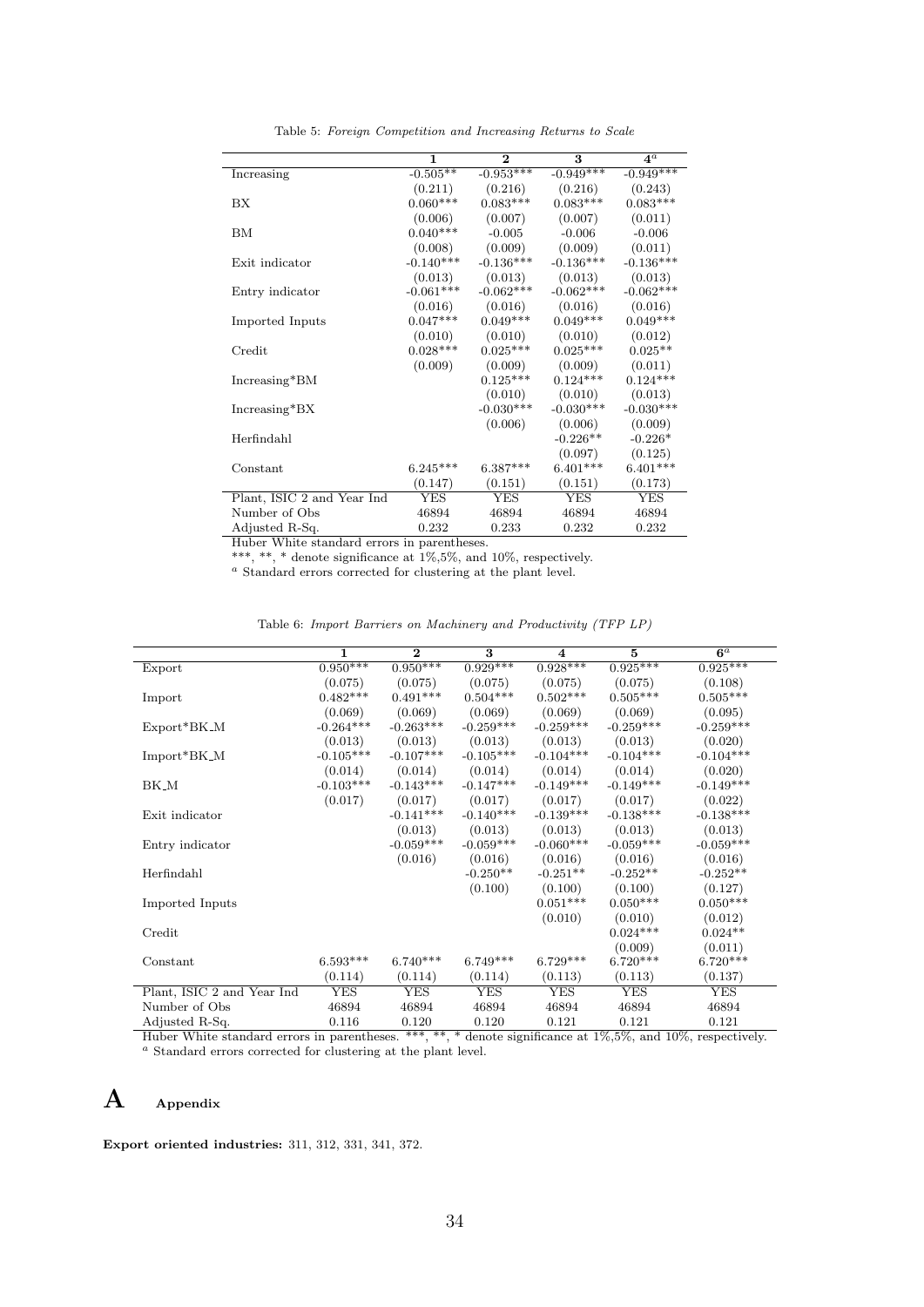#### Non traded industries: 313, 323, 324, 332, 342, 352, 353, 356, 369, 371.

#### Table 7: Variables description

|                          | Variable        | Data                                                       |
|--------------------------|-----------------|------------------------------------------------------------|
| Export Border Effect     | BX.             | Export barriers at 2 digit industry level estimated        |
|                          |                 | by a gravity model in step 2.                              |
| Import Border Effect     | BМ              | Import barriers at 2 digit industry level estimated        |
|                          |                 | by a gravity model in step 2.                              |
| Export oriented sector   | Export          | Dummy variable equal to one if the firm belongs to a       |
|                          |                 | 3 digit industry with more than 15% of exports over output |
| Import competing sector  | Import          | Dummy variable equal to one if the firm belongs to a       |
|                          |                 | 3 digit industry with more than 15% of import over output  |
| Market concentration     | Herfindahl      | Herfindahl index of market concentration                   |
|                          |                 | at 3 digit industry level                                  |
| Pre-sample Concentration | Concentration   | Dummy variable equal if the average Herfindahl index       |
|                          |                 | in the pre-sample period is in the 75th percentile         |
| Imported Inputs          | Imported Inputs | Dummy variable equal to one if the plant reports           |
|                          |                 | having used imported inputs                                |
| Credit Indicator         | Credit          | Dummy variable equal to one if the plant reports           |
|                          |                 | having paid a loan tax in year "'t"'                       |

Table 8: Summary Statistics by Industry (2-digit ISIC Rev-2)

|                   | Labor pr. | $\Delta$ Labor pr. | S/L    | K/L     | <b>Exports share</b> |
|-------------------|-----------|--------------------|--------|---------|----------------------|
| Food $(31)$       | 5108      | 0.10               | 0.13   | 3420    | 0.09                 |
|                   | (10204)   | (0.66)             | (0.11) | (10709) | (0.2)                |
| Textile $(32)$    | 3828      | 0.07               | 0.13   | 2198    | 0.02                 |
|                   | (3770)    | (0.5)              | (0.10) | (8676)  | (0.09)               |
| Wood $(33)$       | 4099      | 0.11               | 0.11   | 2192    | 0.07                 |
|                   | (6428)    | (0.93)             | (0.10) | (4143)  | (0.18)               |
| Paper $(34)$      | 7119      | 0.02               | 0.17   | 4775    | 0.03                 |
|                   | (9492)    | (0.42)             | (0.15) | (14877) | (0.12)               |
| Chemicals (35)    | 10832     | 0.07               | 0.16   | 4793    | 0.04                 |
|                   | (23366)   | (0.57)             | (0.11) | (10573) | (0.13)               |
| Non metallic (36) | 8130      | 0.09               | 0.13   | 5356    | 0.01                 |
|                   | (14480)   | (0.59)             | (0.10) | (16133) | (0.06)               |
| Basic metals (37) | 34409     | 0.13               | 0.19   | 7826    | 0.18                 |
|                   | (93787)   | (0.71)             | (0.14) | (12033) | (0.31)               |
| Machinery (38)    | 5375      | 0.10               | 0.16   | 3122    | 0.02                 |
|                   | (5987)    | (0.68)             | (0.13) | (6519)  | (0.07)               |

Mean of variables reported; standar deviation in parentheses

Labor pr.: labor productivity,  $\Delta$  Labor pr.: Labor productivity growth, S/L: skill intensity, K/L: capital intensity

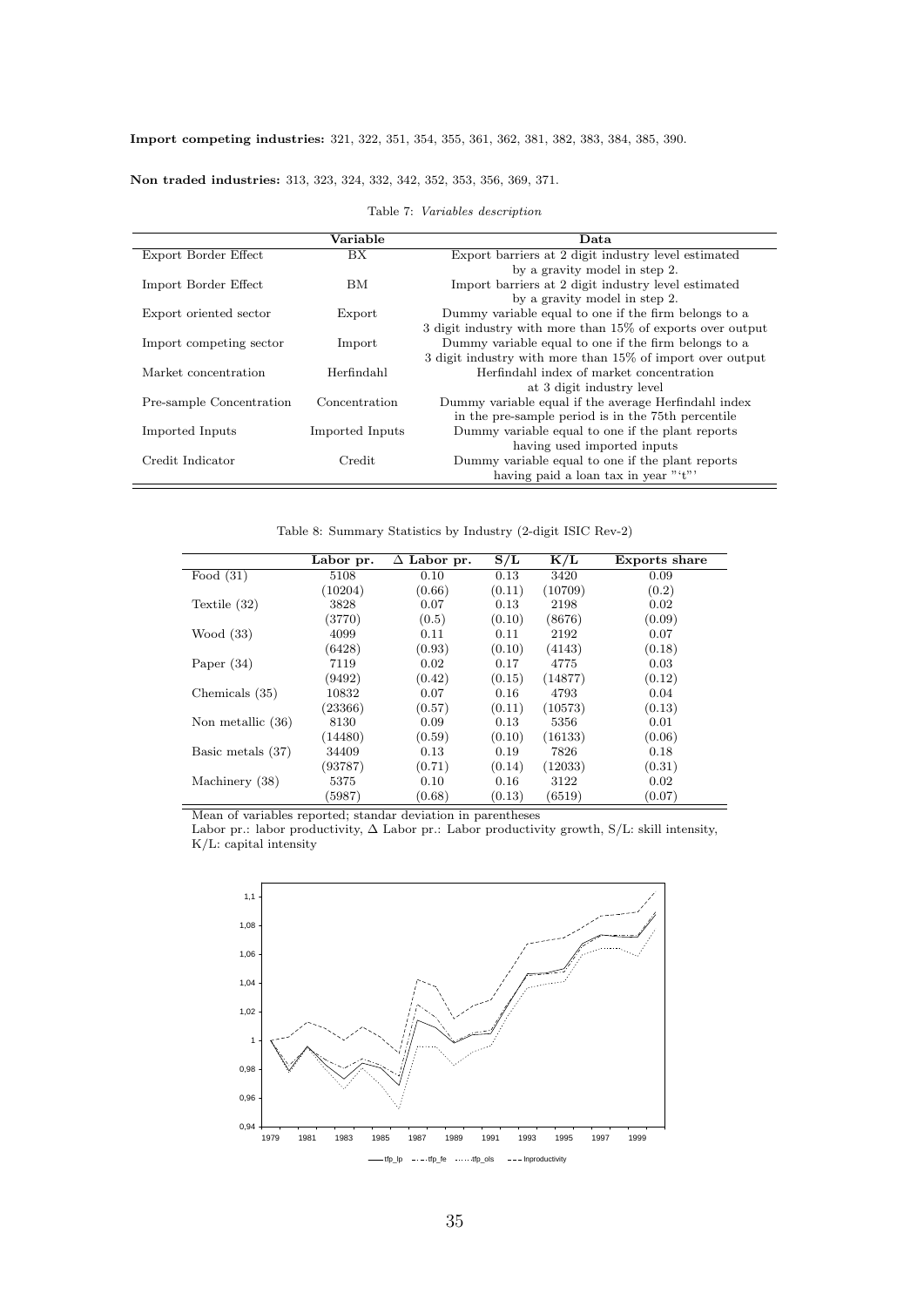

Figure 1: Evolution of TFP estimates.

Figure 2: Border effect estimates.





**Estimates of the Interaction of Export-Oriented Sector and Year Dummies**



-Export\_Oriented\*YEAR - - 95% conf interval ------95% conf interval

Figure 3: Reproducing Pavcnik's (2002) results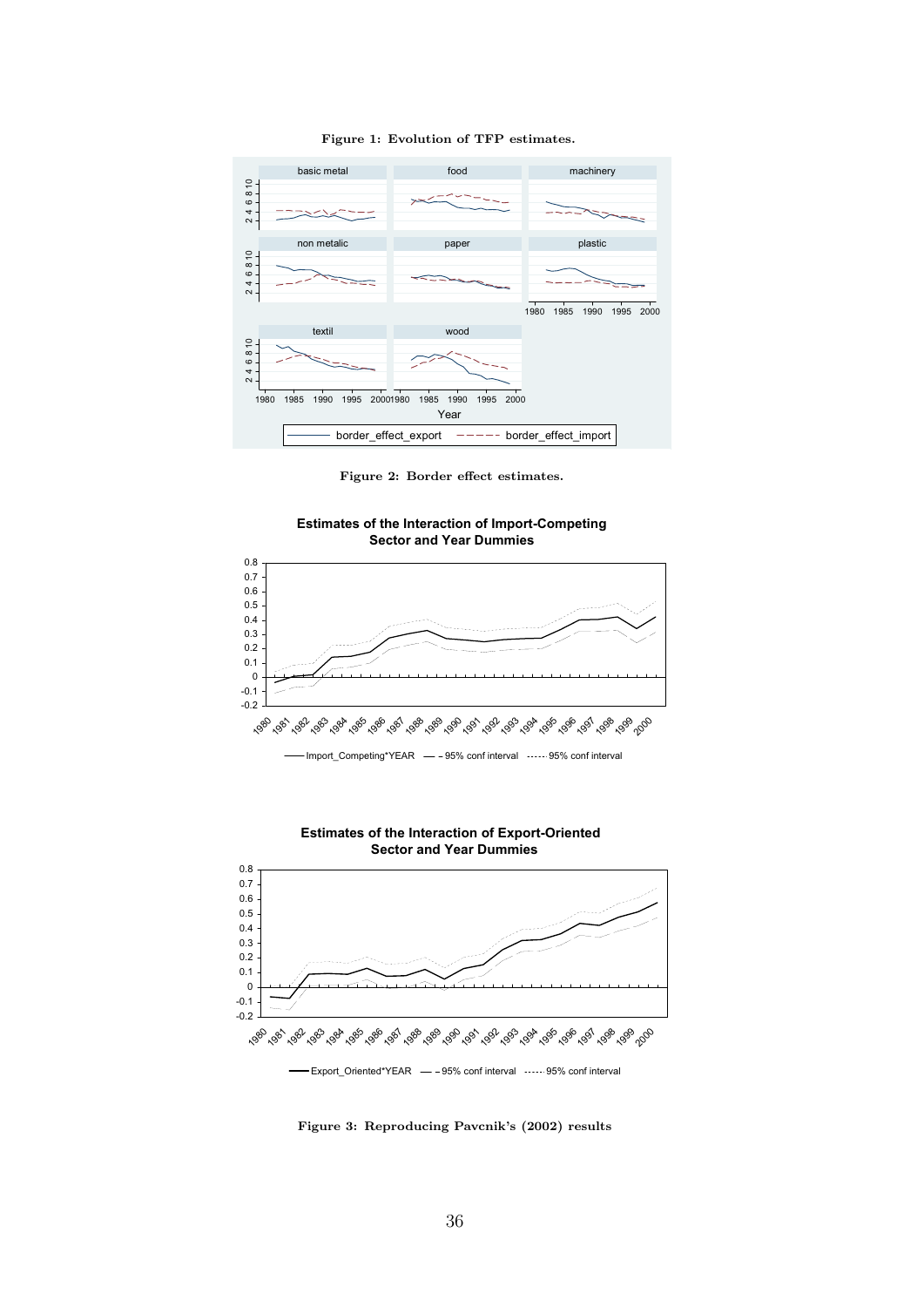# B Technical appendix

We classify industries by trade orientation at the 3-digit industry level similar to Pavcnik (2002)(Table 1.B). Plants are classified as export-oriented if they belong to a 3-digit industry which has more than 15% of exports over total production (Export-Output ratio) and as import-competing if the industry has more than 15% of imports over total production (Import-Output ratio). The rest are considered as non-traded. There are only two industries (351 and 384) that matched up to both categories. Nevertheless, the industry 351 (384) presents an export-output ratio of 0.82 (0.21) and an import-output ratio of 1.32 (2.01). Therefore these industries were classified as import competing in the paper. Our results remain unchanged if we consider a fourth category of export-import competing (Export-Import) for industries 351 and 384. Table 2.B and 3.B report the results with this classification (Export-oriented, Import-competing and Export-Import). The interaction terms between trade barriers and trade orientation status (Export\*BX,Import\*BX, Export\*BM and Import\*BM) are very similar to the previous results with the original classification that considers industries 351 and 384 as import-competing (Table 2 and 3 in main text of the paper).

| Import competing | Export-Output    | Import-Output |
|------------------|------------------|---------------|
| industries       | ratio            | ratio         |
|                  |                  |               |
| 321              | 0.006            | 0.271         |
| 322              | 0.004            | 0.174         |
| 354              | 0.019            | 0.262         |
| 355              | 0.040            | 0.296         |
| 361              | 0.092            | 0.716         |
| 362              | 0.017            | 0.318         |
| 381              | 0.097            | 0.255         |
| 382              | 0.053            | 2.141         |
| 383              | 0.036            | 1.649         |
| 385              | 0.089            | 7.381         |
|                  |                  |               |
| Import competing | or Export-Import |               |
|                  |                  |               |
| 351              | 0.824            | 1.326         |
| 384              | 0.210            | 2.010         |
| Export oriented  |                  |               |
|                  |                  |               |
| 311              | 0.212            | 0.104         |
| 312              | 0.174            | 0.078         |
| 331              | $\,0.254\,$      | 0.019         |
| 341              | 0.418            | 0.096         |
| 372              | 0.733            | 0.012         |
| Non traded       |                  |               |
|                  |                  |               |
| 313              | 0.046            | 0.045         |
| 323              | 0.008            | 0.135         |
| 324              | 0.004            | 0.097         |
| 332              | 0.016            | 0.089         |
| 342              | 0.023            | 0.062         |
| 352              | 0.002            | 0.113         |
| 353              | 0.029            | 0.114         |
| 356              | 0.002            | 0.102         |

Table 1.B.: Trade orientation classification

Note: All reported figures are averages over 1980-1986. Source: Pavcnik (2002)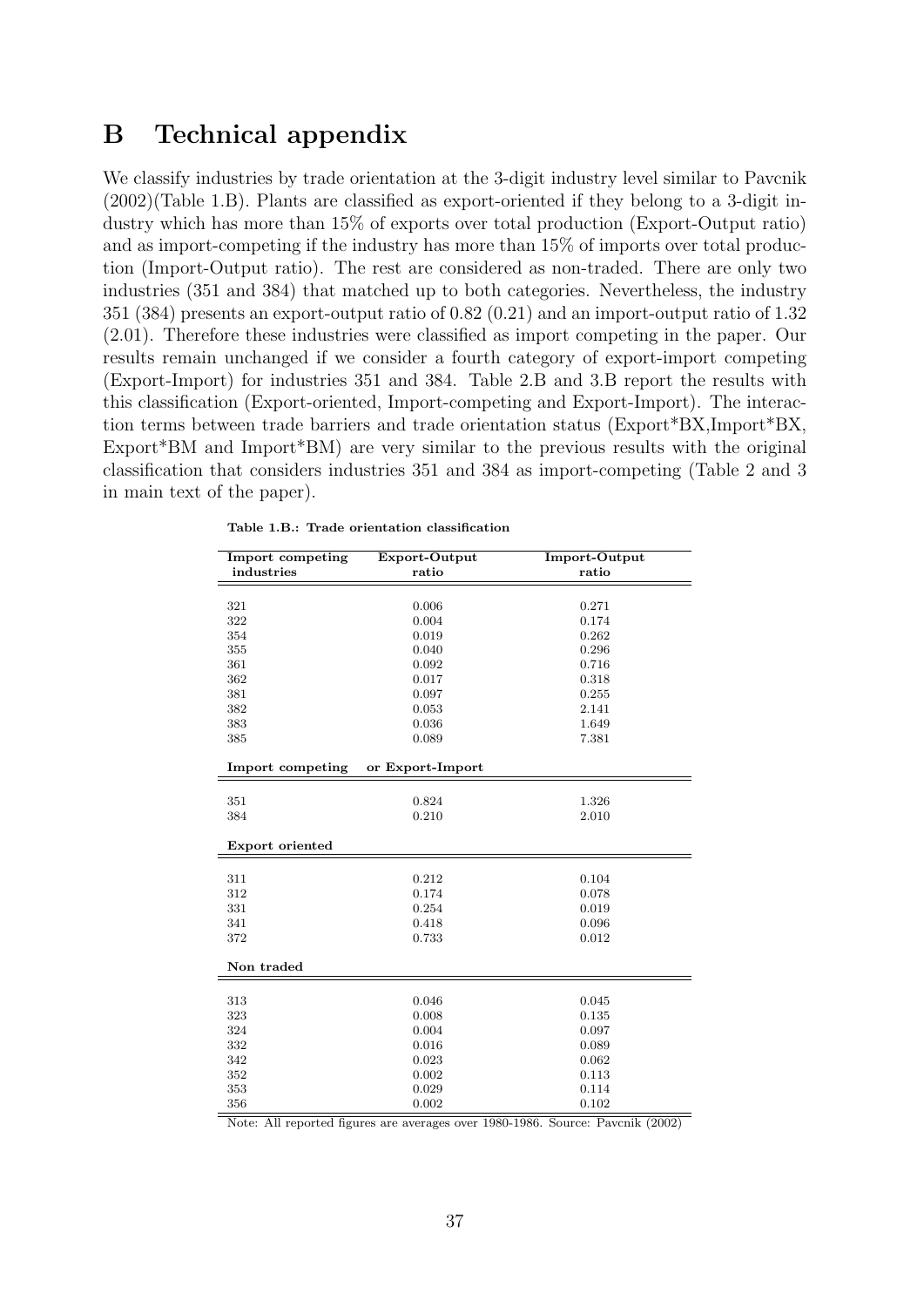|                            | $\overline{1}$ | $\overline{2}$ | $\overline{\mathbf{3}}$ | $\overline{\mathbf{4}}$ | $\overline{5}$ | 6           |
|----------------------------|----------------|----------------|-------------------------|-------------------------|----------------|-------------|
| Export                     | $0.633***$     | $0.629***$     | $0.630***$              | $0.634***$              | $0.630***$     | $0.630***$  |
|                            | (0.078)        | (0.078)        | (0.078)                 | (0.078)                 | (0.078)        | (0.111)     |
| Import                     | $0.380***$     | $0.387***$     | $0.389***$              | $0.381***$              | $0.384***$     | $0.384***$  |
|                            | (0.073)        | (0.072)        | (0.072)                 | (0.072)                 | (0.072)        | (0.098)     |
| Export Import              | $-0.464***$    | $-0.446***$    | $-0.446***$             | $-0.444***$             | $-0.446***$    | $-0.446**$  |
|                            | (0.141)        | (0.140)        | (0.140)                 | (0.140)                 | (0.140)        | (0.188)     |
| $Export*BX$                | $-0.022***$    | $-0.023***$    | $-0.022***$             | $-0.024***$             | $-0.024***$    | $-0.024**$  |
|                            | (0.007)        | (0.007)        | (0.007)                 | (0.007)                 | (0.007)        | (0.011)     |
| Import*BX                  | $-0.067***$    | $-0.067***$    | $-0.067***$             | $-0.067***$             | $-0.067***$    | $-0.067***$ |
|                            | (0.007)        | (0.007)        | (0.007)                 | (0.007)                 | (0.007)        | (0.010)     |
| $Export*BM$                | $-0.104***$    | $-0.102***$    | $-0.102***$             | $-0.102***$             | $-0.102***$    | $-0.102***$ |
|                            | (0.011)        | (0.011)        | (0.011)                 | (0.011)                 | (0.011)        | (0.015)     |
| $Import^*BM$               | $0.036***$     | $0.035***$     | $0.035***$              | $0.036***$              | $0.035***$     | $0.035**$   |
|                            | (0.012)        | (0.012)        | (0.012)                 | (0.012)                 | (0.012)        | (0.017)     |
| Export Import*BX           | $-0.020$       | $-0.021$       | $-0.020$                | $-0.019$                | $-0.019$       | $-0.019$    |
|                            | (0.020)        | (0.020)        | (0.020)                 | (0.020)                 | (0.020)        | (0.028)     |
| Export Import*BM           | $0.151***$     | $0.148***$     | $0.147***$              | $0.148***$              | $0.149***$     | $0.149***$  |
|                            | (0.042)        | (0.042)        | (0.042)                 | (0.042)                 | (0.042)        | (0.048)     |
| BX                         | $0.095***$     | $0.094***$     | $0.095***$              | $0.095***$              | $0.095***$     | $0.095***$  |
|                            | (0.007)        | (0.007)        | (0.007)                 | (0.007)                 | (0.007)        | (0.011)     |
| <b>BM</b>                  | $0.088***$     | $0.088***$     | $0.088***$              | $0.086***$              | $0.087***$     | $0.087***$  |
|                            | (0.011)        | (0.011)        | (0.011)                 | (0.011)                 | (0.011)        | (0.014)     |
| Exit indicator             |                | $-0.133***$    | $-0.138***$             | $-0.137***$             | $-0.136***$    | $-0.136***$ |
|                            |                | (0.013)        | (0.013)                 | (0.013)                 | (0.013)        | (0.013)     |
| Entry indicator            |                |                | $-0.064***$             | $-0.064***$             | $-0.064***$    | $-0.064***$ |
|                            |                |                | (0.016)                 | (0.016)                 | (0.016)        | (0.016)     |
| Imported Inputs            |                |                |                         | $0.049***$              | $0.048***$     | $0.048***$  |
|                            |                |                |                         | (0.010)                 | (0.010)        | (0.012)     |
| Credit                     |                |                |                         |                         | $0.025***$     | $0.025**$   |
|                            |                |                |                         |                         | (0.009)        | (0.011)     |
| Constant                   | $5.243***$     | $5.234***$     | $5.238***$              | $5.221***$              | $5.211***$     | $5.211***$  |
|                            | (0.108)        | (0.109)        | (0.109)                 | (0.108)                 | (0.108)        | (0.137)     |
| Plant, ISIC 2 and Year Ind | <b>YES</b>     | <b>YES</b>     | YES                     | YES                     | <b>YES</b>     | <b>YES</b>  |
| Number of Obs              | 46894          | 46894          | 46894                   | 46894                   | 46894          | 46894       |
| Adjusted R-Sq.             | 0.220          | 0.228          | 0.230                   | 0.238                   | 0.241          | 0.241       |

Table 2.B.: The impact of trade barriers on plant productivity (TFP LP)

Note: Huber White Standard errors in parentheses.

Errors corrected for clustering at the plant level in the last column.

 $*_p$  < 0.10,  $*_p$  < 0.05,  $**_p$  < 0.01